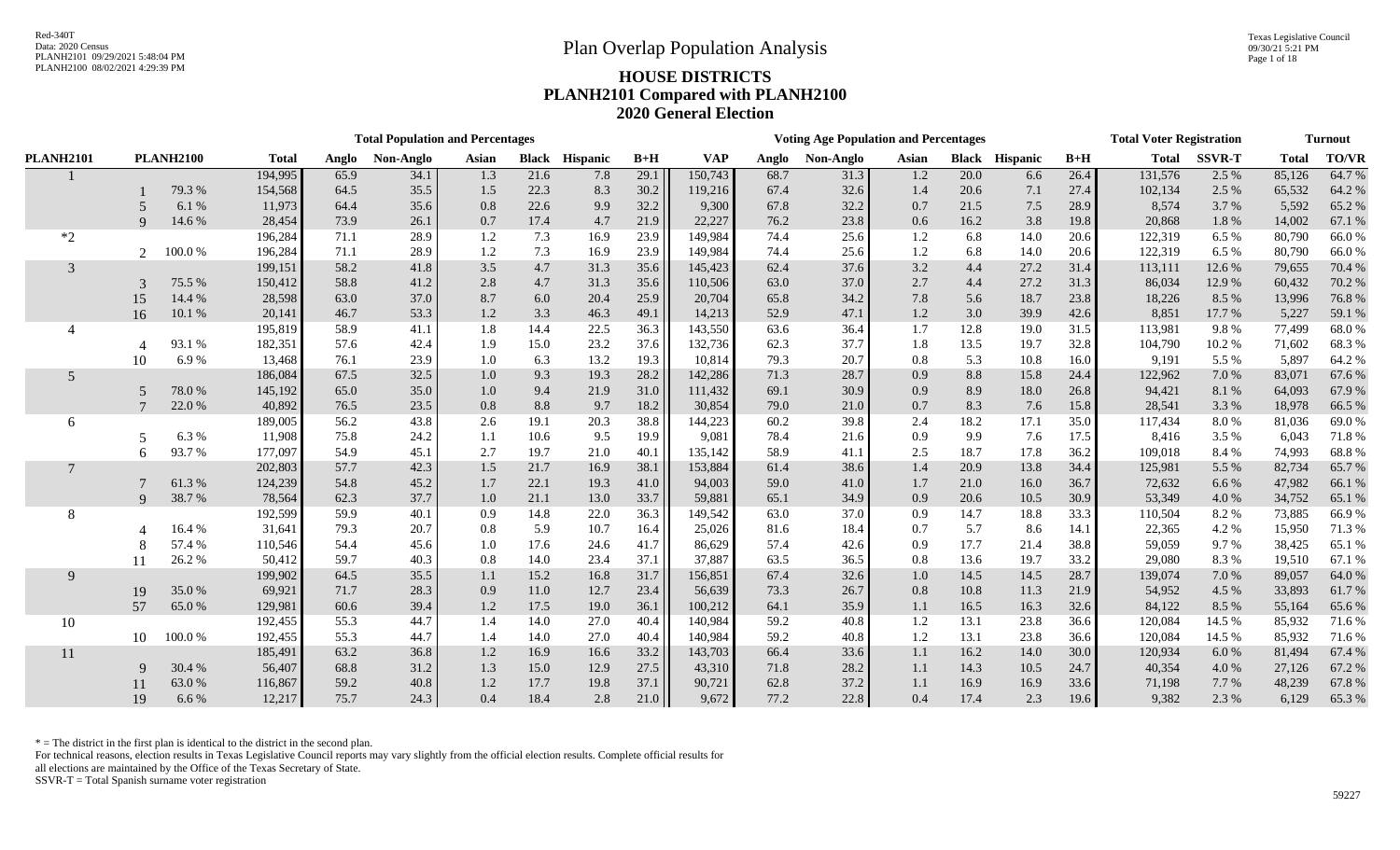|                  |    |                  |              |       | <b>Total Population and Percentages</b> |         |              |                 |         |            |       | <b>Voting Age Population and Percentages</b> |         |         |                       |                  | <b>Total Voter Registration</b> |               |              | <b>Turnout</b> |
|------------------|----|------------------|--------------|-------|-----------------------------------------|---------|--------------|-----------------|---------|------------|-------|----------------------------------------------|---------|---------|-----------------------|------------------|---------------------------------|---------------|--------------|----------------|
| <b>PLANH2101</b> |    | <b>PLANH2100</b> | <b>Total</b> | Anglo | Non-Anglo                               | Asian   | <b>Black</b> | <b>Hispanic</b> | $B+H$   | <b>VAP</b> | Anglo | Non-Anglo                                    | Asian   |         | <b>Black Hispanic</b> | $B+H$            | <b>Total</b>                    | <b>SSVR-T</b> | <b>Total</b> | TO/VR          |
| 12               |    |                  | 202,487      | 55.1  | 44.9                                    | 1.5     | 18.9         | 22.7            | 41.1    | 162,321    | 57.6  | 42.4                                         | 1.5     | 18.6    | 20.4                  | 38.7             | 115,572                         | 9.8%          | 81,199       | 70.3%          |
|                  | 12 | 18.9%            | 38,308       | 65.1  | 34.9                                    | 1.8     | 11.1         | 19.8            | 30.4    | 28,981     | 68.4  | 31.6                                         | 1.7     | 10.2    | 17.2                  | 27.1             | 26,915                          | 10.2 %        | 20,047       | 74.5 %         |
|                  | 13 | 32.1 %           | 65,073       | 59.8  | 40.2                                    | 1.4     | 15.8         | 21.2            | 36.4    | 51,306     | 63.6  | 36.4                                         | 1.3     | 15.2    | 17.8                  | 32.7             | 41,724                          | 8.3%          | 29,956       | 71.8%          |
|                  | 14 | 4.6%             | 9,251        | 9.8   | 90.2                                    | 0.8     | 40.0         | 49.8            | 88.8    | 6,490      | 11.4  | 88.6                                         | 0.6     | 42.5    | 45.3                  | 87.1             | 4,283                           | 22.8%         | 2,240        | 52.3 %         |
|                  | 18 | 37.7 %           | 76,400       | 52.1  | 47.9                                    | 1.7     | 22.7         | 21.7            | 44.0    | 64,843     | 53.4  | 46.6                                         | 1.7     | 22.3    | 20.7                  | 42.7             | 34,844                          | 9.7%          | 23,658       | 67.9%          |
|                  | 57 | 6.6 %            | 13,455       | 51.9  | 48.1                                    | 1.0     | 20.2         | 25.4            | 45.3    | 10,701     | 53.3  | 46.7                                         | 0.9     | 20.6    | 23.7                  | 44.1             | 7,806                           | 8.8%          | 5,298        | 67.9%          |
| 13               |    |                  | 188,981      | 54.9  | 45.1                                    | 1.1     | 17.5         | 24.8            | 41.5    | 145,156    | 59.3  | 40.7                                         | 1.0     | 16.3    | 21.0                  | 37.0             | 114,882                         | 11.3%         | 73,535       | 64.0%          |
|                  | 8  | 29.3 %           | 55,309       | 66.8  | 33.2                                    | $0.8\,$ | 10.1         | 20.0            | 29.7    | 42,778     | 70.4  | 29.6                                         | 0.6     | 9.5     | 16.5                  | 25.9             | 36,011                          | 8.2%          | 23,689       | 65.8%          |
|                  | 12 | 52.8 %           | 99,718       | 41.7  | 58.3                                    | 1.3     | 26.0         | 30.1            | 54.9    | 75,516     | 46.3  | 53.7                                         | 1.4     | 24.4    | 26.2                  | 50.1             | 54,465                          | 15.2 %        | 31,936       | 58.6 %         |
|                  | 56 | 0.0 %            |              | 0.0   | 0.0                                     | 0.0     | 0.0          | 0.0             | $0.0\,$ | $\Omega$   | 0.0   | 0.0                                          | $0.0\,$ | 0.0     | 0.0                   | 0.0 <sub>1</sub> | $\overline{0}$                  | 0.0%          | $\theta$     | 0.0%           |
|                  | 57 | 8.3%             | 15,719       | 74.2  | 25.8                                    | 1.0     | 6.7          | 15.6            | 22.1    | 12,406     | 77.2  | 22.8                                         | 0.8     | 6.6     | 12.5                  | 19.1             | 11,684                          | 6.1%          | 8,722        | 74.6 %         |
|                  | 58 | 9.6%             | 18,235       | 74.7  | 25.3                                    | $0.8\,$ | 2.8          | 18.2            | 20.5    | 14,456     | 78.8  | 21.2                                         | 0.6     | 2.1     | 14.9                  | 16.8             | 12,722                          | 8.3%          | 9,188        | 72.2 %         |
| 14               |    |                  | 203,047      | 52.5  | 47.5                                    | 8.0     | 11.5         | 26.8            | 37.3    | 163,186    | 55.8  | 44.2                                         | 8.4     | 10.2    | 24.2                  | 33.6             | 102,062                         | 15.0%         | 70,933       | 69.5 %         |
|                  | 12 | 7.9%             | 16,088       | 56.9  | 43.1                                    | 3.7     | 6.9          | 29.8            | 36.3    | 12,120     | 61.8  | 38.2                                         | 3.9     | 6.5     | 24.9                  | 31.1             | 10,019                          | 12.4 %        | 7,420        | 74.1 %         |
|                  | 14 | 92.1 %           | 186,959      | 52.2  | 47.8                                    | 8.4     | 11.9         | 26.5            | 37.4    | 151,066    | 55.3  | 44.7                                         | 8.8     | 10.4    | 24.2                  | 33.8             | 92,043                          | 15.3%         | 63,513       | 69.0%          |
| 15               |    |                  | 200,185      | 60.5  | 39.5                                    | 8.1     | 9.0          | 20.2            | 28.7    | 147,396    | 63.7  | 36.3                                         | 7.6     | 8.0     | 18.4                  | 26.0             | 129,714                         | 9.5 %         | 96,758       | 74.6%          |
|                  | 15 | 100.0%           | 200,185      | 60.5  | 39.5                                    | 8.1     | 9.0          | 20.2            | 28.7    | 147,396    | 63.7  | 36.3                                         | 7.6     | 8.0     | 18.4                  | 26.0             | 129,714                         | 9.5 %         | 96,758       | 74.6%          |
| 16               |    |                  | 198,641      | 60.8  | 39.2                                    | 2.2     | 7.3          | 27.4            | 34.2    | 149,220    | 64.9  | 35.1                                         | 2.1     | 6.6     | 23.9                  | 30.1             | 117,323                         | 10.7%         | 86,668       | 73.9%          |
|                  | 3  | 9.9%             | 19,649       | 76.9  | 23.1                                    | 1.9     | 3.1          | 14.5            | 17.3    | 14,161     | 79.3  | 20.7                                         | 1.5     | 3.0     | 12.7                  | 15.4             | 13,174                          | 6.7 %         | 10,552       | 80.1%          |
|                  | 16 | 90.1 %           | 178,992      | 59.0  | 41.0                                    | 2.2     | 7.7          | 28.8            | 36.0    | 135,059    | 63.4  | 36.6                                         | 2.1     | 6.9     | 25.0                  | 31.7             | 104,149                         | 11.3%         | 76,116       | 73.1 %         |
| 17               |    |                  | 202,973      | 49.0  | 51.0                                    | 1.1     | 8.1          | 40.1            | 47.5    | 153,215    | 54.1  | 45.9                                         | 1.0     | 7.7     | 34.9                  | 42.3             | 117,084                         | 19.7%         | 79,351       | 67.8%          |
|                  | 13 | 8.7%             | 17,642       | 63.8  | 36.2                                    | 0.7     | 12.2         | 21.0            | 32.5    | 13,911     | 67.6  | 32.4                                         | 0.6     | 11.0    | 18.0                  | 28.7             | 12,403                          | 10.4 %        | 8,664        | 69.9%          |
|                  | 17 | 79.1 %           | 160,577      | 45.4  | 54.6                                    | 1.2     | 7.3          | 44.5            | 51.1    | 120,234    | 50.6  | 49.4                                         | 1.0     | $7.0\,$ | 39.1                  | 45.8             | 88,895                          | 22.0%         | 60,049       | 67.6%          |
|                  | 20 | 12.2 %           | 24,754       | 62.1  | 37.9                                    | 0.8     | 10.2         | 25.3            | 34.7    | 19,070     | 66.6  | 33.4                                         | 0.7     | 9.4     | 21.2                  | 30.1             | 15,786                          | 13.9%         | 10,638       | 67.4 %         |
| 18               |    |                  | 197,727      | 65.7  | 34.3                                    | 0.9     | 7.5          | 23.2            | 30.5    | 147,668    | 69.3  | 30.7                                         | 0.9     | 7.4     | 19.6                  | 26.9             | 118,044                         | 8.0%          | 78,077       | 66.1%          |
|                  | 16 | 11.4 %           | 22,466       | 61.5  | 38.5                                    | 1.3     | 3.6          | 30.7            | 33.9    | 16,285     | 65.9  | 34.1                                         | 1.2     | 3.3     | 26.5                  | 29.5             | 12,729                          | 12.5 %        | 8,467        | 66.5%          |
|                  | 18 | 60.2%            | 119,030      | 58.1  | 41.9                                    | 0.8     | 8.8          | 29.9            | 38.4    | 88,751     | 62.3  | 37.7                                         | 0.7     | 9.0     | 25.4                  | 34.1             | 65,455                          | 10.1 %        | 41,975       | 64.1 %         |
|                  | 19 | 28.4 %           | 56,231       | 83.5  | 16.5                                    | 1.1     | 6.3          | 6.1             | 12.3    | 42,632     | 85.1  | 14.9                                         | 1.0     | 5.8     | 5.0                   | 10.7             | 39,860                          | 3.2%          | 27,635       | 69.3%          |
| 19               |    |                  | 202,995      | 72.8  | 27.2                                    | $3.5$   | 2.0          | 19.0            | 20.6    | 159,395    | 76.3  | 23.7                                         | 3.0     | 1.6     | 16.2                  | 17.6             | 151,539                         | 8.9%          | 118,022      | 77.9 %         |
|                  | 20 | 24.2 %           | 49,130       | 70.9  | 29.1                                    | 1.3     | 2.1          | 22.8            | 24.6    | 38,983     | 75.1  | 24.9                                         | 1.2     | 1.7     | 18.9                  | 20.4             | 33,629                          | 9.6%          | 24,925       | 74.1 %         |
|                  | 45 | 5.6%             | 11,374       | 76.6  | 23.4                                    | 0.9     | 1.1          | 18.4            | 19.3    | 9,421      | 79.2  | 20.8                                         | $0.8\,$ | $1.0\,$ | 16.1                  | 17.0             | 9,329                           | 8.9%          | 7,477        | 80.1 %         |
|                  | 47 | 35.2 %           | 71,487       | 73.7  | 26.3                                    | 7.5     | 2.8          | 13.1            | 15.6    | 54,891     | 76.7  | 23.3                                         | 6.6     | 2.4     | 11.3                  | 13.5             | 54,510                          | 6.1%          | 43,192       | 79.2 %         |
|                  | 73 | 35.0%            | 71,004       | 72.7  | 27.3                                    | 1.3     | $1.2\,$      | 22.2            | 23.2    | 56,100     | 76.3  | 23.7                                         | $1.2\,$ | 0.9     | 19.0                  | 19.8             | 54,071                          | 11.1 %        | 42,428       | 78.5 %         |
| 20               |    |                  | 203,645      | 64.2  | 35.8                                    | 4.9     | 5.9          | 22.9            | 28.1    | 154,197    | 68.1  | 31.9                                         | 4.5     | 5.1     | 19.9                  | 24.6             | 136,218                         | 11.9%         | 103,993      | 76.3 %         |
|                  | 20 | 47.4 %           | 96,516       | 69.2  | 30.8                                    | 2.7     | 5.0          | 21.0            | 25.4    | 75,424     | 73.4  | 26.6                                         | 2.4     | 4.1     | 17.7                  | 21.5             | 67,085                          | 9.5 %         | 52,535       | 78.3 %         |
|                  | 52 | 4.0%             | 8,123        | 49.4  | 50.6                                    | 3.4     | 6.5          | 39.9            | 45.4    | 5,844      | 53.3  | 46.7                                         | 3.0     | 5.5     | 37.0                  | 42.0             | 4,561                           | 23.7%         | 3,408        | 74.7%          |

 $*$  = The district in the first plan is identical to the district in the second plan.

For technical reasons, election results in Texas Legislative Council reports may vary slightly from the official election results. Complete official results for

all elections are maintained by the Office of the Texas Secretary of State.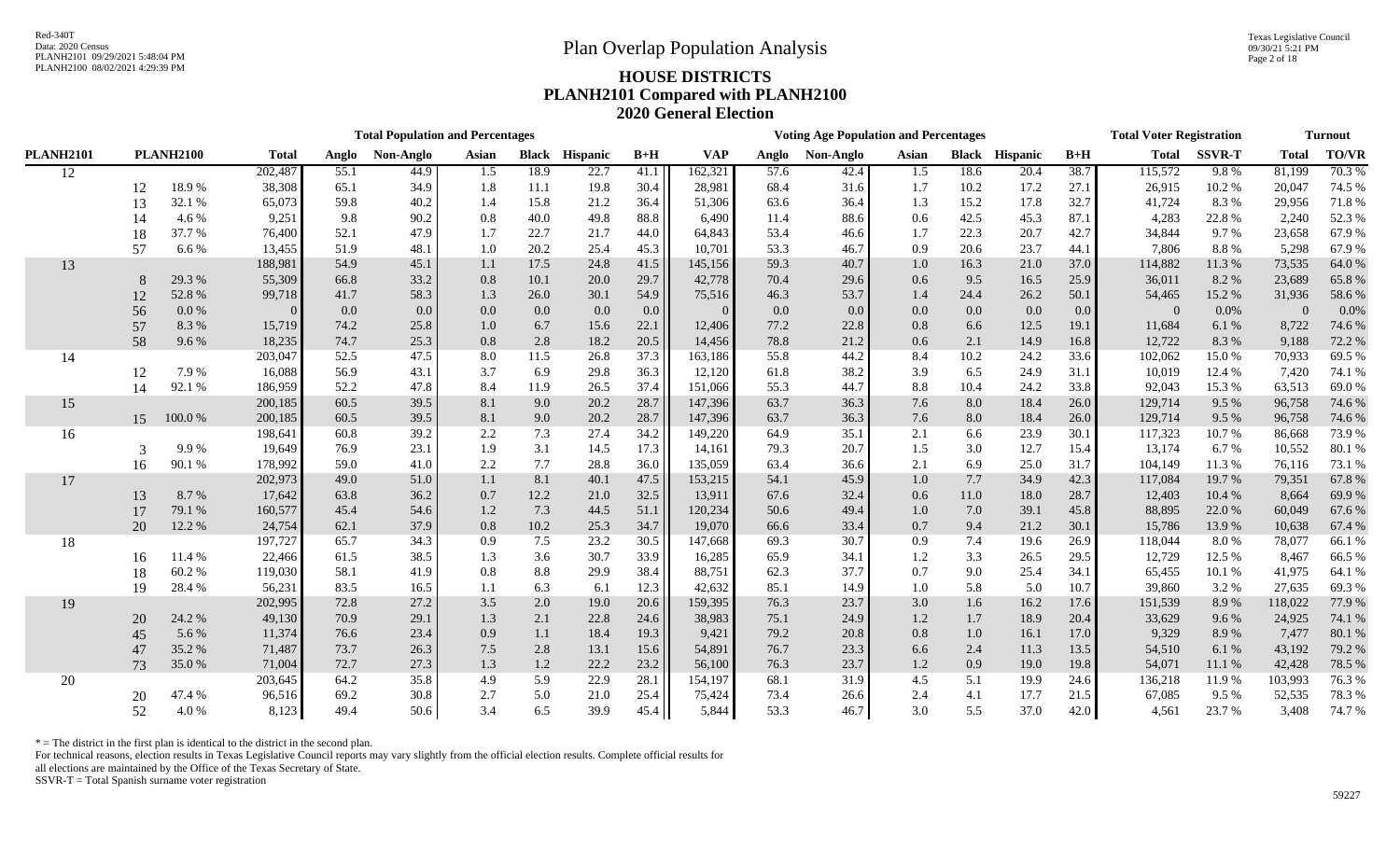Texas Legislative Council 09/30/21 5:21 PM Page 3 of 18

# PLANH2100 08/02/2021 4:29:39 PM **HOUSE DISTRICTS PLANH2101 Compared with PLANH2100 2020 General Election**

|                  |                                  |        |         |       | <b>Total Population and Percentages</b> |       |              |          |       |            |       | <b>Voting Age Population and Percentages</b> |       |      |                       |       | <b>Total Voter Registration</b> |               |              | <b>Turnout</b> |
|------------------|----------------------------------|--------|---------|-------|-----------------------------------------|-------|--------------|----------|-------|------------|-------|----------------------------------------------|-------|------|-----------------------|-------|---------------------------------|---------------|--------------|----------------|
| <b>PLANH2101</b> | <b>PLANH2100</b><br><b>Total</b> |        |         | Anglo | Non-Anglo                               | Asian | <b>Black</b> | Hispanic | $B+H$ | <b>VAP</b> | Anglo | Non-Anglo                                    | Asian |      | <b>Black Hispanic</b> | $B+H$ | <b>Total</b>                    | <b>SSVR-T</b> | <b>Total</b> | TO/VR          |
|                  | 136                              | 48.6%  | 99,006  | 60.6  | 39.4                                    | 7.2   | 6.8          | 23.3     | 29.4  | 72,929     | 63.9  | 36.1                                         | 6.8   | 6.0  | $\overline{20.9}$     | 26.4  | 64,572                          | 13.6 %        | 48,050       | 74.4 %         |
| 21               |                                  |        | 187,992 | 70.8  | 29.2                                    | 2.9   | 13.5         | 10.5     | 23.7  | 144,682    | 73.5  | 26.5                                         | 2.7   | 12.3 | 9.0                   | 21.1  | 123,927                         | 5.1%          | 85,072       | 68.6%          |
|                  | 19                               | 17.5 % | 32,980  | 72.1  | 27.9                                    | 0.6   | 18.0         | 6.7      | 24.6  | 25,539     | 74.4  | 25.6                                         | 0.5   | 16.7 | 5.7                   | 22.3  | 23,353                          | 3.1 %         | 15,732       | 67.4 %         |
|                  | 21                               | 69.4%  | 130,531 | 72.8  | 27.2                                    | 2.6   | 10.6         | 11.6     | 22.0  | 100,043    | 75.4  | 24.6                                         | 2.4   | 9.7  | 10.0                  | 19.5  | 83,443                          | 5.5 %         | 56,708       | 68.0%          |
|                  | 22                               | 13.0%  | 24,481  | 58.6  | 41.4                                    | 7.9   | 22.3         | 9.8      | 31.6  | 19,100     | 62.5  | 37.5                                         | 7.5   | 20.2 | 8.3                   | 28.3  | 17,131                          | 5.4 %         | 12,632       | 73.7 %         |
| 22               |                                  |        | 186,322 | 27.7  | 72.3                                    | 4.0   | 41.9         | 26.1     | 67.2  | 141,013    | 31.0  | 69.0                                         | 4.0   | 41.0 | 23.3                  | 63.8  | 102,895                         | 9.7%          | 62,208       | 60.5 %         |
|                  | 21                               | 29.1 % | 54,230  | 49.8  | 50.2                                    | 5.6   | 13.1         | 30.4     | 42.9  | 40,344     | 54.3  | 45.7                                         | 5.5   | 12.1 | 26.7                  | 38.3  | 30,853                          | 13.2 %        | 20,485       | 66.4%          |
|                  | 22                               | 70.9%  | 132,092 | 18.6  | 81.4                                    | 3.3   | 53.7         | 24.3     | 77.2  | 100,669    | 21.7  | 78.3                                         | 3.4   | 52.6 | 22.0                  | 74.0  | 72,042                          | 8.3%          | 41,723       | 57.9%          |
| 23               |                                  |        | 198,405 | 51.4  | 48.6                                    | 3.0   | 15.7         | 28.4     | 43.2  | 151,425    | 55.1  | 44.9                                         | 3.0   | 14.6 | 25.2                  | 39.4  | 124,279                         | 16.0%         | 80,944       | 65.1 %         |
|                  | 23                               | 94.7%  | 187,900 | 50.9  | 49.1                                    | 2.9   | 16.1         | 28.5     | 43.8  | 143,698    | 54.6  | 45.4                                         | 2.9   | 15.0 | 25.4                  | 40.0  | 117,450                         | 16.2%         | 76,053       | 64.8%          |
|                  | 24                               | 5.3 %  | 10,505  | 59.8  | 40.2                                    | 5.1   | 7.5          | 25.4     | 32.3  | 7,727      | 63.3  | 36.7                                         | 4.7   | 6.9  | 22.7                  | 29.2  | 6,829                           | 13.3 %        | 4,891        | 71.6%          |
| 24               |                                  |        | 198,848 | 60.0  | 40.0                                    | 5.3   | 11.0         | 21.8     | 32.2  | 149,421    | 63.0  | 37.0                                         | 5.0   | 10.4 | 19.2                  | 29.3  | 134,733                         | 12.1 %        | 96,451       | 71.6%          |
|                  | 23                               | 5.2%   | 10,243  | 16.9  | 83.1                                    | 1.4   | 60.6         | 21.7     | 80.7  | 7,942      | 18.4  | 81.6                                         | 1.3   | 61.4 | 18.9                  | 79.2  | 7,625                           | 9.9%          | 4,602        | 60.4%          |
|                  | 24                               | 94.8%  | 188,605 | 62.3  | 37.7                                    | 5.5   | 8.3          | 21.8     | 29.6  | 141,479    | 65.5  | 34.5                                         | 5.3   | 7.6  | 19.2                  | 26.5  | 127,108                         | 12.2 %        | 91,849       | 72.3 %         |
| 25               |                                  |        | 186,416 | 42.7  | 57.3                                    | 7.1   | 19.3         | 30.0     | 48.3  | 138,919    | 46.1  | 53.9                                         | 6.6   | 18.4 | 27.4                  | 45.2  | 107,038                         | 18.0%         | 73,620       | 68.8%          |
|                  | 25                               | 74.3 % | 138,566 | 50.4  | 49.6                                    | 2.0   | 13.3         | 33.0     | 45.3  | 105,761    | 53.6  | 46.4                                         | 1.9   | 12.9 | 29.7                  | 42.1  | 79,998                          | 19.1 %        | 53,152       | 66.4%          |
|                  | 29                               | 25.7%  | 47,850  | 20.6  | 79.4                                    | 21.8  | 36.6         | 21.5     | 56.8  | 33,158     | 22.1  | 77.9                                         | 21.8  | 36.0 | 19.9                  | 55.0  | 27,040                          | 14.8 %        | 20,468       | 75.7%          |
| 26               |                                  |        | 197,008 | 42.3  | 57.7                                    | 21.1  | 12.1         | 23.5     | 35.0  | 138,128    | 44.8  | 55.2                                         | 19.9  | 11.5 | 22.5                  | 33.6  | 112,453                         | 13.9%         | 85,951       | 76.4%          |
|                  | 26                               | 15.5 % | 30,589  | 51.6  | 48.4                                    | 7.0   | 14.3         | 26.2     | 39.8  | 23,147     | 55.2  | 44.8                                         | 6.6   | 13.2 | 23.6                  | 36.4  | 20,033                          | 15.9%         | 15,252       | 76.1 %         |
|                  | 28                               | 73.8%  | 145,412 | 43.2  | 56.8                                    | 25.3  | 10.3         | 19.9     | 29.7  | 98,926     | 45.4  | 54.6                                         | 24.1  | 9.8  | 19.2                  | 28.6  | 80,877                          | 11.1 %        | 63,001       | 77.9 %         |
|                  | 85                               | 10.7%  | 21,007  | 22.2  | 77.8                                    | 12.5  | 21.4         | 44.6     | 64.7  | 16,055     | 25.8  | 74.2                                         | 13.3  | 19.7 | 41.3                  | 60.1  | 11,543                          | 30.0%         | 7,698        | 66.7%          |
| 27               |                                  |        | 197,352 | 16.6  | 83.4                                    | 16.6  | 42.2         | 25.2     | 66.2  | 145,498    | 17.6  | 82.4                                         | 17.0  | 42.2 | 23.2                  | 64.6  | 121,175                         | 13.5 %        | 87,168       | 71.9%          |
|                  | 26                               | 0.0 %  |         | 0.0   | 0.0                                     | 0.0   | 0.0          | 0.0      | 0.0   | $\Omega$   | 0.0   | $0.0\,$                                      | 0.0   | 0.0  | 0.0                   | 0.0   | $\Omega$                        | 0.0%          | $\Omega$     | 0.0%           |
|                  | 27                               | 89.9%  | 177,325 | 16.9  | 83.1                                    | 15.6  | 44.3         | 23.7     | 66.8  | 131,261    | 17.9  | 82.1                                         | 16.0  | 44.3 | 21.8                  | 65.3  | 111,218                         | 13.1 %        | 79,910       | 71.8%          |
|                  | 85                               | 10.1 % | 20,027  | 13.7  | 86.3                                    | 25.3  | 23.4         | 38.5     | 60.8  | 14,237     | 15.3  | 84.7                                         | 26.3  | 23.2 | 35.5                  | 57.9  | 9,957                           | 18.8%         | 7,258        | 72.9 %         |
| 28               |                                  |        | 197,621 | 39.6  | 60.4                                    | 19.4  | 13.1         | 27.1     | 39.5  | 142,048    | 42.1  | 57.9                                         | 19.2  | 12.1 | 25.3                  | 37.1  | 111,706                         | 17.2 %        | 84,357       | 75.5 %         |
|                  | 26                               | 28.2%  | 55,706  | 39.7  | 60.3                                    | 42.1  | 6.6          | 10.9     | 17.1  | 41,885     | 42.0  | 58.0                                         | 40.9  | 6.2  | 10.0                  | 15.9  | 38,459                          | 7.3 %         | 30,190       | 78.5 %         |
|                  | 28                               | 29.9%  | 59,100  | 52.4  | 47.6                                    | 13.0  | 12.0         | 21.1     | 32.5  | 40,199     | 54.9  | 45.1                                         | 12.1  | 11.4 | 19.9                  | 30.9  | 34,398                          | 11.6%         | 28,076       | 81.6%          |
|                  | 85                               | 41.9%  | 82,815  | 30.3  | 69.7                                    | 8.8   | 18.2         | 42.3     | 59.6  | 59,964     | 33.5  | 66.5                                         | 9.0   | 16.8 | 39.7                  | 56.0  | 38,849                          | 31.8%         | 26,091       | 67.2%          |
| 29               |                                  |        | 185,615 | 44.3  | 55.7                                    | 9.0   | 13.6         | 31.9     | 44.7  | 136,981    | 47.7  | 52.3                                         | 8.6   | 13.0 | 28.9                  | 41.5  | 116,636                         | 19.7 %        | 81,364       | 69.8%          |
|                  | 25                               | 4.5 %  | 8,282   | 41.9  | 58.1                                    | 1.1   | 8.2          | 47.9     | 54.8  | 6,344      | 47.1  | 52.9                                         | 0.7   | 7.3  | 43.0                  | 49.7  | 5,260                           | 30.2 %        | 2,934        | 55.8%          |
|                  | 29                               | 95.5%  | 177,333 | 44.4  | 55.6                                    | 9.4   | 13.8         | 31.2     | 44.3  | 130,637    | 47.7  | 52.3                                         | 9.0   | 13.3 | 28.3                  | 41.1  | 111,376                         | 19.2 %        | 78,430       | 70.4 %         |
| 30               |                                  |        | 189,735 | 48.9  | 51.1                                    | 1.6   | 8.5          | 40.2     | 47.7  | 143,889    | 53.1  | 46.9                                         | 1.6   | 7.6  | 36.3                  | 43.5  | 119,289                         | 27.6 %        | 76,771       | 64.4 %         |
|                  | 13                               | 10.7%  | 20,337  | 71.6  | 28.4                                    | 0.6   | 7.4          | 19.4     | 26.1  | 15,681     | 75.7  | 24.3                                         | 0.5   | 6.3  | 16.1                  | 22.1  | 13,622                          | 9.9%          | 10,242       | 75.2 %         |
|                  | 25                               | 19.1 % | 36,255  | 42.4  | 57.6                                    | 2.4   | 11.9         | 42.6     | 53.7  | 27,147     | 46.9  | 53.1                                         | 2.5   | 11.0 | 38.2                  | 48.8  | 21,950                          | 25.6 %        | 13,801       | 62.9%          |
|                  | 30                               | 62.3%  | 118,155 | 46.1  | 53.9                                    | 1.6   | 7.7          | 44.1     | 50.7  | 89,721     | 50.0  | 50.0                                         | 1.6   | 7.0  | 40.2                  | 46.7  | 74,261                          | 32.3 %        | 46,361       | 62.4 %         |

 $*$  = The district in the first plan is identical to the district in the second plan.

For technical reasons, election results in Texas Legislative Council reports may vary slightly from the official election results. Complete official results for

all elections are maintained by the Office of the Texas Secretary of State.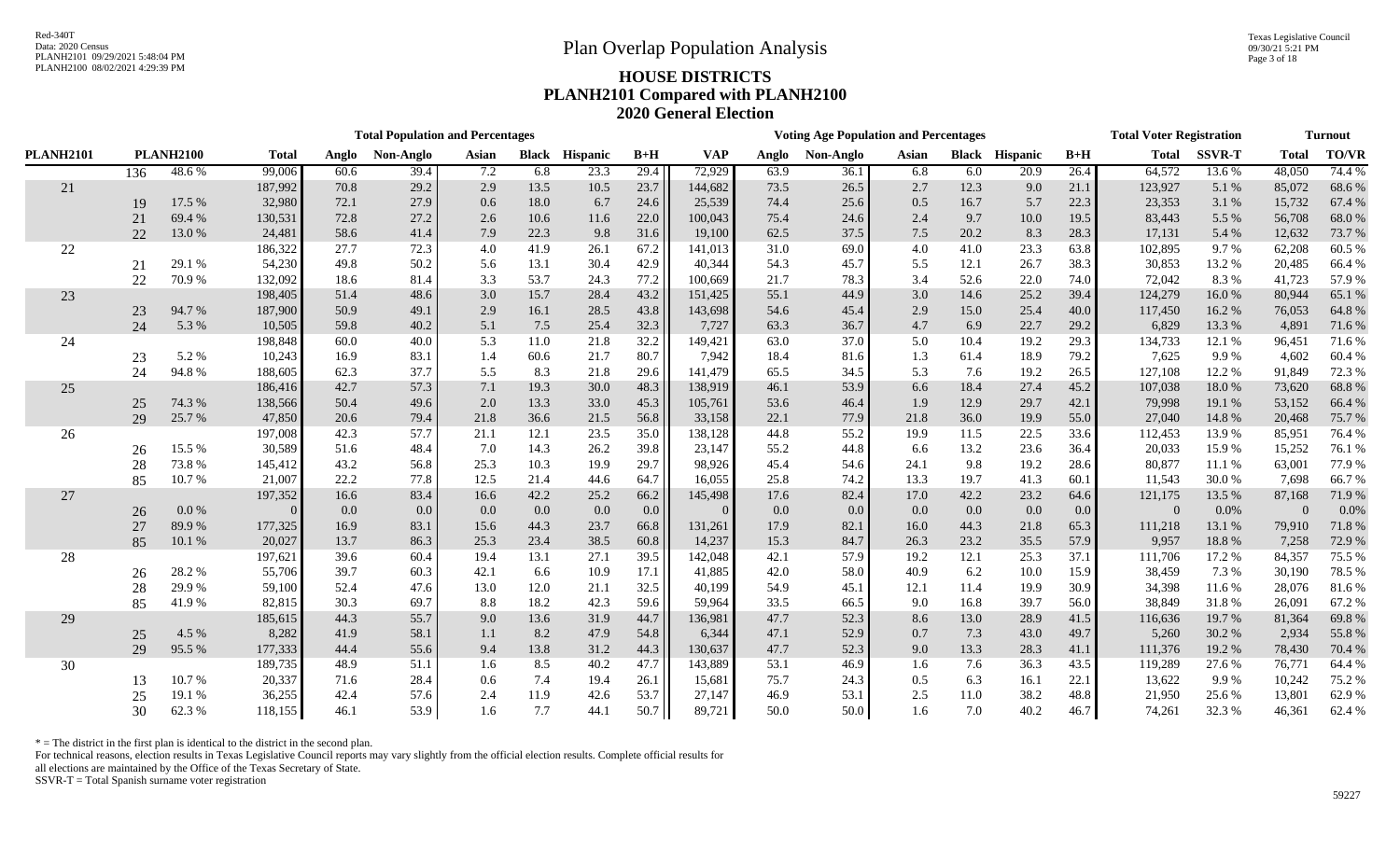Texas Legislative Council 09/30/21 5:21 PM Page 4 of 18

# PLANH2100 08/02/2021 4:29:39 PM **HOUSE DISTRICTS PLANH2101 Compared with PLANH2100 2020 General Election**

|                  |    |                  |              |       | <b>Total Population and Percentages</b> |       |              |                 |        |            |       | <b>Voting Age Population and Percentages</b> |         |         |                       |       | <b>Total Voter Registration</b> |               |              | <b>Turnout</b> |
|------------------|----|------------------|--------------|-------|-----------------------------------------|-------|--------------|-----------------|--------|------------|-------|----------------------------------------------|---------|---------|-----------------------|-------|---------------------------------|---------------|--------------|----------------|
| <b>PLANH2101</b> |    | <b>PLANH2100</b> | <b>Total</b> | Anglo | Non-Anglo                               | Asian | <b>Black</b> | <b>Hispanic</b> | $B+H$  | <b>VAP</b> | Anglo | Non-Anglo                                    | Asian   |         | <b>Black Hispanic</b> | $B+H$ | <b>Total</b>                    | <b>SSVR-T</b> | <b>Total</b> | <b>TO/VR</b>   |
|                  | 85 | 7.9%             | 14,988       | 56.8  | 43.2                                    | 1.5   | 7.9          | 32.2            | 39.2   | 11,340     | 60.8  | 39.2                                         | 1.3     | 6.8     | 28.9                  | 35.4  | 9,456                           | 21.5 %        | 6,367        | 67.3%          |
| 31               |    |                  | 184,966      | 24.4  | 75.6                                    | 0.6   | 1.8          | 71.9            | 73.5   | 137,003    | 26.9  | 73.1                                         | 0.6     | 2.0     | 69.1                  | 70.9  | 116,203                         | 63.9%         | 70,051       | 60.3%          |
|                  | 17 | 8.0%             | 14,710       | 36.6  | 63.4                                    | 1.3   | 8.6          | 52.6            | 60.6   | 11,855     | 38.9  | 61.1                                         | 1.3     | 9.6     | 49.0                  | 58.1  | 8,325                           | 45.7%         | 5,254        | 63.1 %         |
|                  | 31 | 57.6%            | 106,614      | 10.4  | 89.6                                    | 0.4   | 0.9          | 87.3            | 88.0   | 77,785     | 12.0  | 88.0                                         | 0.4     | $1.0\,$ | 85.5                  | 86.3  | 64,640                          | 82.0%         | 35,887       | 55.5 %         |
|                  | 44 | 26.9%            | 49,753       | 56.0  | 44.0                                    | 1.1   | 2.2          | 38.7            | 40.5   | 37,771     | 58.8  | 41.2                                         | 0.9     | 2.2     | 35.9                  | 37.8  | 34,990                          | 29.3%         | 25,032       | 71.5 %         |
|                  | 80 | 7.5 %            | 13,889       | 5.7   | 94.3                                    | 0.3   | 0.3          | 93.6            | 93.7   | 9,592      | 7.2   | 92.8                                         | 0.3     | 0.3     | 92.1                  | 92.3  | 8,248                           | 86.8%         | 3,878        | 47.0%          |
| 32               |    |                  | 187,448      | 44.7  | 55.3                                    | 4.8   | 5.0          | 44.3            | 48.4   | 146,778    | 48.2  | 51.8                                         | 4.6     | 4.6     | 40.8                  | 44.9  | 120,396                         | 31.6 %        | 80,929       | 67.2%          |
|                  | 30 | 12.7%            | 23,830       | 66.4  | 33.6                                    | 2.7   | 1.7          | 25.8            | 27.2   | 19,816     | 70.3  | 29.7                                         | 2.5     | 1.3     | 22.2                  | 23.3  | 18,259                          | 15.6 %        | 12,290       | 67.3%          |
|                  | 32 | 76.0%            | 142,483      | 42.6  | 57.4                                    | 5.2   | 5.5          | 45.7            | 50.3   | 110,753    | 45.8  | 54.2                                         | 5.0     | 5.2     | 42.4                  | 47.1  | 88,814                          | 33.1 %        | 59,176       | 66.6%          |
|                  | 34 | 11.3%            | 21,135       | 34.4  | 65.6                                    | 4.6   | 5.1          | 55.2            | 59.5   | 16,209     | 37.2  | 62.8                                         | 4.6     | 4.6     | 52.4                  | 56.6  | 13,323                          | 43.8%         | 9,463        | 71.0%          |
| 33               |    |                  | 201,977      | 55.2  | 44.8                                    | 11.7  | 10.8         | 20.2            | 30.5   | 150,072    | 57.9  | 42.1                                         | 11.6    | 10.1    | 18.1                  | 27.9  | 124,783                         | 9.2%          | 94,467       | 75.7 %         |
|                  | 33 | 53.4 %           | 107,819      | 65.1  | 34.9                                    | 4.2   | 9.1          | 19.1            | 27.6   | 78,525     | 68.3  | 31.7                                         | 3.9     | 8.1     | 16.8                  | 24.6  | 71,073                          | 9.2%          | 54,222       | 76.3 %         |
|                  | 67 | 27.9 %           | 56,261       | 40.3  | 59.7                                    | 20.2  | 12.9         | 25.2            | 37.6   | 44,892     | 43.5  | 56.5                                         | 19.9    | 12.4    | 22.6                  | 34.6  | 31,310                          | 9.7%          | 23,060       | 73.7 %         |
|                  | 89 | 18.8%            | 37,897       | 49.0  | 51.0                                    | 20.6  | 12.7         | 15.8            | 28.1   | 26,655     | 51.6  | 48.4                                         | 20.1    | 12.0    | 14.2                  | 26.1  | 22,400                          | 8.2%          | 17,185       | 76.7%          |
| 34               |    |                  | 189,560      | 20.2  | 79.8                                    | 1.2   | 4.6          | 74.0            | 77.6   | 143,094    | 22.5  | 77.5                                         | 1.1     | 4.2     | 71.5                  | 75.2  | 109,247                         | 64.5 %        | 59,459       | 54.4 %         |
|                  | 32 | 21.1 %           | 40,022       | 18.6  | 81.4                                    | 1.9   | 6.0          | 73.6            | 78.5   | 30,893     | 21.1  | 78.9                                         | 1.8     | 5.7     | 70.7                  | 75.8  | 22,715                          | 63.5 %        | 12,074       | 53.2 %         |
|                  | 34 | 78.9%            | 149,538      | 20.6  | 79.4                                    | 1.0   | 4.3          | 74.1            | 77.4   | 112,201    | 22.8  | 77.2                                         | 0.9     | 3.8     | 71.7                  | 75.1  | 86,532                          | 64.7%         | 47,385       | 54.8%          |
| 35               |    |                  | 186,070      | 8.0   | 92.0                                    | 0.6   | 0.7          | 90.7            | 91.0   | 127,961    | 10.0  | 90.0                                         | $0.6\,$ | 0.6     | 88.5                  | 88.9  | 80,350                          | 79.8%         | 45,052       | 56.1 %         |
|                  | 35 | 93.4%            | 173,725      | 8.4   | 91.6                                    | 0.6   | 0.7          | 90.3            | 90.7   | 119,431    | 10.5  | 89.5                                         | 0.6     | 0.6     | 88.0                  | 88.4  | 75,002                          | 79.1 %        | 42,256       | 56.3%          |
|                  | 40 | 6.6%             | 12,345       | 2.9   | 97.1                                    | 0.5   | 0.6          | 96.3            | 96.5   | 8,530      | 3.1   | 96.9                                         | 0.4     | 0.4     | 96.0                  | 96.2  | 5,348                           | 89.9%         | 2,796        | 52.3 %         |
| 36               |    |                  | 185,775      | 5.3   | 94.7                                    | 1.0   | 0.6          | 93.2            | 93.5   | 131,913    | 6.2   | 93.8                                         | 1.0     | 0.5     | 92.2                  | 92.5  | 88,699                          | 82.7%         | 49,383       | 55.7%          |
|                  | 36 | 89.5%            | 166,269      | 5.1   | 94.9                                    | 0.9   | 0.6          | 93.5            | 93.7   | 117,735    | 5.9   | 94.1                                         | 1.0     | 0.5     | 92.6                  | 92.9  | 79,129                          | 83.2%         | 43,385       | 54.8 %         |
|                  | 39 | 6.6%             | 12,272       | 4.3   | 95.7                                    | 0.7   | 0.6          | 94.7            | 94.8   | 8,590      | 5.1   | 94.9                                         | 0.7     | 0.3     | 93.8                  | 93.8  | 6,431                           | 86.5%         | 4,079        | 63.4 %         |
|                  | 41 | 3.9%             | 7,234        | 11.5  | 88.5                                    | 2.8   | 1.1          | 84.8            | 85.2   | 5,588      | 13.5  | 86.5                                         | 2.9     | 0.9     | 82.5                  | 82.9  | 3,139                           | 62.8%         | 1,919        | 61.1%          |
| 37               |    |                  | 184,621      | 7.8   | 92.2                                    | 0.6   | 0.8          | 90.7            | 91.2   | 133,615    | 9.3   | 90.7                                         | 0.7     | 0.8     | 89.0                  | 89.6  | 100,418                         | 79.6%         | 48,727       | 48.5 %         |
|                  | 31 | 10.9%            | 20,164       | 9.0   | 91.0                                    | 1.0   | 2.8          | 87.3            | 89.6   | 15,484     | 10.2  | 89.8                                         | 1.3     | 3.1     | 85.2                  | 88.1  | 12,790                          | 83.9%         | 5,615        | 43.9 %         |
|                  | 37 | 87.7%            | 161,877      | 7.7   | 92.3                                    | 0.6   | 0.6          | 91.0            | 91.3   | 116,385    | 9.2   | 90.8                                         | 0.6     | 0.5     | 89.4                  | 89.7  | 86,277                          | 78.9%         | 42,368       | 49.1 %         |
|                  | 38 | 1.4 %            | 2,580        | 3.8   | 96.2                                    | 0.3   | $0.8\,$      | 95.5            | 95.8   | 1,746      | 4.4   | 95.6                                         | 0.2     | 0.9     | 95.0                  | 95.3  | 1,351                           | 86.8%         | 744          | 55.1 %         |
| 38               |    |                  | 184,626      | 7.8   | 92.2                                    | 1.1   | 0.8          | 90.3            | 90.8   | 130,901    | 9.3   | 90.7                                         | 1.2     | 0.7     | 88.7                  | 89.2  | 93,352                          | 79.6%         | 51,285       | 54.9 %         |
|                  | 35 | 0.4%             | 668          | 15.7  | 84.3                                    | 0.3   | 2.4          | 81.7            | 83.8   | 496        | 18.5  | 81.5                                         | 0.0     | 2.8     | 78.2                  | 81.0  | 347                             | 68.6%         | 216          | 62.2 %         |
|                  | 38 | 99.6%            | 183,958      | 7.8   | 92.2                                    | 1.1   | $0.8\,$      | 90.3            | 90.8   | 130,405    | 9.2   | 90.8                                         | 1.2     | 0.7     | 88.8                  | 89.2  | 93,005                          | 79.7%         | 51,069       | 54.9 %         |
| 39               |    |                  | 187,075      | 6.1   | 93.9                                    | 0.4   | $0.5\,$      | 92.9            | 93.1   | 128,031    | 7.9   | 92.1                                         | 0.5     | 0.4     | 91.1                  | 91.3  | 83,316                          | 83.6%         | 45,067       | 54.1 %         |
|                  | 39 | 85.4%            | 159,699      | 6.8   | 93.2                                    | 0.5   | $0.5\,$      | 92.2            | 92.4   | 111,810    | 8.7   | 91.3                                         | 0.5     | 0.5     | 90.2                  | 90.4  | 77,408                          | 83.3%         | 42,432       | 54.8 %         |
|                  | 40 | 14.6 %           | 27,376       | 2.0   | 98.0                                    | 0.1   | 0.3          | 97.4            | 97.5   | 16,221     | 2.3   | 97.7                                         | 0.2     | 0.2     | 97.1                  | 97.2  | 5,908                           | 88.5%         | 2,635        | 44.6 %         |
| 40               |    |                  | 197,911      | 5.1   | 94.9                                    | 1.6   | 1.3          | 92.1            | 93.0   | 137,868    | 5.9   | 94.1                                         | 1.7     | 1.3     | 91.0                  | 92.0  | 86,153                          | 83.5%         | 49,105       | 57.0%          |
|                  | 35 | 0.9%             | 1,763        | 13.1  | 86.9                                    | 5.6   | 1.9          | 79.1            | $80.7$ | 1,242      | 15.1  | 84.9                                         | 5.2     | 1.9     | 77.4                  | 79.1  | 921                             | 66.3%         | 700          | 76.0%          |

 $*$  = The district in the first plan is identical to the district in the second plan.

For technical reasons, election results in Texas Legislative Council reports may vary slightly from the official election results. Complete official results for

all elections are maintained by the Office of the Texas Secretary of State.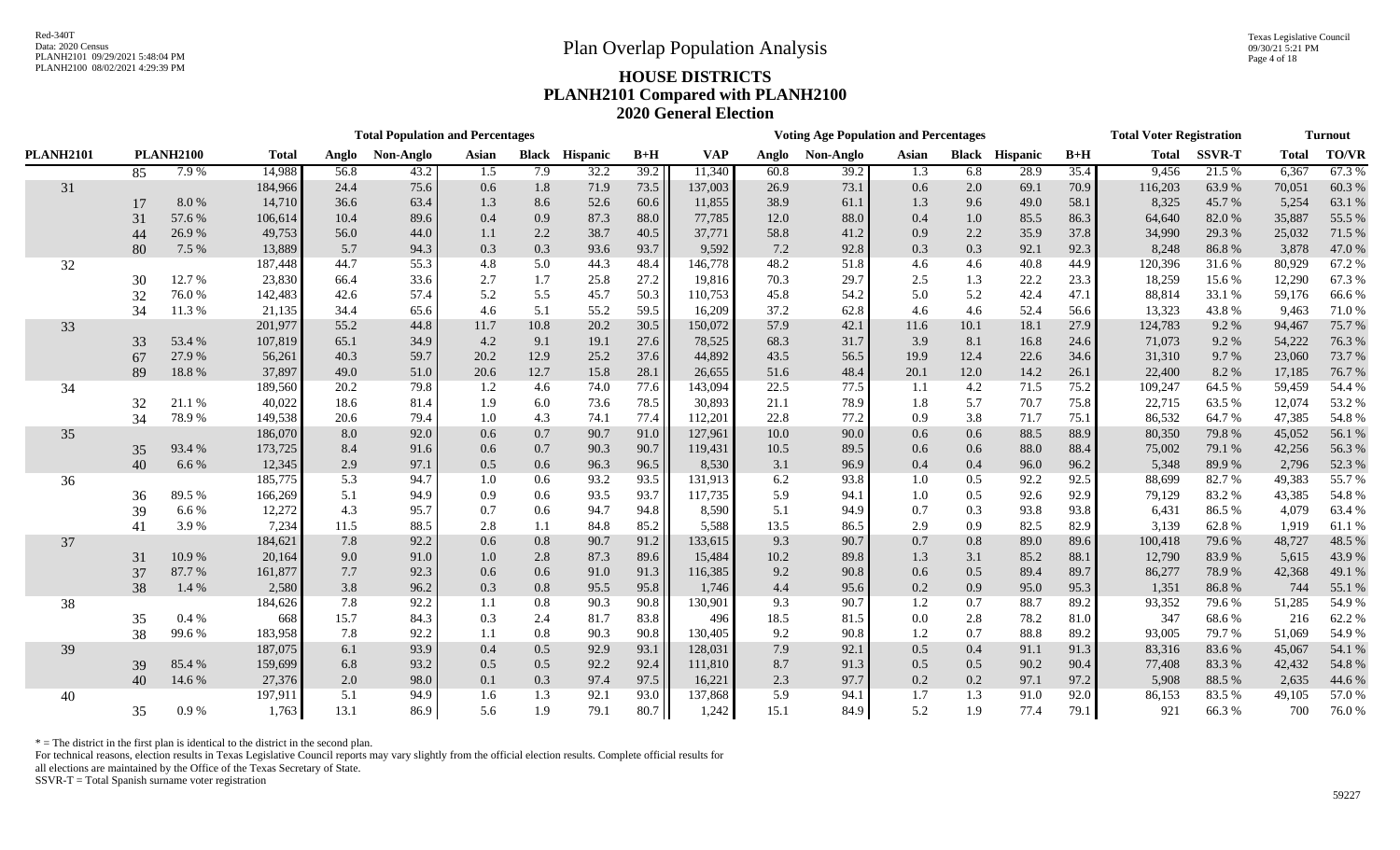|                  |    |                  |              |       | <b>Total Population and Percentages</b> |         |              |                 |       |            |       | <b>Voting Age Population and Percentages</b> |       |         |                       |       | <b>Total Voter Registration</b> |               |              | <b>Turnout</b> |
|------------------|----|------------------|--------------|-------|-----------------------------------------|---------|--------------|-----------------|-------|------------|-------|----------------------------------------------|-------|---------|-----------------------|-------|---------------------------------|---------------|--------------|----------------|
| <b>PLANH2101</b> |    | <b>PLANH2100</b> | <b>Total</b> | Anglo | Non-Anglo                               | Asian   | <b>Black</b> | <b>Hispanic</b> | $B+H$ | <b>VAP</b> | Anglo | Non-Anglo                                    | Asian |         | <b>Black Hispanic</b> | $B+H$ | <b>Total</b>                    | <b>SSVR-T</b> | <b>Total</b> | <b>TO/VR</b>   |
|                  | 36 | 3.1 %            | 6,211        | 2.8   | 97.2                                    | 0.2     | 0.3          | 96.7            | 96.7  | 4,488      | 3.1   | 96.9                                         | 0.2   | 0.2     | 96.3                  | 96.4  | 3,378                           | 89.7%         | 1,665        | 49.3%          |
|                  | 39 | 2.0%             | 3,903        | 2.4   | 97.6                                    | 0.1     | 0.6          | 97.1            | 97.2  | 2,804      | 2.7   | 97.3                                         | 0.0   | 0.1     | 97.0                  | 97.1  | 2,268                           | 91.0%         | 1,101        | 48.5 %         |
|                  | 40 | 86.1%            | 170,452      | 4.7   | 95.3                                    | 1.2     | 1.2          | 93.0            | 93.8  | 117,869    | 5.5   | 94.5                                         | 1.3   | 1.3     | 91.8                  | 92.9  | 70,728                          | 84.6%         | 39,344       | 55.6%          |
|                  | 41 | 7.9%             | 15,582       | 9.9   | 90.1                                    | 7.1     | 2.0          | 81.4            | 82.8  | 11,465     | 11.1  | 88.9                                         | 6.8   | 1.8     | 80.3                  | 81.7  | 8,858                           | 72.0%         | 6,295        | 71.1 %         |
| 41               |    |                  | 185,884      | 9.3   | 90.7                                    | 2.5     | 1.1          | 87.2            | 87.8  | 134,628    | 10.9  | 89.1                                         | 2.6   | $1.0\,$ | 85.4                  | 86.0  | 90,294                          | 73.1 %        | 55,228       | 61.2%          |
|                  | 35 | 6.3%             | 11,625       | 9.2   | 90.8                                    | 2.6     | 1.5          | 87.0            | 87.9  | 8,157      | 10.5  | 89.5                                         | 2.7   | 1.1     | 85.4                  | 86.2  | 6,023                           | 73.5 %        | 3,943        | 65.5 %         |
|                  | 36 | 3.5 %            | 6,433        | 4.8   | 95.2                                    | 2.3     | 0.9          | 92.4            | 92.6  | 4,784      | 5.8   | 94.2                                         | 2.4   | 0.6     | 91.2                  | 91.5  | 3,079                           | 82.3 %        | 1,596        | 51.8%          |
|                  | 41 | 90.3%            | 167,826      | 9.5   | 90.5                                    | 2.5     | 1.1          | 87.0            | 87.6  | 121,687    | 11.1  | 88.9                                         | 2.6   | $1.0\,$ | 85.1                  | 85.8  | 81,192                          | 72.7%         | 49,689       | 61.2%          |
| 42               |    |                  | 184,728      | 3.8   | 96.2                                    | 0.9     | 0.7          | 94.8            | 95.2  | 132,081    | 4.0   | 96.0                                         | 0.9   | 0.7     | 94.4                  | 94.9  | 100,364                         | 85.0%         | 53,651       | 53.5 %         |
|                  | 42 | 79.8%            | 147,430      | 3.6   | 96.4                                    | $0.8\,$ | 0.7          | 94.9            | 95.3  | 106,374    | 4.0   | 96.0                                         | 0.9   | 0.7     | 94.5                  | 95.0  | 81,607                          | 85.4%         | 43,014       | 52.7 %         |
|                  | 80 | 20.2%            | 37,298       | 4.3   | 95.7                                    | 0.9     | 0.7          | 94.2            | 94.6  | 25,707     | 4.3   | 95.7                                         | 1.0   | 0.6     | 94.0                  | 94.4  | 18,757                          | 83.4 %        | 10,637       | 56.7 %         |
| 43               |    |                  | 196,580      | 30.6  | 69.4                                    | 2.0     | 3.6          | 62.8            | 65.8  | 149,566    | 33.4  | 66.6                                         | 2.0   | 3.6     | 59.7                  | 63.0  | 122,445                         | 54.5 %        | 71,668       | 58.5 %         |
|                  | 30 | 13.7%            | 26,847       | 41.9  | 58.1                                    | 4.6     | 4.0          | 49.0            | 52.2  | 20,746     | 45.7  | 54.3                                         | 4.3   | 3.7     | 45.3                  | 48.5  | 18,039                          | 36.7%         | 11,306       | 62.7%          |
|                  | 43 | 86.3%            | 169,733      | 28.8  | 71.2                                    | 1.6     | 3.6          | 65.0            | 68.0  | 128,820    | 31.4  | 68.6                                         | 1.6   | 3.6     | 62.0                  | 65.3  | 104,406                         | 57.6%         | 60,362       | 57.8%          |
| 44               |    |                  | 192,359      | 47.9  | 52.1                                    | 3.0     | 9.1          | 39.1            | 47.0  | 142,911    | 51.7  | 48.3                                         | 2.7   | 8.4     | 35.5                  | 43.3  | 123,585                         | 25.1 %        | 85,713       | 69.4%          |
|                  | 17 | 10.2%            | 19,653       | 41.5  | 58.5                                    | 0.6     | 7.1          | 50.4            | 56.3  | 14,689     | 46.8  | 53.2                                         | 0.6   | 6.7     | 44.8                  | 51.0  | 12,583                          | 32.1 %        | 7,697        | 61.2%          |
|                  | 44 | 89.8%            | 172,706      | 48.7  | 51.3                                    | 3.2     | 9.3          | 37.8            | 45.9  | 128,222    | 52.2  | 47.8                                         | 2.9   | 8.6     | 34.4                  | 42.4  | 111,002                         | 24.3 %        | 78,016       | 70.3 %         |
| 45               |    |                  | 202,193      | 44.9  | 55.1                                    | 4.7     | 6.2          | 43.2            | 48.5  | 155,158    | 47.7  | 52.3                                         | 4.9   | 6.0     | 39.9                  | 45.4  | 122,391                         | 28.2%         | 84,711       | 69.2%          |
|                  | 45 | 100.0%           | 202,193      | 44.9  | 55.1                                    | 4.7     | 6.2          | 43.2            | 48.5  | 155,158    | 47.7  | 52.3                                         | 4.9   | 6.0     | 39.9                  | 45.4  | 122,391                         | 28.2%         | 84,711       | 69.2 %         |
| 46               |    |                  | 202,556      | 35.1  | 64.9                                    | 7.9     | 19.7         | 37.1            | 55.5  | 152,715    | 38.8  | 61.2                                         | 7.7   | 19.1    | 33.5                  | 51.7  | 125,142                         | 18.4 %        | 86,572       | 69.2%          |
|                  | 46 | 46.0%            | 93,117       | 32.9  | 67.1                                    | 4.9     | 22.4         | 39.8            | 60.8  | 71,656     | 37.1  | 62.9                                         | 4.9   | 21.9    | 35.4                  | 56.4  | 60,098                          | 18.1 %        | 40,970       | 68.2 %         |
|                  | 50 | 47.6 %           | 96,343       | 39.7  | 60.3                                    | 11.4    | 17.0         | 31.3            | 47.1  | 71,924     | 42.8  | 57.2                                         | 11.2  | 16.2    | 28.6                  | 43.9  | 59,001                          | 17.2 %        | 41,538       | 70.4 %         |
|                  | 51 | 6.5 %            | 13,096       | 16.8  | 83.2                                    | 2.1     | 20.6         | 61.0            | 80.0  | 9,135      | 19.9  | 80.1                                         | 2.3   | 20.9    | 56.8                  | 76.6  | 6,043                           | 32.4 %        | 4,064        | 67.3 %         |
| 47               |    |                  | 203,109      | 59.9  | 40.1                                    | 8.4     | 5.1          | 25.1            | 29.6  | 161,835    | 62.1  | 37.9                                         | 7.9   | 4.9     | 23.4                  | 27.8  | 150,208                         | 14.8%         | 115,135      | 76.7 %         |
|                  | 47 | 23.1 %           | 46,847       | 56.0  | 44.0                                    | 7.7     | 5.7          | 29.3            | 34.1  | 36,396     | 58.8  | 41.2                                         | 7.1   | 5.4     | 26.8                  | 31.7  | 33,264                          | 17.3 %        | 25,784       | 77.5 %         |
|                  | 48 | 74.8%            | 151,940      | 61.1  | 38.9                                    | 8.4     | 5.0          | 24.1            | 28.4  | 121,524    | 63.0  | 37.0                                         | 8.0   | 4.7     | 22.5                  | 26.8  | 113,422                         | 14.1 %        | 86,853       | 76.6 %         |
|                  | 49 | 1.7%             | 3,521        | 56.7  | 43.3                                    | 15.9    | 5.8          | 19.6            | 25.1  | 3,213      | 58.7  | 41.3                                         | 14.6  | 5.4     | 18.9                  | 24.2  | 2,725                           | 12.6 %        | 1,897        | 69.6 %         |
|                  | 50 | 0.4 %            | 801          | 78.3  | 21.7                                    | 10.1    | 2.2          | 8.2             | 10.1  | 702        | 80.6  | 19.4                                         | 8.5   | 2.6     | 7.7                   | 9.8   | 797                             | 4.5 %         | 601          | 75.4 %         |
| 48               |    |                  | 203,486      | 62.2  | 37.8                                    | 16.2    | 4.0          | 15.7            | 19.3  | 153,797    | 64.7  | 35.3                                         | 14.8  | 3.8     | 14.6                  | 18.2  | 144,364                         | 8.4 %         | 111,673      | 77.4 %         |
|                  | 47 | 65.0%            | 132,221      | 64.7  | 35.3                                    | 14.7    | 3.1          | 15.4            | 18.1  | 97,232     | 67.4  | 32.6                                         | 13.3  | 2.9     | 14.1                  | 16.8  | 92,470                          | 7.5 %         | 72,687       | 78.6%          |
|                  | 48 | 11.2%            | 22,775       | 63.0  | 37.0                                    | 10.5    | 6.1          | 18.7            | 24.2  | 17,643     | 64.9  | 35.1                                         | 9.7   | 5.7     | 17.7                  | 22.9  | 17,558                          | 10.9%         | 13,104       | 74.6 %         |
|                  | 49 | 1.3%             | 2,614        | 59.6  | 40.4                                    | 8.2     | 9.0          | 22.2            | 30.4  | 2,170      | 61.3  | 38.7                                         | 7.5   | 8.2     | 21.5                  | 29.1  | 1,833                           | 11.5 %        | 1,311        | 71.5 %         |
|                  | 50 | 22.5 %           | 45,876       | 54.8  | 45.2                                    | 23.6    | 5.4          | 14.7            | 19.6  | 36,752     | 57.6  | 42.4                                         | 21.4  | 5.3     | 14.1                  | 18.9  | 32,503                          | 9.4 %         | 24,571       | 75.6 %         |
| 49               |    |                  | 202,705      | 58.4  | 41.6                                    | 10.0    | 5.1          | 25.0            | 29.5  | 174,950    | 60.7  | 39.3                                         | 10.3  | 4.9     | 22.5                  | 26.9  | 158,697                         | 11.6 %        | 109,890      | 69.2%          |
|                  | 46 | 5.0 %            | 10,070       | 21.7  | 78.3                                    | 4.6     | 8.7          | 64.5            | 72.1  | 7,473      | 25.9  | 74.1                                         | 4.5   | 8.4     | 60.1                  | 67.8  | 3,873                           | 24.6 %        | 2,375        | 61.3%          |
|                  | 48 | 6.6%             | 13,471       | 59.0  | 41.0                                    | 8.4     | 4.7          | 26.2            | 30.2  | 11,672     | 61.9  | 38.1                                         | 8.0   | 4.2     | 23.9                  | 27.6  | 10,635                          | 16.3%         | 7,688        | 72.3 %         |

 $*$  = The district in the first plan is identical to the district in the second plan.

For technical reasons, election results in Texas Legislative Council reports may vary slightly from the official election results. Complete official results for

all elections are maintained by the Office of the Texas Secretary of State.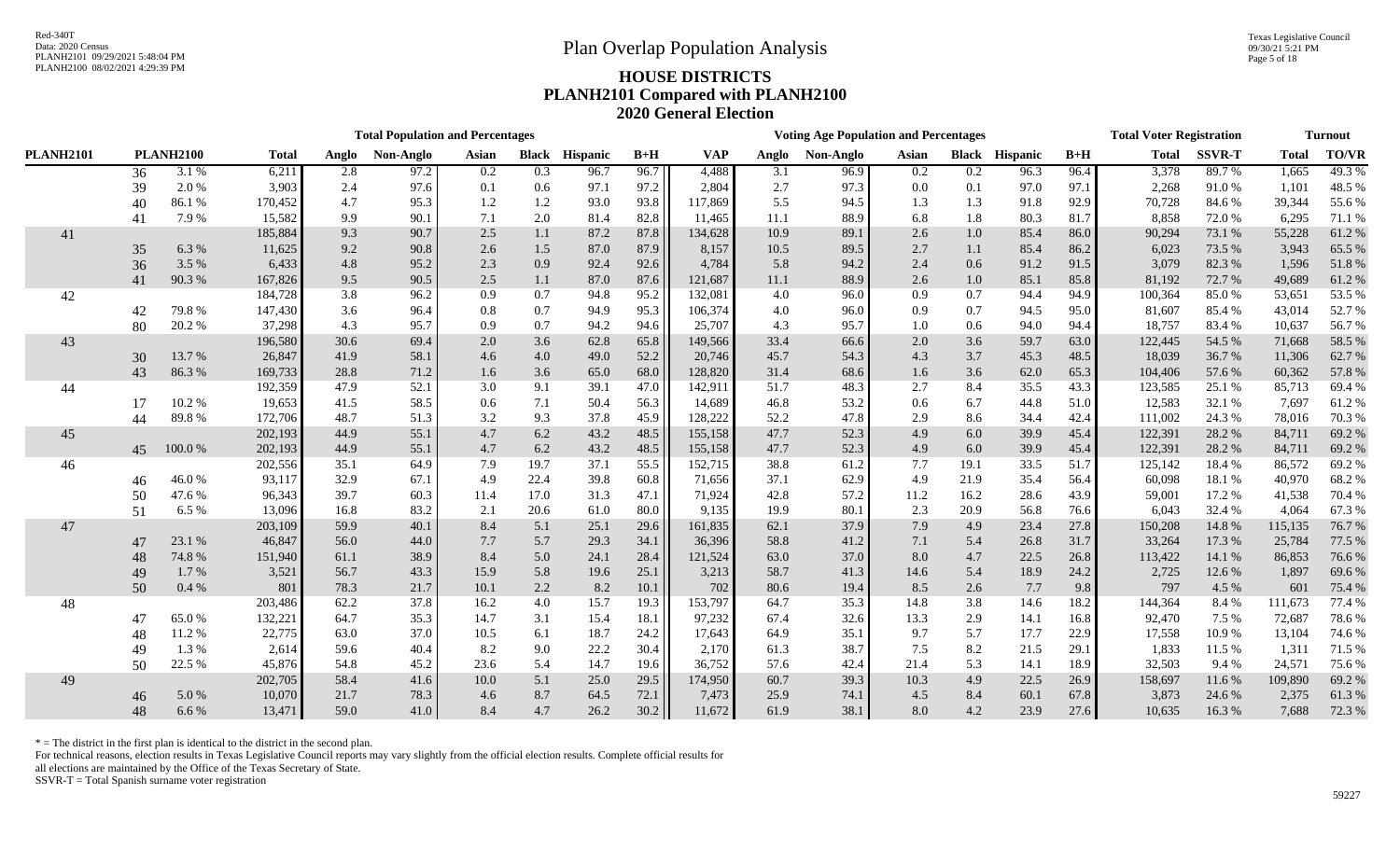Texas Legislative Council 09/30/21 5:21 PM Page 6 of 18

# PLANH2100 08/02/2021 4:29:39 PM **HOUSE DISTRICTS PLANH2101 Compared with PLANH2100 2020 General Election**

|                  |        |                  |              |       | <b>Total Population and Percentages</b> |       |              |                 |       |            |       | <b>Voting Age Population and Percentages</b> |       |      |                       |       | <b>Total Voter Registration</b> |               |              | <b>Turnout</b> |
|------------------|--------|------------------|--------------|-------|-----------------------------------------|-------|--------------|-----------------|-------|------------|-------|----------------------------------------------|-------|------|-----------------------|-------|---------------------------------|---------------|--------------|----------------|
| <b>PLANH2101</b> |        | <b>PLANH2100</b> | <b>Total</b> | Anglo | Non-Anglo                               | Asian | <b>Black</b> | <b>Hispanic</b> | $B+H$ | <b>VAP</b> | Anglo | Non-Anglo                                    | Asian |      | <b>Black Hispanic</b> | $B+H$ | <b>Total</b>                    | <b>SSVR-T</b> | <b>Total</b> | <b>TO/VR</b>   |
|                  | 49     | 81.7%            | 165,627      | 59.9  | 40.1                                    | 10.8  | 4.9          | 22.9            | 27.3  | 143,797    | 61.6  | 38.4                                         | 11.1  | 4.8  | 20.9                  | 25.2  | 132,016                         | 10.8%         | 91,317       | 69.2%          |
|                  | 51     | 6.7%             | 13,537       | 67.7  | 32.3                                    | 5.8   | 5.0          | 19.7            | 24.1  | 12,008     | 70.4  | 29.6                                         | 5.7   | 4.3  | 17.6                  | 21.6  | 12,173                          | 12.2 %        | 8,510        | 69.9%          |
| 50               |        |                  | 203,128      | 30.6  | 69.4                                    | 11.0  | 14.8         | 43.4            | 57.0  | 157,542    | 34.5  | 65.5                                         | 11.1  | 14.2 | 39.5                  | 52.8  | 109,476                         | 19.7 %        | 73,338       | 67.0%          |
|                  | 46     | 48.7%            | 99,003       | 28.0  | 72.0                                    | 8.9   | 15.1         | 47.9            | 61.7  | 75,742     | 31.9  | 68.1                                         | 9.0   | 14.8 | 43.5                  | 57.4  | 50,856                          | 20.9%         | 33,058       | 65.0%          |
|                  | 49     | 9.2%             | 18,786       | 48.1  | 51.9                                    | 13.7  | 9.0          | 27.9            | 35.8  | 16,541     | 50.9  | 49.1                                         | 13.9  | 8.7  | 25.0                  | 32.9  | 12,910                          | 14.8%         | 8,839        | 68.5%          |
|                  | 50     | 42.0%            | 85,339       | 29.8  | 70.2                                    | 12.7  | 15.8         | 41.7            | 56.2  | 65,259     | 33.2  | 66.8                                         | 12.9  | 15.0 | 38.5                  | 52.4  | 45,710                          | 19.7%         | 31,441       | 68.8%          |
| 51               |        |                  | 203,717      | 29.5  | 70.5                                    | 4.3   | 9.5          | 56.3            | 64.7  | 160,760    | 34.1  | 65.9                                         | 4.4   | 9.3  | 51.4                  | 59.9  | 117,351                         | 33.0%         | 72,896       | 62.1 %         |
|                  | 46     | 3.4 %            | 6,984        | 14.4  | 85.6                                    | 1.7   | 12.6         | 70.8            | 82.9  | 4,788      | 18.1  | 81.9                                         | 1.9   | 13.1 | 65.9                  | 78.7  | 2,637                           | 30.6%         | 1,495        | 56.7 %         |
|                  | 48     | 3.2%             | 6,516        | 42.7  | 57.3                                    | 2.7   | 5.8          | 47.1            | 52.0  | 5,501      | 45.8  | 54.2                                         | 2.6   | 5.7  | 43.8                  | 48.8  | 4,856                           | 28.8%         | 3,212        | 66.1 %         |
|                  | 49     | 3.4 %            | 7,014        | 57.2  | 42.8                                    | 3.8   | 3.6          | 33.1            | 35.8  | 6,013      | 60.1  | 39.9                                         | 3.2   | 3.2  | 30.9                  | 33.2  | 5,968                           | 21.1 %        | 4,273        | 71.6 %         |
|                  | 51     | 89.9%            | 183,203      | 28.6  | 71.4                                    | 4.4   | 9.8          | 57.0            | 65.6  | 144,458    | 33.1  | 66.9                                         | 4.6   | 9.6  | 52.0                  | 60.8  | 103,890                         | 33.9%         | 63,916       | 61.5%          |
| 52               |        |                  | 201,468      | 54.6  | 45.4                                    | 9.9   | 9.2          | 24.9            | 33.2  | 145,731    | 58.4  | 41.6                                         | 8.7   | 8.5  | 22.4                  | 30.4  | 128,404                         | 14.4 %        | 98,041       | 76.4 %         |
|                  | $20\,$ | 23.9%            | 48,149       | 67.7  | 32.3                                    | 3.4   | 3.9          | 23.1            | 26.4  | 37,103     | 71.5  | 28.5                                         | 3.1   | 3.4  | 19.5                  | 22.6  | 34,159                          | 10.5 %        | 27,266       | 79.8%          |
|                  | 52     | 70.3%            | 141,650      | 50.0  | 50.0                                    | 11.1  | 11.4         | 26.4            | 36.8  | 100,296    | 53.3  | 46.7                                         | 9.9   | 10.7 | 24.3                  | 34.4  | 87,198                          | 16.4 %        | 65,236       | 74.8%          |
|                  | 136    | 5.8%             | 11,669       | 57.1  | 42.9                                    | 22.3  | 4.4          | 14.2            | 18.1  | 8,332      | 61.2  | 38.8                                         | 19.5  | 4.1  | 12.7                  | 16.5  | 7,047                           | 8.7%          | 5,539        | 78.6%          |
| 53               |        |                  | 199,548      | 57.9  | 42.1                                    | 1.2   | 2.4          | 36.6            | 38.5  | 159,656    | 62.0  | 38.0                                         | 1.0   | 2.2  | 32.5                  | 34.4  | 141,931                         | 24.4 %        | 100,186      | 70.6%          |
|                  | 53     | 84.6%            | 168,742      | 61.9  | 38.1                                    | 1.2   | 2.2          | 32.5            | 34.2  | 136,302    | 65.8  | 34.2                                         | 1.0   | 2.0  | 28.7                  | 30.4  | 123,444                         | 21.2%         | 89,157       | 72.2 %         |
|                  | 59     | 3.8%             | 7,630        | 64.3  | 35.7                                    | 0.9   | 2.6          | 31.0            | 33.0  | 5,985      | 68.1  | 31.9                                         | 0.8   | 2.0  | 27.5                  | 29.1  | 5,343                           | 22.1 %        | 3,437        | 64.3 %         |
|                  | 74     | 7.6%             | 15,193       | 22.9  | 77.1                                    | 1.2   | 4.1          | 71.4            | 74.9  | 11,580     | 25.7  | 74.3                                         | 1.2   | 4.6  | 67.7                  | 72.0  | 8,289                           | 60.3%         | 4,720        | 56.9%          |
|                  | 82     | 4.0%             | 7,983        | 33.3  | 66.7                                    | 0.9   | 2.8          | 62.1            | 64.2  | 5,789      | 37.9  | 62.1                                         | 0.8   | 2.8  | 57.2                  | 59.5  | 4,855                           | 45.1 %        | 2,872        | 59.2 %         |
| 54               |        |                  | 185,389      | 43.9  | 56.1                                    | 4.7   | 24.7         | 26.1            | 48.5  | 134,947    | 48.1  | 51.9                                         | 4.3   | 22.6 | 23.0                  | 44.3  | 111,372                         | 13.6 %        | 68,866       | 61.8%          |
|                  | 54     | 59.5%            | 110,342      | 39.8  | 60.2                                    | 6.4   | 30.3         | 23.2            | 50.7  | 78,671     | 43.7  | 56.3                                         | 6.0   | 28.1 | 20.4                  | 46.6  | 69,077                          | 12.1 %        | 43,425       | 62.9%          |
|                  | 55     | 40.5 %           | 75,047       | 49.9  | 50.1                                    | 2.1   | 16.5         | 30.3            | 45.4  | 56,276     | 54.2  | 45.8                                         | 2.0   | 15.0 | 26.6                  | 41.0  | 42,295                          | 16.2%         | 25,441       | 60.2%          |
| 55               |        |                  | 185,258      | 40.7  | 59.3                                    | 5.2   | 29.6         | 24.4            | 51.3  | 137,216    | 44.6  | 55.4                                         | 5.2   | 26.9 | 21.9                  | 47.1  | 104,594                         | 12.9%         | 59,169       | 56.6%          |
|                  | 54     | 40.4%            | 74,864       | 23.7  | 76.3                                    | 6.3   | 44.3         | 26.7            | 67.1  | 53,106     | 26.9  | 73.1                                         | 6.6   | 41.0 | 24.7                  | 63.2  | 40,968                          | 14.8%         | 19,994       | 48.8%          |
|                  | 55     | 59.6%            | 110,394      | 52.2  | 47.8                                    | 4.5   | 19.6         | 22.8            | 40.5  | 84,110     | 55.8  | 44.2                                         | 4.3   | 18.0 | 20.2                  | 36.9  | 63,626                          | 11.7 %        | 39,175       | 61.6%          |
| 56               |        |                  | 199,975      | 59.7  | 40.3                                    | 2.9   | 12.0         | 23.8            | 34.9  | 152,415    | 63.6  | 36.4                                         | 2.9   | 10.7 | 20.7                  | 31.0  | 118,961                         | 12.5 %        | 82,194       | 69.1 %         |
|                  | 12     | 7.0%             | 13,926       | 77.0  | 23.0                                    | 0.7   | 5.3          | 14.0            | 18.9  | 10,701     | 80.1  | 19.9                                         | 0.6   | 4.8  | 11.6                  | 16.3  | 8,759                           | 7.5 %         | 6,261        | 71.5 %         |
|                  | 56     | 93.0%            | 186,049      | 58.4  | 41.6                                    | 3.0   | 12.5         | 24.5            | 36.1  | 141,714    | 62.3  | 37.7                                         | 3.0   | 11.2 | 21.3                  | 32.1  | 110,202                         | 12.9%         | 75,933       | 68.9%          |
| 57               |        |                  | 194,130      | 55.4  | 44.6                                    | 7.3   | 14.3         | 20.9            | 34.4  | 140,220    | 59.4  | 40.6                                         | 6.8   | 12.7 | 18.5                  | 30.8  | 119,710                         | 10.0%         | 90,313       | 75.4 %         |
|                  | 63     | $10.8~\%$        | 20,969       | 77.0  | 23.0                                    | 3.7   | 3.6          | 12.8            | 16.0  | 14,817     | 79.9  | 20.1                                         | 3.5   | 3.0  | 10.7                  | 13.4  | 14,310                          | 5.8%          | 11,296       | 78.9 %         |
|                  | 64     | 41.2%            | 80,000       | 61.0  | 39.0                                    | 5.2   | 9.5          | 21.8            | 30.7  | 60,429     | 65.0  | 35.0                                         | 5.0   | 8.4  | 18.8                  | 26.9  | 52,767                          | 9.8%          | 39,629       | 75.1 %         |
|                  | 65     | 1.9%             | 3,767        | 83.7  | 16.3                                    | 2.5   | 2.0          | 9.0             | 10.7  | 2,955      | 85.4  | 14.6                                         | 2.0   | 1.9  | 7.8                   | 9.5   | 3,082                           | 4.4 %         | 2,494        | 80.9%          |
|                  | 106    | 46.0%            | 89,394       | 44.1  | 55.9                                    | 10.2  | 21.6         | 22.4            | 43.1  | 62,019     | 47.7  | 52.3                                         | 9.5   | 19.8 | 20.6                  | 39.8  | 49,551                          | 11.7 %        | 36,894       | 74.5 %         |
| 58               |        |                  | 189,132      | 66.7  | 33.3                                    | 1.6   | 4.8          | 23.4            | 27.7  | 140,933    | 70.3  | 29.7                                         | 1.4   | 4.2  | 20.3                  | 24.2  | 112,916                         | 11.0%         | 77,407       | 68.6%          |
|                  | 58     | 95.1 %           | 179,927      | 66.3  | 33.7                                    | 1.6   | 4.9          | 23.7            | 28.2  | 133,965    | 69.9  | 30.1                                         | 1.5   | 4.3  | 20.5                  | 24.6  | 106,212                         | 11.2 %        | 72,440       | 68.2%          |

 $*$  = The district in the first plan is identical to the district in the second plan.

For technical reasons, election results in Texas Legislative Council reports may vary slightly from the official election results. Complete official results for

all elections are maintained by the Office of the Texas Secretary of State.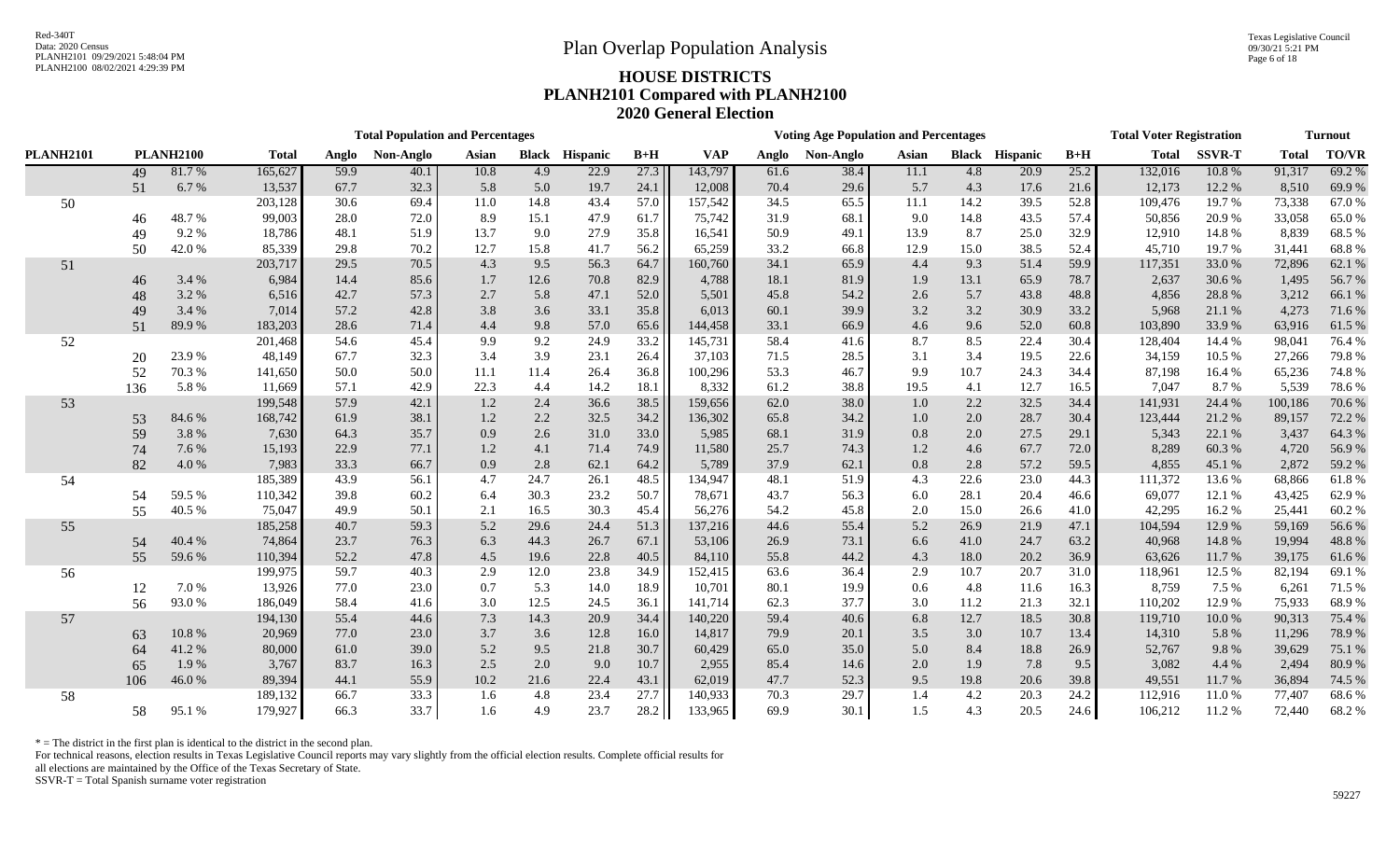Texas Legislative Council 09/30/21 5:21 PM Page 7 of 18

# PLANH2100 08/02/2021 4:29:39 PM **HOUSE DISTRICTS PLANH2101 Compared with PLANH2100 2020 General Election**

|                  |                  |        |              |       | <b>Total Population and Percentages</b> |       |              |                 |         |            |       | <b>Voting Age Population and Percentages</b> |       |      |                       |       | <b>Total Voter Registration</b> |               |              | <b>Turnout</b> |
|------------------|------------------|--------|--------------|-------|-----------------------------------------|-------|--------------|-----------------|---------|------------|-------|----------------------------------------------|-------|------|-----------------------|-------|---------------------------------|---------------|--------------|----------------|
| <b>PLANH2101</b> | <b>PLANH2100</b> |        | <b>Total</b> | Anglo | Non-Anglo                               | Asian | <b>Black</b> | <b>Hispanic</b> | $B+H$   | <b>VAP</b> | Anglo | Non-Anglo                                    | Asian |      | <b>Black Hispanic</b> | $B+H$ | <b>Total</b>                    | <b>SSVR-T</b> | <b>Total</b> | <b>TO/VR</b>   |
|                  | 59               | 4.9%   | 9,205        | 76.2  | 23.8                                    | 1.0   | 1.2          | 18.3            | 19.3    | 6,968      | 79.5  | 20.5                                         | 0.8   | 0.9  | 15.3                  | 16.0  | 6,704                           | 8.8%          | 4,967        | 74.1 %         |
| 59               |                  |        | 195,458      | 68.0  | 32.0                                    | 2.4   | 9.2          | 17.8            | 26.1    | 152,143    | 71.2  | 28.8                                         | 2.1   | 8.3  | 15.4                  | 23.2  | 115,787                         | 8.3%          | 77,680       | 67.1 %         |
|                  | 59               | 68.5%  | 133,860      | 62.0  | 38.0                                    | 2.9   | 12.7         | 20.0            | 31.6    | 102,934    | 65.1  | 34.9                                         | 2.6   | 11.7 | 17.8                  | 28.8  | 71,048                          | 9.8%          | 44,760       | 63.0%          |
|                  | 60               | 31.5 % | 61,598       | 80.9  | 19.1                                    | 1.2   | 1.5          | 12.9            | 14.2    | 49,209     | 83.9  | 16.1                                         | 1.1   | 1.1  | 10.4                  | 11.4  | 44,739                          | 5.9%          | 32,920       | 73.6%          |
| 60               |                  |        | 194,549      | 49.5  | 50.5                                    | 15.1  | 14.0         | 19.4            | 32.8    | 139,862    | 53.2  | 46.8                                         | 13.9  | 13.0 | 17.5                  | 30.1  | 111,245                         | 9.5 %         | 81,913       | 73.6%          |
|                  | 33               | 15.9%  | 30,999       | 62.5  | 37.5                                    | 2.0   | 7.9          | 24.3            | 31.8    | 21,905     | 66.6  | 33.4                                         | 1.8   | 7.1  | 20.9                  | 27.9  | 17,615                          | 10.1%         | 12,876       | 73.1 %         |
|                  | 66               | 5.9%   | 11,561       | 34.0  | 66.0                                    | 41.2  | 14.6         | 9.3             | 23.2    | 8,116      | 38.6  | 61.4                                         | 37.3  | 14.1 | 8.7                   | 22.4  | 5,637                           | 6.3%          | 4,135        | 73.4 %         |
|                  | 67               | 11.8 % | 22,954       | 37.5  | 62.5                                    | 46.1  | 7.8          | 7.1             | 14.6    | 16,129     | 40.1  | 59.9                                         | 43.7  | 7.9  | 6.6                   | 14.4  | 13,590                          | 4.5 %         | 11,002       | 81.0%          |
|                  | 70               | 61.2%  | 119,121      | 49.3  | 50.7                                    | 10.7  | 16.8         | 21.3            | 37.3    | 86,681     | 52.9  | 47.1                                         | 10.0  | 15.5 | 19.3                  | 34.3  | 68,480                          | 10.6%         | 49,375       | 72.1 %         |
|                  | 89               | 5.1 %  | 9,914        | 57.3  | 42.7                                    | 5.4   | 12.6         | 21.9            | 34.1    | 7,031      | 62.1  | 37.9                                         | 5.3   | 11.0 | 18.6                  | 29.4  | 5,923                           | 9.6 %         | 4,525        | 76.4 %         |
| 61               |                  |        | 185,732      | 78.0  | 22.0                                    | 1.3   | 2.2          | 14.9            | 16.9    | 140,599    | 80.7  | 19.3                                         | 1.1   | 1.8  | 12.5                  | 14.2  | 128,382                         | 7.0%          | 92,736       | 72.2 %         |
|                  | 60               | 20.2 % | 37,510       | 72.1  | 27.9                                    | 1.2   | 3.2          | 20.8            | 23.6    | 29,165     | 75.5  | 24.5                                         | 1.1   | 2.7  | 17.6                  | 20.1  | 24,530                          | 10.4 %        | 16,314       | 66.5%          |
|                  | 61               | 79.8%  | 148,222      | 79.4  | 20.6                                    | 1.3   | $2.0\,$      | 13.4            | 15.2    | 111,434    | 82.1  | 17.9                                         | 1.1   | 1.6  | 11.2                  | 12.7  | 103,852                         | 6.2%          | 76,422       | 73.6%          |
| 62               |                  |        | 186,794      | 71.9  | 28.1                                    | 1.7   | 7.2          | 14.4            | 21.2    | 144,154    | 75.4  | 24.6                                         | 1.5   | 6.4  | 11.8                  | 18.1  | 119,898                         | 5.1 %         | 82,446       | 68.8%          |
|                  |                  | 5.5 %  | 10,359       | 76.0  | 24.0                                    | 1.0   | 5.2          | 14.0            | 18.8    | 8,023      | 79.1  | 20.9                                         | 0.8   | 4.1  | 12.1                  | 15.9  | 7,024                           | 5.3 %         | 5,030        | 71.6%          |
|                  | 62               | 94.5 % | 176,435      | 71.7  | 28.3                                    | 1.7   | 7.3          | 14.4            | 21.4    | 136,131    | 75.2  | 24.8                                         | 1.6   | 6.6  | 11.8                  | 18.2  | 112,874                         | 5.1 %         | 77,416       | 68.6%          |
| 63               |                  |        | 202,319      | 50.0  | 50.0                                    | 14.3  | 11.9         | 22.0            | 33.2    | 152,377    | 53.3  | 46.7                                         | 13.6  | 11.3 | 19.7                  | 30.6  | 124,762                         | 9.7%          | 91,229       | 73.1 %         |
|                  | 63               | 65.8%  | 133,227      | 56.9  | 43.1                                    | 13.3  | 8.0          | 19.7            | 27.2    | 98,179     | 60.4  | 39.6                                         | 12.0  | 7.6  | 17.7                  | 25.0  | 86,098                          | 8.8%          | 64,620       | 75.1 %         |
|                  | 65               | 34.2 % | 69,092       | 36.9  | 63.1                                    | 16.3  | 19.3         | 26.4            | 44.8    | 54,198     | 40.6  | 59.4                                         | 16.3  | 17.9 | 23.5                  | 40.8  | 38,664                          | 11.7%         | 26,609       | 68.8%          |
| 64               |                  |        | 185,263      | 62.8  | 37.2                                    | 3.5   | 8.4          | 22.6            | 30.4    | 146,845    | 65.5  | 34.5                                         | 3.6   | 8.1  | 19.9                  | 27.5  | 118,290                         | 10.8%         | 82,383       | 69.6%          |
|                  | 61               | 37.0%  | 68,632       | 73.6  | 26.4                                    | 0.9   | 1.8          | 20.0            | 21.5    | 51,836     | 76.8  | 23.2                                         | 0.8   | 1.5  | 17.0                  | 18.3  | 45,565                          | 8.8%          | 32,477       | 71.3%          |
|                  | 64               | 61.6%  | 114,153      | 56.2  | 43.8                                    | 5.0   | 12.4         | 24.2            | 35.9    | 93,164     | 59.0  | 41.0                                         | 5.2   | 11.9 | 21.5                  | 32.9  | 71,168                          | 12.1 %        | 48,772       | 68.5 %         |
|                  | 106              | 1.3%   | 2,478        | 72.3  | 27.7                                    | 1.0   | 3.1          | 19.6            | 22.7    | 1,845      | 76.5  | 23.5                                         | 0.8   | 2.5  | 16.3                  | 18.8  | 1,557                           | 8.1 %         | 1,134        | 72.8%          |
| 65               |                  |        | 202,249      | 51.6  | 48.4                                    | 14.4  | 13.3         | 19.0            | 31.6    | 154,144    | 54.2  | 45.8                                         | 14.0  | 12.7 | 17.0                  | 29.3  | 128,384                         | 8.8%          | 95,928       | 74.7 %         |
|                  | 63               | 33.6%  | 67,959       | 70.4  | 29.6                                    | 7.2   | 5.9          | 13.6            | 19.2    | 48,590     | 73.4  | 26.6                                         | 6.6   | 5.3  | 11.8                  | 16.9  | 47,306                          | 6.6 %         | 37,190       | 78.6%          |
|                  | 64               | 0.0 %  |              | 0.0   | 0.0                                     | 0.0   | 0.0          | 0.0             | $0.0\,$ |            | 0.0   | 0.0                                          | 0.0   | 0.0  | 0.0                   | 0.0   | $\Omega$                        | 0.0%          |              | 0.0%           |
|                  | 65               | 59.4 % | 120,119      | 40.2  | 59.8                                    | 18.0  | 17.8         | 22.9            | 39.9    | 93,126     | 43.4  | 56.6                                         | 17.5  | 16.9 | 20.6                  | 37.0  | 71,606                          | 10.5 %        | 51,555       | 72.0 %         |
|                  | 106              | 7.0 %  | 14,171       | 58.5  | 41.5                                    | 18.1  | 10.5         | 11.8            | 21.5    | 12,428     | 60.3  | 39.7                                         | 17.3  | 9.8  | 11.1                  | 20.2  | 9,472                           | 6.4 %         | 7,183        | 75.8%          |
| 66               |                  |        | 196,331      | 50.3  | 49.7                                    | 23.2  | 12.0         | 12.8            | 24.3    | 149,369    | 52.9  | 47.1                                         | 21.6  | 11.7 | 11.9                  | 23.3  | 119,765                         | 6.2 %         | 90,608       | 75.7 %         |
|                  | 33               | 30.9%  | 60,728       | 55.3  | 44.7                                    | 15.0  | 11.3         | 16.1            | 26.9    | 45,417     | 57.5  | 42.5                                         | 14.3  | 10.8 | 14.8                  | 25.3  | 35,700                          | 8.4 %         | 26,825       | 75.1 %         |
|                  | 66               | 58.8%  | 115,395      | 44.0  | 56.0                                    | 30.1  | 12.9         | 11.6            | 24.1    | 90,535     | 47.5  | 52.5                                         | 27.4  | 12.6 | 10.9                  | 23.2  | 70,828                          | 5.2%          | 53,187       | 75.1 %         |
|                  | 70               | 10.3%  | 20,208       | 71.4  | 28.6                                    | 7.9   | 8.7          | 9.8             | 18.2    | 13,417     | 73.4  | 26.6                                         | 7.1   | 8.0  | 9.2                   | 16.9  | 13,237                          | 5.5 %         | 10,596       | 80.0%          |
| 67               |                  |        | 200,042      | 55.9  | 44.1                                    | 18.0  | 9.5          | 14.6            | 23.7    | 157,389    | 59.0  | 41.0                                         | 17.7  | 8.5  | 12.7                  | 20.9  | 131,769                         | 6.7%          | 101,335      | 76.9 %         |
|                  | 66               | 31.8%  | 63,567       | 53.4  | 46.6                                    | 22.7  | 9.8          | 12.5            | 21.8    | 51,129     | 55.6  | 44.4                                         | 22.4  | 9.2  | 10.9                  | 19.8  | 41,696                          | 5.7 %         | 32,106       | 77.0 %         |
|                  | 67               | 50.5 % | 100,973      | 56.0  | 44.0                                    | 19.2  | 9.3          | 13.6            | 22.4    | 79,598     | 59.3  | 40.7                                         | 18.5  | 8.1  | 12.1                  | 19.8  | 67,570                          | 7.0 %         | 51,872       | 76.8%          |
|                  | 70               | 9.3%   | 18,548       | 54.1  | 45.9                                    | 3.5   | 11.0         | 28.9            | 39.1    | 13,499     | 59.0  | 41.0                                         | 3.4   | 9.8  | 24.9                  | 34.2  | 10,160                          | 9.9%          | 7,753        | 76.3 %         |

 $*$  = The district in the first plan is identical to the district in the second plan.

For technical reasons, election results in Texas Legislative Council reports may vary slightly from the official election results. Complete official results for

all elections are maintained by the Office of the Texas Secretary of State.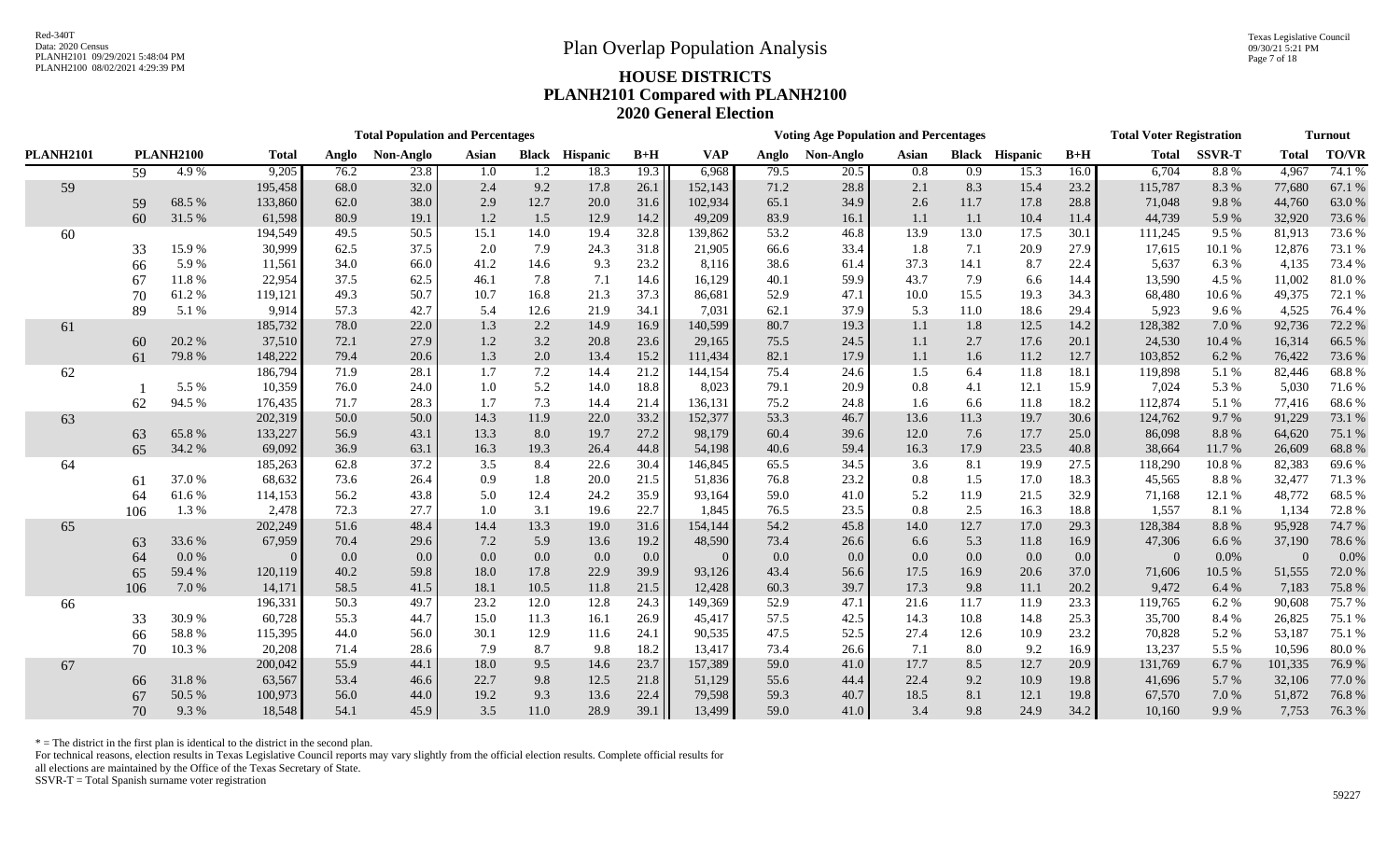Texas Legislative Council 09/30/21 5:21 PM Page 8 of 18

# PLANH2100 08/02/2021 4:29:39 PM **HOUSE DISTRICTS PLANH2101 Compared with PLANH2100 2020 General Election**

|                  |    |                  |              |       | <b>Total Population and Percentages</b> |         |      |                       |       |            |       | <b>Voting Age Population and Percentages</b> |         |      |                       |       | <b>Total Voter Registration</b> |               |              | <b>Turnout</b> |
|------------------|----|------------------|--------------|-------|-----------------------------------------|---------|------|-----------------------|-------|------------|-------|----------------------------------------------|---------|------|-----------------------|-------|---------------------------------|---------------|--------------|----------------|
| <b>PLANH2101</b> |    | <b>PLANH2100</b> | <b>Total</b> | Anglo | Non-Anglo                               | Asian   |      | <b>Black Hispanic</b> | $B+H$ | <b>VAP</b> | Anglo | Non-Anglo                                    | Asian   |      | <b>Black Hispanic</b> | $B+H$ | <b>Total</b>                    | <b>SSVR-T</b> | <b>Total</b> | <b>TO/VR</b>   |
|                  | 89 | 8.5 %            | 16,954       | 66.5  | 33.5                                    | 9.9     | 8.2  | 13.3                  | 21.1  | 13,163     | 70.1  | 29.9                                         | 9.0     | 7.2  | 11.3                  | 18.2  | 12,343                          | 5.8%          | 9,604        | 77.8%          |
| 68               |    |                  | 193,744      | 72.9  | 27.1                                    | 1.0     | 3.3  | 19.7                  | 22.6  | 150,323    | 76.6  | 23.4                                         | 1.0     | 2.8  | 16.4                  | 19.0  | 129,726                         | 9.1 %         | 89,578       | 69.1%          |
|                  | 54 | 11.2%            | 21,627       | 70.0  | 30.0                                    | 2.4     | 5.0  | 19.3                  | 23.7  | 16,856     | 73.7  | 26.3                                         | 2.1     | 4.4  | 16.2                  | 20.2  | 15,396                          | 10.2%         | 10,431       | 67.8%          |
|                  | 59 | 12.3 %           | 23,780       | 68.9  | 31.1                                    | 0.6     | 1.4  | 26.7                  | 27.7  | 18,741     | 73.2  | 26.8                                         | 0.6     | 1.3  | 22.5                  | 23.6  | 16,715                          | 13.5 %        | 11,194       | 67.0%          |
|                  | 60 | 30.4 %           | 58,925       | 72.9  | 27.1                                    | $1.0\,$ | 4.1  | 19.5                  | 23.2  | 46,226     | 76.1  | 23.9                                         | 0.9     | 3.6  | 16.7                  | 20.0  | 38,321                          | 10.9%         | 25,988       | 67.8%          |
|                  | 68 | 46.1%            | 89,412       | 74.7  | 25.3                                    | 0.9     | 2.9  | 18.0                  | 20.6  | 68,500     | 78.6  | 21.4                                         | 0.8     | 2.4  | 14.5                  | 16.8  | 59,294                          | 6.5 %         | 41,965       | 70.8%          |
| 69               |    |                  | 185,518      | 64.7  | 35.3                                    | 2.7     | 10.4 | 19.7                  | 29.3  | 144,494    | 68.1  | 31.9                                         | 2.5     | 9.4  | 17.1                  | 26.1  | 123,574                         | 10.9%         | 73,085       | 59.1 %         |
|                  | 68 | 15.9%            | 29,477       | 62.8  | 37.2                                    | 2.6     | 7.0  | 25.9                  | 32.1  | 22,985     | 66.8  | 33.2                                         | 2.3     | 6.4  | 22.4                  | 28.5  | 19,692                          | 16.9%         | 12,400       | 63.0%          |
|                  | 69 | 84.1 %           | 156,041      | 65.1  | 34.9                                    | 2.7     | 11.0 | 18.6                  | 28.8  | 121,509    | 68.3  | 31.7                                         | $2.5\,$ | 10.0 | 16.0                  | 25.6  | 103,882                         | 9.8%          | 60,685       | 58.4 %         |
| 70               |    |                  | 188,804      | 52.3  | 47.7                                    | 23.9    | 10.9 | 11.0                  | 21.5  | 130,251    | 55.7  | 44.3                                         | 22.0    | 10.1 | 10.1                  | 20.0  | 114,787                         | 6.9%          | 91,503       | 79.7 %         |
|                  | 33 | 37.6 %           | 71,001       | 36.5  | 63.5                                    | 41.3    | 11.2 | 9.4                   | 20.2  | 47,780     | 40.0  | 60.0                                         | 38.6    | 10.6 | 9.1                   | 19.5  | 38,657                          | 6.7%          | 30,223       | 78.2 %         |
|                  | 70 | 62.4%            | 117,803      | 61.8  | 38.2                                    | 13.4    | 10.7 | 12.0                  | 22.2  | 82,471     | 64.8  | 35.2                                         | 12.4    | 9.8  | 10.7                  | 20.3  | 76,130                          | 6.9%          | 61,280       | 80.5%          |
| 71               |    |                  | 191,317      | 61.9  | 38.1                                    | 2.5     | 9.4  | 24.5                  | 33.0  | 146,476    | 65.5  | 34.5                                         | 2.3     | 8.3  | 21.6                  | 29.5  | 111,728                         | 15.0%         | 74,372       | 66.6%          |
|                  | 60 | 7.2 %            | 13,708       | 84.3  | 15.7                                    | 0.8     | 2.0  | 9.5                   | 11.3  | 10,696     | 86.2  | 13.8                                         | 0.8     | 1.4  | 8.1                   | 9.4   | 9,738                           | 5.5 %         | 6,833        | 70.2 %         |
|                  | 71 | 92.8%            | 177,609      | 60.2  | 39.8                                    | 2.6     | 10.0 | 25.7                  | 34.7  | 135,780    | 63.8  | 36.2                                         | 2.4     | 8.9  | 22.6                  | 31.0  | 101,990                         | 15.9%         | 67,539       | 66.2 %         |
| 72               |    |                  | 186,421      | 52.8  | 47.2                                    | 1.9     | 4.8  | 39.1                  | 43.1  | 143,348    | 56.2  | 43.8                                         | 1.8     | 4.2  | 35.9                  | 39.6  | 109,419                         | 25.4 %        | 70,271       | 64.2 %         |
|                  | 60 | 4.1 %            | 7,684        | 78.3  | 21.7                                    | 0.8     | 3.1  | 15.5                  | 18.2  | 6,165      | 81.0  | 19.0                                         | 0.6     | 2.2  | 13.2                  | 15.3  | 5,949                           | 10.3%         | 4,156        | 69.9%          |
|                  | 72 | 95.9%            | 178,737      | 51.7  | 48.3                                    | 2.0     | 4.9  | 40.1                  | 44.2  | 137,183    | 55.0  | 45.0                                         | 1.8     | 4.3  | 36.9                  | 40.7  | 103,470                         | 26.3%         | 66,115       | 63.9%          |
| 73               |    |                  | 200,375      | 67.9  | 32.1                                    | 2.2     | 3.0  | 24.5                  | 27.0  | 156,900    | 71.1  | 28.9                                         | 1.9     | 2.6  | 21.6                  | 23.9  | 146,452                         | 13.9%         | 114,468      | 78.2 %         |
|                  | 45 | 19.4 %           | 38,874       | 79.1  | 20.9                                    | 2.1     | 1.3  | 14.2                  | 15.3  | 30,365     | 82.2  | 17.8                                         | 1.7     | 1.0  | 11.8                  | 12.7  | 30,867                          | 5.8 %         | 25,252       | 81.8%          |
|                  | 73 | 80.6%            | 161,501      | 65.2  | 34.8                                    | 2.2     | 3.3  | 27.0                  | 29.8  | 126,535    | 68.5  | 31.5                                         | 1.9     | 3.0  | 23.9                  | 26.6  | 115,585                         | 16.1%         | 89,216       | 77.2 %         |
| 74               |    |                  | 200,697      | 16.3  | 83.7                                    | 1.8     | 3.8  | 77.7                  | 80.6  | 148,484    | 18.8  | 81.2                                         | 1.9     | 3.5  | 75.0                  | 77.9  | 113,663                         | 65.1 %        | 57,722       | 50.8%          |
|                  | 74 | 73.3 %           | 147,173      | 14.7  | 85.3                                    | 1.0     | 1.4  | 82.0                  | 83.0  | 109,326    | 17.2  | 82.8                                         | $1.0\,$ | 1.3  | 79.5                  | 80.6  | 90,175                          | 68.5%         | 46,787       | 51.9%          |
|                  | 75 | 2.9%             | 5,906        | 10.7  | 89.3                                    | 0.6     | 1.2  | 87.2                  | 88.1  | 4,407      | 12.3  | 87.7                                         | 0.4     | 1.3  | 85.6                  | 86.5  | 3,313                           | 69.5 %        | 1,578        | 47.6%          |
|                  | 76 | $0.6\%$          | 1,199        | 37.6  | 62.4                                    | 13.6    | 18.7 | 28.0                  | 43.2  | 969        | 38.1  | 61.9                                         | 13.8    | 18.5 | 25.6                  | 41.3  | 393                             | 15.0%         | 108          | 27.5 %         |
|                  | 77 | $1.0\ \%$        | 1,975        | 13.6  | 86.4                                    | 1.4     | 5.3  | 81.0                  | 84.6  | 1,478      | 16.4  | 83.6                                         | 1.2     | 5.2  | 77.5                  | 81.7  | 1,291                           | 58.6%         | 687          | 53.2 %         |
|                  | 78 | 13.3 %           | 26,660       | 15.8  | 84.2                                    | 3.3     | 10.9 | 71.5                  | 79.8  | 18,828     | 18.5  | 81.5                                         | 3.3     | 10.1 | 68.0                  | 76.7  | 13,335                          | 52.5 %        | 6,530        | 49.0%          |
|                  | 79 | 8.9%             | 17,784       | 30.2  | 69.8                                    | 5.9     | 12.1 | 51.2                  | 60.9  | 13,476     | 33.0  | 67.0                                         | 6.5     | 11.4 | 48.2                  | 57.6  | 5,156                           | 41.3%         | 2,032        | 39.4 %         |
| 75               |    |                  | 200,418      | 5.6   | 94.4                                    | 1.2     | 3.1  | 90.5                  | 92.7  | 137,283    | 6.0   | 94.0                                         | 1.1     | 2.8  | 90.1                  | 92.3  | 93,567                          | 76.9%         | 49,332       | 52.7 %         |
|                  | 75 | 99.9%            | 200,230      | 5.6   | 94.4                                    | 1.2     | 3.2  | 90.5                  | 92.7  | 137,111    | 6.0   | 94.0                                         | 1.1     | 2.8  | 90.1                  | 92.3  | 93,452                          | 76.9%         | 49,274       | 52.7 %         |
|                  | 76 | 0.1 %            | 188          | 1.1   | 98.9                                    | 0.0     | 0.0  | 98.9                  | 98.9  | 172        | 1.2   | 98.8                                         | 0.0     | 0.0  | 98.8                  | 98.8  | 115                             | 93.9%         | 58           | 50.4 %         |
| 76               |    |                  | 201,357      | 20.7  | 79.3                                    | 32.9    | 23.8 | 22.7                  | 45.6  | 150,301    | 22.5  | 77.5                                         | 33.4    | 22.1 | 21.7                  | 43.2  | 114,608                         | 15.3 %        | 82,762       | 72.2 %         |
|                  | 26 | 43.8%            | 88,103       | 25.4  | 74.6                                    | 34.3    | 19.5 | 20.7                  | 39.4  | 67,765     | 27.6  | 72.4                                         | 34.5    | 17.8 | 19.6                  | 36.8  | 52,653                          | 13.7%         | 38,254       | 72.7 %         |
|                  | 27 | 8.6%             | 17,227       | 26.3  | 73.7                                    | 35.4    | 19.6 | 18.5                  | 37.3  | 13,712     | 28.2  | 71.8                                         | 35.9    | 18.4 | 17.0                  | 34.9  | 10,673                          | 12.6 %        | 7,605        | 71.3%          |
|                  | 28 | 46.0%            | 92,552       | 15.1  | 84.9                                    | 30.9    | 28.8 | 25.6                  | 53.4  | 66,177     | 16.1  | 83.9                                         | 31.4    | 27.4 | 25.1                  | 51.8  | 48,983                          | 17.9%         | 35,221       | 71.9 %         |
|                  | 85 | 1.7%             | 3,475        | 21.7  | 78.3                                    | 39.0    | 23.7 | 15.0                  | 38.2  | 2,647      | 22.5  | 77.5                                         | 40.2    | 22.9 | 13.9                  | 36.3  | 2,299                           | 10.8%         | 1,682        | 73.2 %         |

 $*$  = The district in the first plan is identical to the district in the second plan.

For technical reasons, election results in Texas Legislative Council reports may vary slightly from the official election results. Complete official results for

all elections are maintained by the Office of the Texas Secretary of State.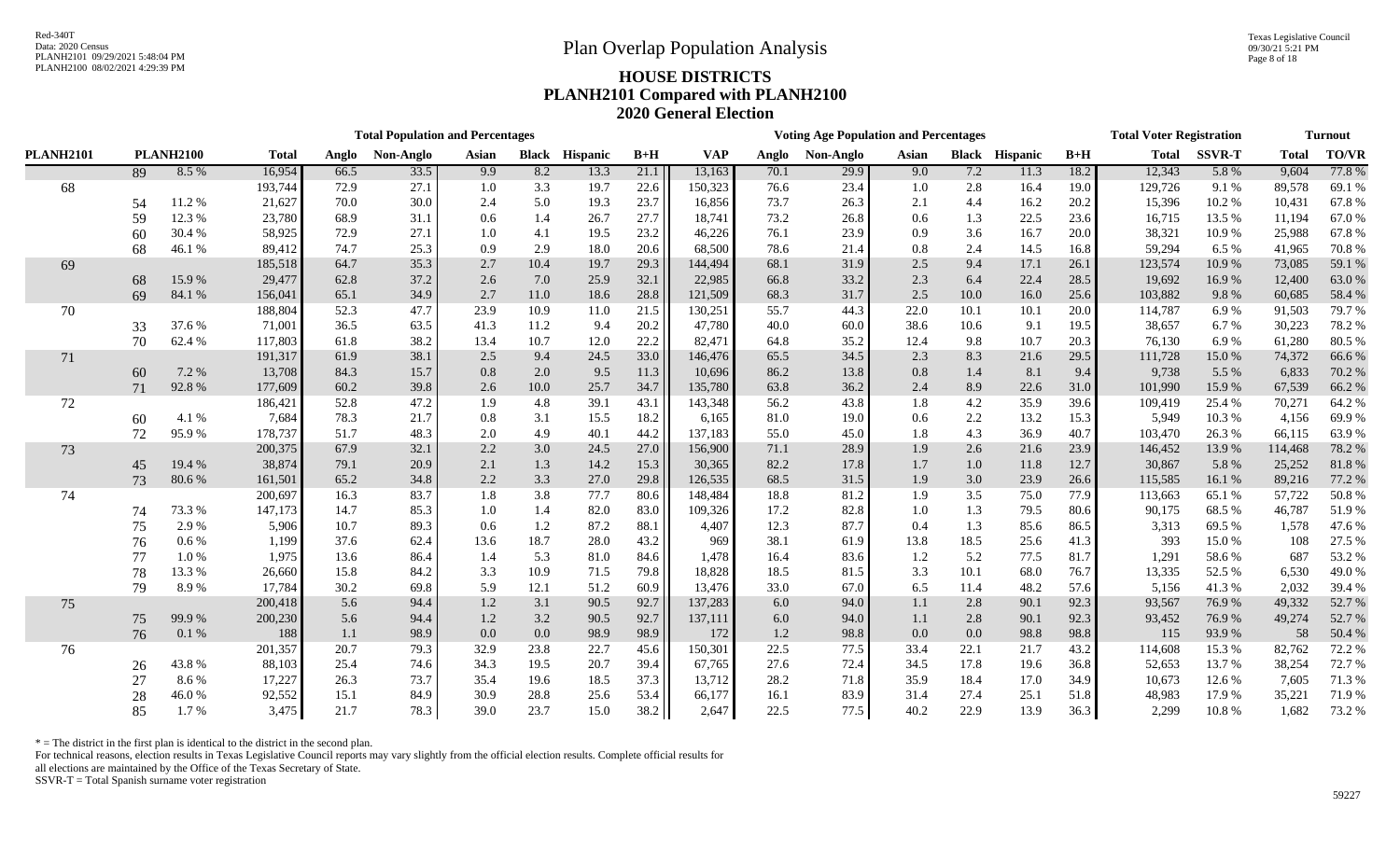Texas Legislative Council 09/30/21 5:21 PM Page 9 of 18

# PLANH2100 08/02/2021 4:29:39 PM **HOUSE DISTRICTS PLANH2101 Compared with PLANH2100 2020 General Election**

|                  |    |                  |              |       | <b>Total Population and Percentages</b> |       |       |                       |       |            |       | <b>Voting Age Population and Percentages</b> |       |      |                       |       | <b>Total Voter Registration</b> |               |              | <b>Turnout</b> |
|------------------|----|------------------|--------------|-------|-----------------------------------------|-------|-------|-----------------------|-------|------------|-------|----------------------------------------------|-------|------|-----------------------|-------|---------------------------------|---------------|--------------|----------------|
| <b>PLANH2101</b> |    | <b>PLANH2100</b> | <b>Total</b> | Anglo | Non-Anglo                               | Asian |       | <b>Black Hispanic</b> | $B+H$ | <b>VAP</b> | Anglo | Non-Anglo                                    | Asian |      | <b>Black Hispanic</b> | $B+H$ | <b>Total</b>                    | <b>SSVR-T</b> | <b>Total</b> | <b>TO/VR</b>   |
| 77               |    |                  | 203,921      | 7.8   | 92.2                                    | 1.4   | 2.9   | 88.3                  | 90.3  | 158,812    | 8.4   | 91.6                                         | 1.4   | 2.6  | 87.7                  | 89.7  | 120,126                         | 76.6%         | 59,788       | 49.8%          |
|                  | 76 | 52.4 %           | 106,926      | 3.0   | 97.0                                    | 0.6   | 1.4   | 95.5                  | 96.2  | 81,867     | 3.1   | 96.9                                         | 0.5   | 1.1  | 95.4                  | 96.2  | 65,487                          | 85.3%         | 31,611       | 48.3%          |
|                  | 77 | 47.6 %           | 96,995       | 13.0  | 87.0                                    | 2.4   | 4.5   | 80.3                  | 83.8  | 76,945     | 14.1  | 85.9                                         | 2.3   | 4.1  | 79.4                  | 82.8  | 54,639                          | 66.1 %        | 28,177       | 51.6%          |
| 78               |    |                  | 203,786      | 18.8  | 81.2                                    | 3.3   | 5.7   | 72.8                  | 77.1  | 153,882    | 21.1  | 78.9                                         | 3.3   | 5.2  | 70.4                  | 74.8  | 127,481                         | 53.9%         | 76,451       | 60.0%          |
|                  | 77 | 24.1 %           | 49,079       | 17.2  | 82.8                                    | 2.4   | 5.6   | 75.6                  | 79.7  | 37,753     | 19.7  | 80.3                                         | 2.5   | 5.1  | 72.9                  | 76.9  | 30,135                          | 55.9%         | 17,043       | 56.6%          |
|                  | 78 | 75.9%            | 154,707      | 19.4  | 80.6                                    | 3.6   | 5.7   | 71.9                  | 76.3  | 116,129    | 21.5  | 78.5                                         | 3.5   | 5.3  | 69.6                  | 74.0  | 97,346                          | 53.3%         | 59,408       | 61.0%          |
| 79               |    |                  | 204,008      | 10.7  | 89.3                                    | 2.0   | 4.4   | 83.6                  | 86.9  | 155,827    | 11.7  | 88.3                                         | 1.9   | 4.0  | 82.4                  | 85.8  | 123,793                         | 70.3 %        | 72,501       | 58.6 %         |
|                  | 75 | 9.9%             | 20,259       | 6.5   | 93.5                                    | 2.1   | $3.5$ | 88.8                  | 91.4  | 15,214     | 6.9   | 93.1                                         | 1.9   | 3.3  | 88.2                  | 90.9  | 12,186                          | 76.1 %        | 7,203        | 59.1 %         |
|                  | 76 | 18.6%            | 37,971       | 17.2  | 82.8                                    | 3.1   | 6.7   | 73.1                  | 78.6  | 29,972     | 17.5  | 82.5                                         | 3.0   | 6.2  | 73.0                  | 78.2  | 21,805                          | 63.9%         | 12,700       | 58.2 %         |
|                  | 79 | 71.5 %           | 145,778      | 9.6   | 90.4                                    | 1.7   | 3.9   | 85.6                  | 88.4  | 110,641    | 10.8  | 89.2                                         | 1.6   | 3.5  | 84.2                  | 87.1  | 89,802                          | 71.1 %        | 52,598       | 58.6 %         |
| 80               |    |                  | 192,601      | 15.4  | 84.6                                    | 0.6   | 1.3   | 82.2                  | 83.1  | 135,888    | 17.7  | 82.3                                         | 0.6   | 1.3  | 79.7                  | 80.8  | 108,327                         | 73.3%         | 57,824       | 53.4 %         |
|                  | 31 | 25.4 %           | 48,981       | 32.8  | 67.2                                    | 0.8   | 1.5   | 63.7                  | 64.7  | 35,983     | 35.9  | 64.1                                         | 0.7   | 1.3  | 60.5                  | 61.5  | 29,346                          | 52.5 %        | 18,233       | 62.1 %         |
|                  | 42 | 9.7%             | 18,621       | 1.7   | 98.3                                    | 0.1   | 0.3   | 97.9                  | 98.1  | 12,710     | 1.6   | 98.4                                         | 0.1   | 0.3  | 98.1                  | 98.2  | 10,747                          | 92.5 %        | 4,446        | 41.4%          |
|                  | 80 | 64.9%            | 124,999      | 10.7  | 89.3                                    | 0.6   | 1.3   | 87.2                  | 88.1  | 87,195     | 12.6  | 87.4                                         | 0.7   | 1.5  | 85.0                  | 86.2  | 68,234                          | 79.1 %        | 35,145       | 51.5 %         |
| 81               |    |                  | 184,670      | 31.6  | 68.4                                    | 1.7   | 5.6   | 60.2                  | 65.0  | 133,588    | 35.0  | 65.0                                         | 1.7   | 5.3  | 56.7                  | 61.5  | 91,778                          | 43.7%         | 51,209       | 55.8 %         |
|                  | 74 | 0.0 %            | -64          | 87.5  | 12.5                                    | 4.7   | 4.7   | 1.6                   | 4.7   | 40         | 90.0  | 10.0                                         | 5.0   | 5.0  | 0.0                   | 5.0   | 111                             | 11.7%         | 66           | 59.5 %         |
|                  | 81 | 100.0 %          | 184,606      | 31.5  | 68.5                                    | 1.7   | 5.6   | 60.2                  | 65.1  | 133,548    | 34.9  | 65.1                                         | 1.7   | 5.3  | 56.7                  | 61.5  | 91,667                          | 43.7%         | 51,143       | 55.8%          |
| 82               |    |                  | 187,676      | 44.7  | 55.3                                    | 2.6   | 7.4   | 43.9                  | 50.6  | 136,280    | 47.9  | 52.1                                         | 2.4   | 7.1  | 40.7                  | 47.4  | 100,640                         | 29.1 %        | 65,084       | 64.7%          |
|                  | 82 | 100.0%           | 187,676      | 44.7  | 55.3                                    | 2.6   | 7.4   | 43.9                  | 50.6  | 136,280    | 47.9  | 52.1                                         | 2.4   | 7.1  | 40.7                  | 47.4  | 100,640                         | 29.1 %        | 65,084       | 64.7%          |
| 83               |    |                  | 186,970      | 56.5  | 43.5                                    | 2.3   | 5.2   | 34.7                  | 39.2  | 139,966    | 60.0  | 40.0                                         | 2.1   | 4.7  | 31.3                  | 35.7  | 115,809                         | 23.9%         | 79,630       | 68.8 %         |
|                  | 68 | 10.1%            | 18,874       | 43.2  | 56.8                                    | 0.9   | 4.6   | 51.7                  | 55.0  | 14,507     | 46.8  | 53.2                                         | 0.7   | 3.9  | 48.2                  | 51.4  | 12,072                          | 36.5 %        | 7,122        | 59.0 %         |
|                  | 83 | 80.4 %           | 150,234      | 57.2  | 42.8                                    | 2.2   | 5.4   | 33.8                  | 38.6  | 111,303    | 60.7  | 39.3                                         | 2.0   | 4.9  | 30.4                  | 35.0  | 91,860                          | 23.4 %        | 63,481       | 69.1 %         |
|                  | 84 | 9.6%             | 17,862       | 64.7  | 35.3                                    | 4.8   | 4.6   | 24.0                  | 28.1  | 14,156     | 68.1  | 31.9                                         | 4.6   | 4.0  | 21.0                  | 24.7  | 11,877                          | 15.0%         | 9,027        | 76.0%          |
| 84               |    |                  | 186,523      | 42.1  | 57.9                                    | 4.1   | 13.3  | 39.5                  | 51.6  | 145,008    | 45.8  | 54.2                                         | 4.5   | 12.4 | 35.6                  | 47.5  | 104,523                         | 29.4 %        | 63,152       | 60.4 %         |
|                  | 83 | 15.3%            | 28,593       | 56.4  | 43.6                                    | 1.7   | 4.6   | 35.5                  | 39.3  | 21,467     | 60.1  | 39.9                                         | 1.5   | 3.9  | 32.1                  | 35.5  | 17,751                          | 25.6%         | 11,589       | 65.3 %         |
|                  | 84 | 84.7%            | 157,930      | 39.5  | 60.5                                    | 4.6   | 14.9  | 40.2                  | 53.8  | 123,541    | 43.3  | 56.7                                         | 5.0   | 13.9 | 36.2                  | 49.5  | 86,772                          | 30.2 %        | 51,563       | 59.4 %         |
| 85               |    |                  | 202,964      | 47.7  | 52.3                                    | 8.5   | 14.1  | 28.6                  | 42.0  | 154,177    | 51.5  | 48.5                                         | 7.7   | 14.3 | 25.0                  | 38.9  | 137,610                         | 15.2 %        | 96,701       | 70.3 %         |
|                  | 3  | 28.0%            | 56,794       | 41.4  | 58.6                                    | 1.9   | 22.6  | 32.5                  | 54.6  | 43,199     | 43.3  | 56.7                                         | 1.6   | 24.9 | 28.0                  | 52.6  | 34,986                          | 14.1 %        | 22,680       | 64.8 %         |
|                  | 13 | 37.0%            | 75,159       | 62.9  | 37.1                                    | 0.8   | 9.4   | 25.6                  | 34.3  | 58,646     | 67.3  | 32.7                                         | 0.7   | 8.4  | 21.8                  | 29.9  | 51,906                          | 12.6 %        | 37,535       | 72.3 %         |
|                  | 26 | 6.1 %            | 12,368       | 23.6  | 76.4                                    | 61.6  | 7.5   | 6.9                   | 14.2  | 8,620      | 26.4  | 73.6                                         | 59.4  | 7.1  | 6.6                   | 13.6  | 6,892                           | 4.5 %         | 5,624        | 81.6%          |
|                  | 85 | 28.9%            | 58,643       | 39.4  | 60.6                                    | 13.5  | 13.5  | 33.0                  | 45.7  | 43,712     | 43.3  | 56.7                                         | 12.8  | 13.1 | 29.7                  | 42.5  | 43,826                          | 20.8%         | 30,862       | 70.4 %         |
| 86               |    |                  | 185,308      | 60.6  | 39.4                                    | 2.0   | 4.1   | 31.2                  | 34.7  | 138,631    | 64.7  | 35.3                                         | 1.9   | 3.4  | 27.4                  | 30.5  | 115,191                         | 17.9 %        | 77,800       | 67.5 %         |
|                  | 86 | 99.0%            | 183,460      | 60.4  | 39.6                                    | 2.1   | 4.1   | 31.4                  | 35.0  | 137,204    | 64.5  | 35.5                                         | 1.9   | 3.4  | 27.7                  | 30.8  | 113,700                         | 18.1 %        | 76,677       | 67.4 %         |
|                  | 88 | 1.0%             | 1,848        | 86.2  | 13.8                                    | 1.5   | 1.8   | 7.8                   | 8.8   | 1,427      | 88.2  | 11.8                                         | 1.3   | 1.2  | 6.0                   | 6.6   | 1,491                           | 3.9 %         | 1,123        | 75.3 %         |
| 87               |    |                  | 187,448      | 45.5  | 54.5                                    | 4.4   | 8.7   | 39.4                  | 47.4  | 138,418    | 50.1  | 49.9                                         | 3.9   | 7.8  | 35.4                  | 42.9  | 97,194                          | 23.1 %        | 58,548       | 60.2 %         |
|                  | 87 | 90.2%            | 169,089      | 45.3  | 54.7                                    | 4.8   | 9.6   | 38.2                  | 47.0  | 125,347    | 50.0  | 50.0                                         | 4.2   | 8.6  | 34.4                  | 42.7  | 87,041                          | 22.9 %        | 51,979       | 59.7 %         |

 $*$  = The district in the first plan is identical to the district in the second plan.

For technical reasons, election results in Texas Legislative Council reports may vary slightly from the official election results. Complete official results for

all elections are maintained by the Office of the Texas Secretary of State.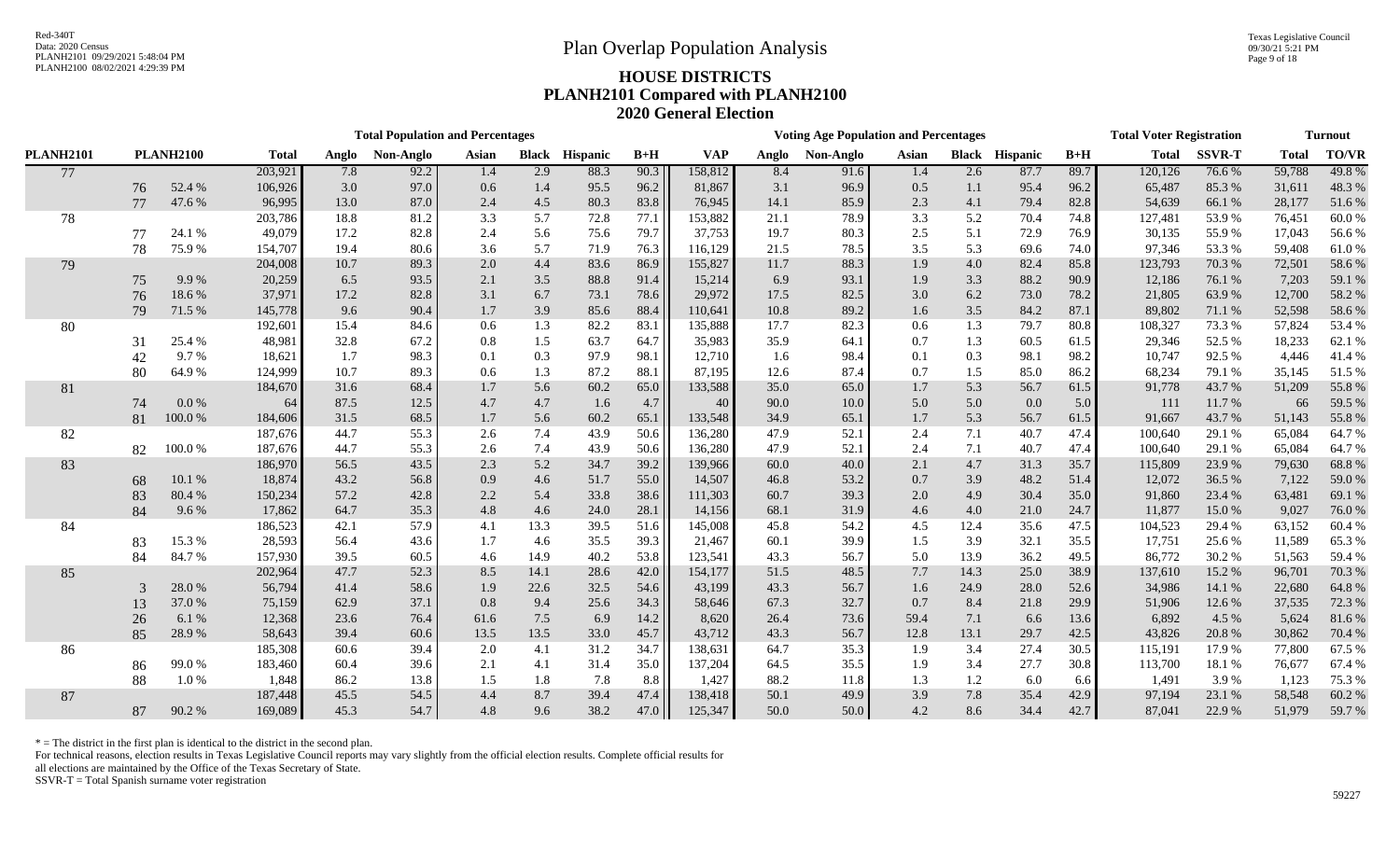Texas Legislative Council 09/30/21 5:21 PM Page 10 of 18

# PLANH2100 08/02/2021 4:29:39 PM **HOUSE DISTRICTS PLANH2101 Compared with PLANH2100 2020 General Election**

|                  |     |                  |                |       | <b>Total Population and Percentages</b> |       |       |                 |       |                |       | <b>Voting Age Population and Percentages</b> |       |      |                       |                  | <b>Total Voter Registration</b> |               |              | <b>Turnout</b> |
|------------------|-----|------------------|----------------|-------|-----------------------------------------|-------|-------|-----------------|-------|----------------|-------|----------------------------------------------|-------|------|-----------------------|------------------|---------------------------------|---------------|--------------|----------------|
| <b>PLANH2101</b> |     | <b>PLANH2100</b> | <b>Total</b>   | Anglo | Non-Anglo                               | Asian | Black | <b>Hispanic</b> | $B+H$ | <b>VAP</b>     | Anglo | Non-Anglo                                    | Asian |      | <b>Black Hispanic</b> | $B+H$            | <b>Total</b>                    | <b>SSVR-T</b> | <b>Total</b> | <b>TO/VR</b>   |
|                  | 88  | 9.8%             | 18,359         | 46.8  | 53.2                                    | 0.5   | 0.7   | 50.2            | 50.6  | 13,071         | 51.7  | 48.3                                         | 0.4   | 0.5  | 45.0                  | 45.5             | 10,153                          | 24.4 %        | 6,569        | 64.7%          |
| 88               |     |                  | 186,059        | 46.5  | 53.5                                    | 0.7   | 4.0   | 47.6            | 51.0  | 135,454        | 50.2  | 49.8                                         | 0.7   | 3.9  | 43.6                  | 47.2             | 107,965                         | 33.1 %        | 63,478       | 58.8%          |
|                  | 68  | 9.2%             | 17,131         | 61.5  | 38.5                                    | 1.2   | 7.0   | 28.9            | 35.3  | 13,278         | 65.1  | 34.9                                         | 1.0   | 6.9  | 25.1                  | 31.7             | 11,026                          | 15.1 %        | 7,015        | 63.6%          |
|                  | 81  | $10.0\ \%$       | 18,610         | 39.8  | 60.2                                    | 0.8   | 2.0   | 55.9            | 57.4  | 12,948         | 43.5  | 56.5                                         | 0.8   | 1.9  | 52.0                  | 53.6             | 10,252                          | 39.5 %        | 5,867        | 57.2 %         |
|                  | 83  | 11.6%            | 21,598         | 58.1  | 41.9                                    | 0.6   | 1.6   | 38.9            | 40.2  | 14,135         | 57.6  | 42.4                                         | 0.6   | 1.5  | 39.2                  | 40.6             | 9,672                           | 31.9%         | 5,996        | 62.0%          |
|                  | 88  | 69.2%            | 128,720        | 43.5  | 56.5                                    | 0.7   | 4.3   | 50.3            | 54.0  | 95,093         | 47.9  | 52.1                                         | 0.6   | 4.0  | 45.7                  | 49.4             | 77,015                          | 35.0%         | 44,600       | 57.9%          |
| 89               |     |                  | 190,581        | 50.1  | 49.9                                    | 16.6  | 12.4  | 18.9            | 30.8  | 138,420        | 53.4  | 46.6                                         | 16.2  | 11.3 | 16.9                  | 27.9             | 118,180                         | 9.1 %         | 88,655       | 75.0%          |
|                  | 67  | 16.1 %           | 30,687         | 42.0  | 58.0                                    | 23.3  | 14.4  | 18.8            | 32.6  | 23,803         | 45.5  | 54.5                                         | 22.9  | 13.1 | 16.6                  | 29.3             | 17,911                          | 8.7%          | 13,114       | 73.2 %         |
|                  | 70  | 4.9%             | 9,245          | 41.2  | 58.8                                    | 6.0   | 19.3  | 32.0            | 50.3  | 6,148          | 44.2  | 55.8                                         | 5.9   | 18.2 | 30.0                  | 47.3             | 4,232                           | 15.4 %        | 3,067        | 72.5 %         |
|                  | 89  | 79.0%            | 150,649        | 52.3  | 47.7                                    | 15.9  | 11.6  | 18.1            | 29.2  | 108,469        | 55.6  | 44.4                                         | 15.3  | 10.5 | 16.2                  | 26.4             | 96,037                          | 9.0 %         | 72,474       | 75.5 %         |
| 90               |     |                  | 201,099        | 17.8  | 82.2                                    | 2.9   | 14.6  | 64.5            | 78.4  | 144,701        | 21.2  | 78.8                                         | 2.9   | 14.4 | 60.9                  | 74.8             | 88,910                          | 40.6%         | 52,542       | 59.1 %         |
|                  | 90  | 75.9%            | 152,708        | 12.5  | 87.5                                    | 2.1   | 10.3  | 75.0            | 84.6  | 108,294        | 15.2  | 84.8                                         | 2.1   | 10.3 | 71.9                  | 81.7             | 58,920                          | 52.8%         | 31,643       | 53.7%          |
|                  | 93  | 0.0 %            | 28             | 14.3  | 85.7                                    | 10.7  | 25.0  | 50.0            | 75.0  | 21             | 9.5   | 90.5                                         | 4.8   | 33.3 | 52.4                  | 85.7             | 13                              | 23.1 %        | -7           | 53.8%          |
|                  | 95  | 1.7%             | 3,485          | 13.9  | 86.1                                    | 1.6   | 27.7  | 55.4            | 82.6  | 2,476          | 17.7  | 82.3                                         | 1.6   | 28.7 | 50.6                  | 78.7             | 1,687                           | 25.7%         | 1,022        | 60.6%          |
|                  | 96  | 3.4 %            | 6,850          | 37.2  | 62.8                                    | 11.7  | 30.2  | 20.4            | 49.0  | 5,118          | 39.8  | 60.2                                         | 11.7  | 29.2 | 17.8                  | 46.0             | 4,865                           | 10.7%         | 3,594        | 73.9%          |
|                  | 97  | 18.9%            | 38,028         | 36.0  | 64.0                                    | 4.4   | 27.7  | 31.4            | 58.1  | 28,792         | 40.5  | 59.5                                         | 4.3   | 25.9 | 28.3                  | 53.6             | 23,425                          | 17.1 %        | 16,276       | 69.5 %         |
| 91               |     |                  | 187,551        | 53.5  | 46.5                                    | 7.7   | 9.2   | 27.4            | 35.9  | 141,549        | 57.7  | 42.3                                         | 7.6   | 8.0  | 24.0                  | 31.6             | 111,147                         | 14.0%         | 76,579       | 68.9%          |
|                  | 91  | 93.2%            | 174,830        | 54.7  | 45.3                                    | 7.6   | 9.1   | 26.4            | 34.8  | 132,800        | 58.7  | 41.3                                         | 7.5   | 7.9  | 23.1                  | 30.6             | 105,273                         | 13.6 %        | 72,729       | 69.1 %         |
|                  | 93  | 6.8%             | 12,721         | 37.7  | 62.3                                    | 9.6   | 10.5  | 40.8            | 50.5  | 8,749          | 41.5  | 58.5                                         | 9.3   | 9.2  | 37.6                  | 46.3             | 5,874                           | 21.3%         | 3,850        | 65.5 %         |
| 92               |     |                  | 192,096        | 26.1  | 73.9                                    | 9.8   | 28.0  | 35.1            | 62.0  | 146,866        | 29.9  | 70.1                                         | 10.3  | 26.9 | 31.4                  | 57.6             | 85,831                          | 17.2 %        | 52,707       | 61.4%          |
|                  | 92  | 38.7%            | 74,283         | 35.4  | 64.6                                    | 14.3  | 29.1  | 18.9            | 47.0  | 58,575         | 38.8  | 61.2                                         | 13.9  | 27.1 | 17.5                  | 43.8             | 39,593                          | 10.7%         | 26,990       | 68.2%          |
|                  | 93  | 22.6 %           | 43,351         | 24.5  | 75.5                                    | 4.2   | 31.4  | 39.7            | 69.9  | 33,220         | 28.6  | 71.4                                         | 4.6   | 30.7 | 35.3                  | 65.2             | 20,409                          | 17.4 %        | 11,712       | 57.4 %         |
|                  | 94  | 11.4 %           | 21,980         | 33.2  | 66.8                                    | 16.0  | 20.2  | 29.7            | 49.0  | 18,533         | 35.7  | 64.3                                         | 17.3  | 20.3 | 25.3                  | 45.0             | 7,959                           | 17.6%         | 4,762        | 59.8%          |
|                  | 101 | 27.3 %           | 52,482         | 11.3  | 88.7                                    | 5.4   | 26.8  | 56.5            | 82.2  | 36,538         | 13.6  | 86.4                                         | 6.2   | 26.5 | 53.3                  | 79.0             | 17,870                          | 31.4%         | 9,243        | 51.7%          |
| 93               |     |                  | 188,296        | 51.2  | 48.8                                    | 10.5  | 13.1  | 23.5            | 35.7  | 132,214        | 54.0  | 46.0                                         | 10.4  | 11.8 | 21.6                  | 32.9             | 110,118                         | 14.1 %        | 78,224       | 71.0%          |
|                  | 93  | 73.4 %           | 138,250        | 49.2  | 50.8                                    | 11.3  | 13.9  | 24.1            | 37.1  | 97,477         | 52.2  | 47.8                                         | 11.2  | 12.5 | 22.2                  | 34.1             | 79,615                          | 14.3 %        | 56,534       | 71.0 %         |
|                  | 98  | 21.6 %           | 40,606         | 59.8  | 40.2                                    | 8.9   | 10.8  | 18.2            | 28.2  | 27,920         | 62.2  | 37.8                                         | 8.7   | 9.7  | 16.6                  | 25.8             | 24,817                          | 10.8%         | 17,985       | 72.5 %         |
|                  | 99  | 5.0%             | 9,440          | 43.6  | 56.4                                    | 6.4   | 11.3  | 37.0            | 47.4  | 6,817          | 47.6  | 52.4                                         | 6.1   | 10.3 | 34.2                  | 43.9             | 5,686                           | 24.6 %        | 3,705        | 65.2 %         |
| 94               |     |                  | 185,566        | 56.4  | 43.6                                    | 6.3   | 14.6  | 20.5            | 34.2  | 144,505        | 61.0  | 39.0                                         | 6.1   | 12.7 | 17.6                  | 29.7             | 122,367                         | 9.6%          | 88,655       | 72.5 %         |
|                  | 92  | 46.8%            | 86,778         | 57.6  | 42.4                                    | 5.6   | 13.4  | 20.6            | 33.1  | 67,374         | 62.4  | 37.6                                         | 5.4   | 11.3 | 17.8                  | 28.5             | 55,848                          | 9.7 %         | 40,428       | 72.4 %         |
|                  | 93  | 13.7%            | 25,500         | 52.1  | 47.9                                    | 12.0  | 16.1  | 18.1            | 33.4  | 19,710         | 55.5  | 44.5                                         | 11.5  | 15.0 | 15.9                  | 30.4             | 17,640                          | 10.0%         | 13,233       | 75.0%          |
|                  | 94  | 38.9%            | 72,093         | 56.7  | 43.3                                    | 5.1   | 15.3  | 21.1            | 35.6  | 56,483         | 61.5  | 38.5                                         | 5.1   | 13.4 | 17.7                  | 30.7             | 48,126                          | 9.3%          | 34,432       | 71.5 %         |
|                  | 95  | 0.6 %            | 1,168          | 43.5  | 56.5                                    | 7.4   | 15.8  | 32.7            | 47.6  | 917            | 48.5  | 51.5                                         | 7.4   | 16.5 | 25.8                  | 41.9             | 741                             | 9.7%          | 552          | 74.5 %         |
|                  | 98  | 0.0 %            | 27             | 59.3  | 40.7                                    | 3.7   | 18.5  | 7.4             | 25.9  | 21             | 61.9  | 38.1                                         | 0.0   | 23.8 | 9.5                   | 33.3             | 12                              | $0.0\%$       | 10           | 83.3%          |
| 95               |     |                  | 203,641        | 18.6  | 81.4                                    | 3.8   | 42.0  | 35.7            | 76.5  | 148,994        | 22.6  | 77.4                                         | 3.6   | 41.7 | 31.6                  | 72.5             | 101,252                         | 15.1 %        | 60,295       | 59.5 %         |
|                  | 94  | 0.0 %            | $\overline{0}$ | 0.0   | 0.0                                     | 0.0   | 0.0   | 0.0             | $0.0$ | $\overline{0}$ | 0.0   | $0.0\,$                                      | 0.0   | 0.0  | 0.0                   | 0.0 <sub>1</sub> | $\Omega$                        | 0.0%          | $\Omega$     | 0.0%           |

 $*$  = The district in the first plan is identical to the district in the second plan.

For technical reasons, election results in Texas Legislative Council reports may vary slightly from the official election results. Complete official results for

all elections are maintained by the Office of the Texas Secretary of State.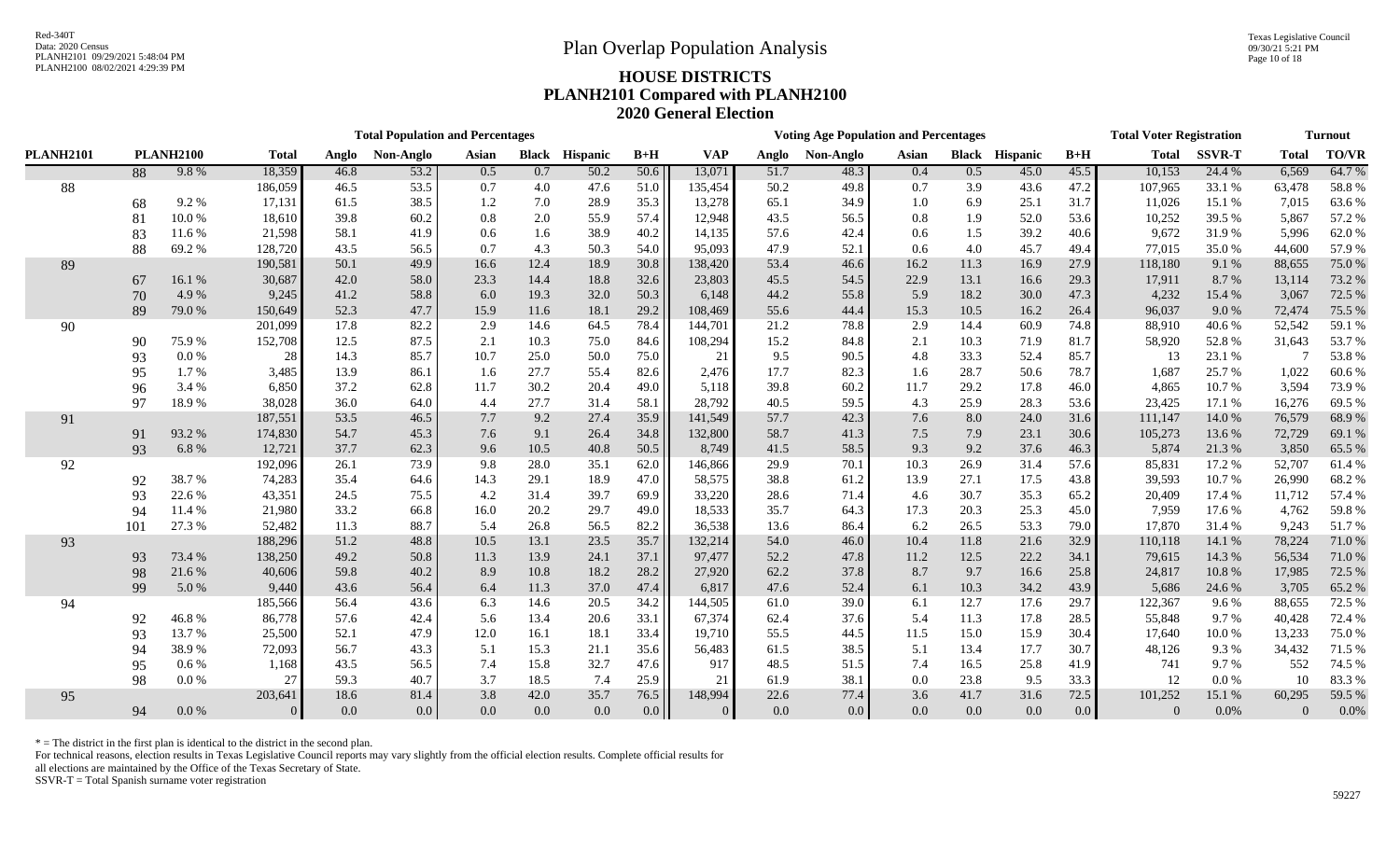Texas Legislative Council 09/30/21 5:21 PM Page 11 of 18

# PLANH2100 08/02/2021 4:29:39 PM **HOUSE DISTRICTS PLANH2101 Compared with PLANH2100 2020 General Election**

|                  |     |                  |              |       | <b>Total Population and Percentages</b> |       |              |                 |         |            |       | <b>Voting Age Population and Percentages</b> |                  |      |                       |       | <b>Total Voter Registration</b> |               |              | <b>Turnout</b> |
|------------------|-----|------------------|--------------|-------|-----------------------------------------|-------|--------------|-----------------|---------|------------|-------|----------------------------------------------|------------------|------|-----------------------|-------|---------------------------------|---------------|--------------|----------------|
| <b>PLANH2101</b> |     | <b>PLANH2100</b> | <b>Total</b> | Anglo | Non-Anglo                               | Asian | <b>Black</b> | <b>Hispanic</b> | $B+H$   | <b>VAP</b> | Anglo | Non-Anglo                                    | Asian            |      | <b>Black Hispanic</b> | $B+H$ | <b>Total</b>                    | <b>SSVR-T</b> | <b>Total</b> | <b>TO/VR</b>   |
|                  | 95  | 92.7%            | 188,737      | 18.9  | 81.1                                    | 3.7   | 41.6         | 35.7            | 76.3    | 138,735    | 22.9  | 77.1                                         | $\overline{3.5}$ | 41.4 | 31.5                  | 72.3  | 93,405                          | 14.8%         | 55,401       | 59.3%          |
|                  | 96  | 7.3 %            | 14,904       | 14.7  | 85.3                                    | 4.7   | 46.1         | 35.0            | 79.6    | 10,259     | 17.8  | 82.2                                         | 5.0              | 44.6 | 32.4                  | 76.1  | 7,847                           | 18.5 %        | 4,894        | 62.4%          |
| 96               |     |                  | 188,593      | 52.6  | 47.4                                    | 5.8   | 20.1         | 19.8            | 39.0    | 140,738    | 56.8  | 43.2                                         | 5.5              | 18.2 | 17.3                  | 35.0  | 123,160                         | 10.4 %        | 88,824       | 72.1 %         |
|                  | 94  | 28.0%            | 52,801       | 59.2  | 40.8                                    | 7.5   | 14.9         | 16.7            | 30.8    | 40,973     | 63.0  | 37.0                                         | 7.0              | 13.3 | 14.3                  | 27.3  | 37,843                          | 9.0%          | 28,224       | 74.6 %         |
|                  | 95  | 0.2 %            | 322          | 46.0  | 54.0                                    | 1.6   | 12.4         | 35.7            | 46.6    | 218        | 57.3  | 42.7                                         | 1.8              | 8.3  | 26.6                  | 33.5  | 176                             | 16.5 %        | 124          | 70.5 %         |
|                  | 96  | 71.8%            | 135,470      | 50.1  | 49.9                                    | 5.2   | 22.2         | 20.9            | 42.2    | 99,547     | 54.2  | 45.8                                         | 4.9              | 20.2 | 18.5                  | 38.2  | 85,141                          | 11.1 %        | 60,476       | 71.0%          |
| 97               |     |                  | 190,669      | 58.3  | 41.7                                    | 4.7   | 13.9         | 21.2            | 34.4    | 148,417    | 62.1  | 37.9                                         | 4.6              | 12.6 | 18.3                  | 30.5  | 119,921                         | 11.3%         | 86,562       | 72.2 %         |
|                  | 90  | 0.2 %            | 419          | 78.3  | 21.7                                    | 6.0   | 4.3          | 11.0            | 15.3    | 396        | 80.6  | 19.4                                         | 5.1              | 3.8  | 10.6                  | 14.4  | 229                             | 8.3%          | 155          | 67.7%          |
|                  | 96  | 15.4 %           | 29,331       | 43.2  | 56.8                                    | 5.6   | 25.8         | 24.3            | 49.2    | 21,470     | 47.7  | 52.3                                         | 5.4              | 23.7 | 21.5                  | 44.7  | 17,928                          | 13.8%         | 12,948       | 72.2 %         |
|                  | 97  | 68.5%            | 130,651      | 62.6  | 37.4                                    | 4.8   | 12.3         | 18.4            | 30.1    | 103,865    | 65.9  | 34.1                                         | 4.7              | 11.2 | 16.0                  | 26.8  | 84,883                          | 9.6%          | 63,039       | 74.3 %         |
|                  | 99  | 15.9%            | 30,268       | 54.0  | 46.0                                    | 3.5   | 9.8          | 29.9            | 39.0    | 22,686     | 58.4  | 41.6                                         | 3.6              | 8.7  | 26.3                  | 34.4  | 16,881                          | 17.3 %        | 10,420       | 61.7%          |
| 98               |     |                  | 184,798      | 66.7  | 33.3                                    | 11.4  | 6.3          | 13.2            | 19.1    | 141,006    | 69.8  | 30.2                                         | 10.1             | 5.8  | 11.7                  | 17.2  | 132,826                         | 6.2%          | 103,048      | 77.6%          |
|                  | 92  | 15.5 %           | 28,607       | 47.9  | 52.1                                    | 15.1  | 17.2         | 17.6            | 34.0    | 22,724     | 51.5  | 48.5                                         | 14.2             | 15.6 | 16.3                  | 31.2  | 17,467                          | 10.3 %        | 12,629       | 72.3 %         |
|                  | 93  | 0.7%             | 1,251        | 78.6  | 21.4                                    | 3.4   | 3.8          | 11.0            | 14.6    | 997        | 80.9  | 19.1                                         | 2.9              | 3.4  | 9.5                   | 12.9  | 974                             | 7.0%          | 731          | 75.1 %         |
|                  | 98  | 83.8%            | 154,940      | 70.1  | 29.9                                    | 10.7  | 4.3          | 12.4            | 16.4    | 117,285    | 73.2  | 26.8                                         | 9.4              | 3.9  | 10.9                  | 14.6  | 114,385                         | 5.5 %         | 89,688       | 78.4%          |
| 99               |     |                  | 201,695      | 52.1  | 47.9                                    | 3.7   | 12.4         | 30.0            | 41.7    | 151,589    | 56.7  | 43.3                                         | 3.7              | 10.9 | 26.5                  | 37.0  | 117,159                         | 16.5 %        | 78,809       | 67.3 %         |
|                  | 90  | 8.2%             | 16,479       | 17.4  | 82.6                                    | 1.4   | 20.4         | 60.6            | 80.2    | 11,887     | 21.1  | 78.9                                         | 1.5              | 20.3 | 56.5                  | 76.3  | 8,000                           | 36.9%         | 4,500        | 56.3%          |
|                  | 97  | 11.2 %           | 22,571       | 34.8  | 65.2                                    | 3.1   | 33.4         | 28.2            | 60.3    | 16,553     | 40.6  | 59.4                                         | 3.0              | 30.0 | 25.1                  | 54.3  | 10,238                          | 12.6 %        | 5,708        | 55.8%          |
|                  | 99  | 80.6 %           | 162,645      | 58.0  | 42.0                                    | 4.1   | 8.7          | 27.2            | 35.2    | 123,149    | 62.3  | 37.7                                         | 3.9              | 7.5  | 23.8                  | 30.8  | 98,921                          | 15.3%         | 68,601       | 69.3%          |
| 100              |     |                  | 185,436      | 34.4  | 65.6                                    | 3.9   | 28.3         | 32.7            | 60.2    | 150,653    | 38.6  | 61.4                                         | 4.1              | 27.1 | 29.1                  | 55.6  | 114,961                         | 14.6 %        | 72,248       | 62.8%          |
|                  | 100 | 57.9%            | 107,430      | 22.2  | 77.8                                    | 2.3   | 38.7         | 36.6            | 74.4    | 82,633     | 25.5  | 74.5                                         | 2.4              | 38.7 | 32.7                  | 70.8  | 59,628                          | 14.6 %        | 35,164       | 59.0%          |
|                  | 103 | 0.1%             | 264          | 1.1   | 98.9                                    | 1.1   | 11.4         | 86.7            | 96.6    | 196        | 0.5   | 99.5                                         | 0.5              | 8.7  | 90.3                  | 98.0  | 147                             | 78.9%         | 61           | 41.5%          |
|                  | 104 | 0.0 %            |              | 0.0   | 0.0                                     | 0.0   | $0.0\,$      | 0.0             | $0.0\,$ | $\Omega$   | 0.0   | 0.0                                          | 0.0              | 0.0  | 0.0                   | 0.0   |                                 | 0.0%          | $\Omega$     | 0.0%           |
|                  | 107 | 0.0 %            |              | 0.0   | 0.0                                     | 0.0   | $0.0\,$      | 0.0             | $0.0\,$ | $\Omega$   | 0.0   | 0.0                                          | 0.0              | 0.0  | 0.0                   | 0.0   | $\Omega$                        | 0.0%          | $\theta$     | 0.0%           |
|                  | 108 | 41.9%            | 77,742       | 51.5  | 48.5                                    | 6.1   | 14.1         | 27.1            | 40.4    | 67,824     | 54.7  | 45.3                                         | 6.1              | 13.0 | 24.5                  | 37.0  | 55,186                          | 14.4 %        | 37,023       | 67.1 %         |
| 101              |     |                  | 186,636      | 21.9  | 78.1                                    | 13.4  | 35.3         | 29.5            | 63.5    | 133,467    | 24.3  | 75.7                                         | 14.1             | 33.6 | 27.4                  | 60.2  | 103,645                         | 17.0%         | 68,584       | 66.2 %         |
|                  | 94  | 17.5 %           | 32,719       | 23.3  | 76.7                                    | 9.5   | 32.5         | 34.8            | 65.9    | 23,282     | 26.7  | 73.3                                         | 10.8             | 29.6 | 32.3                  | 61.0  | 16,464                          | 18.4%         | 9,946        | 60.4 %         |
|                  | 96  | 9.6%             | 17,925       | 27.3  | 72.7                                    | 9.9   | 39.4         | 23.1            | 61.5    | 12,233     | 29.0  | 71.0                                         | 10.1             | 37.8 | 22.2                  | 59.3  | 10,798                          | 13.7%         | 7,728        | 71.6%          |
|                  | 101 | 72.9%            | 135,992      | 20.8  | 79.2                                    | 14.8  | 35.4         | 29.0            | 63.2    | 97,952     | 23.1  | 76.9                                         | 15.4             | 34.0 | 26.9                  | 60.1  | 76,383                          | 17.1 %        | 50,910       | 66.7%          |
| 102              |     |                  | 187,686      | 26.3  | 73.7                                    | 13.0  | 26.9         | 33.4            | 59.6    | 141,854    | 29.9  | 70.1                                         | 13.3             | 26.0 | 30.0                  | 55.5  | 90,118                          | 13.0%         | 58,401       | 64.8%          |
|                  | 102 | $50.0\,\%$       | 93,753       | 25.6  | 74.4                                    | 13.4  | 22.4         | 38.1            | 59.9    | 69,290     | 29.2  | 70.8                                         | 13.7             | 21.7 | 34.5                  | 55.7  | 43,066                          | 13.8%         | 28,256       | 65.6%          |
|                  | 112 | 30.0%            | 56,332       | 22.7  | 77.3                                    | 17.4  | 26.5         | 33.4            | 59.1    | 42,494     | 26.1  | 73.9                                         | 18.1             | 25.3 | 29.8                  | 54.6  | 26,040                          | 14.5 %        | 16,146       | 62.0%          |
|                  | 114 | $20.0\;\%$       | 37,601       | 33.5  | 66.5                                    | 5.5   | 38.8         | 21.7            | 59.5    | 30,070     | 36.8  | 63.2                                         | 5.5              | 37.1 | 19.8                  | 56.2  | 21,012                          | 9.6 %         | 13,999       | 66.6%          |
| 103              |     |                  | 189,432      | 22.5  | 77.5                                    | 5.0   | 10.5         | 61.4            | 71.2    | 147,409    | 26.5  | 73.5                                         | 5.6              | 11.0 | 56.0                  | 66.5  | 90,358                          | 33.4 %        | 58,148       | 64.4 %         |
|                  | 100 | 1.1 %            | 2,107        | 2.8   | 97.2                                    | 1.3   | 30.8         | 64.5            | 94.5    | 1,566      | 2.7   | 97.3                                         | 1.3              | 34.7 | 59.6                  | 94.0  | 1,063                           | 25.9%         | 554          | 52.1 %         |
|                  | 103 | 73.7%            | 139,576      | 21.0  | 79.0                                    | 5.1   | 12.0         | 61.4            | $72.7$  | 109,281    | 24.9  | 75.1                                         | 5.7              | 12.5 | 56.0                  | 68.0  | 64,935                          | 33.3%         | 41,314       | 63.6%          |

 $*$  = The district in the first plan is identical to the district in the second plan.

For technical reasons, election results in Texas Legislative Council reports may vary slightly from the official election results. Complete official results for

all elections are maintained by the Office of the Texas Secretary of State.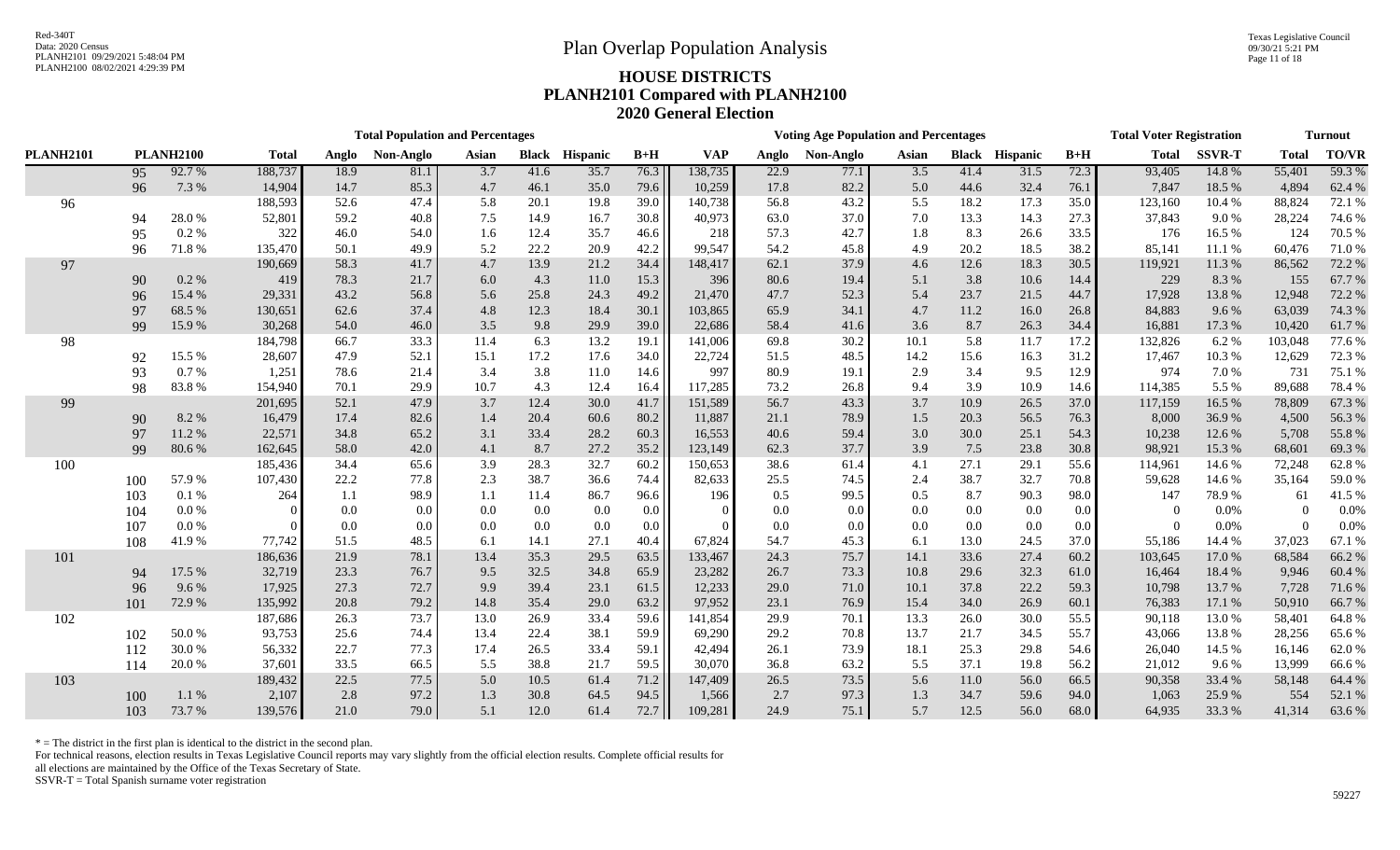Texas Legislative Council 09/30/21 5:21 PM Page 12 of 18

# PLANH2100 08/02/2021 4:29:39 PM **HOUSE DISTRICTS PLANH2101 Compared with PLANH2100 2020 General Election**

|                  |     |                  |              |       | <b>Total Population and Percentages</b> |       |      |                       |       |            |       | <b>Voting Age Population and Percentages</b> |       |      |                       |       | <b>Total Voter Registration</b> |               |              | <b>Turnout</b> |
|------------------|-----|------------------|--------------|-------|-----------------------------------------|-------|------|-----------------------|-------|------------|-------|----------------------------------------------|-------|------|-----------------------|-------|---------------------------------|---------------|--------------|----------------|
| <b>PLANH2101</b> |     | <b>PLANH2100</b> | <b>Total</b> | Anglo | Non-Anglo                               | Asian |      | <b>Black Hispanic</b> | $B+H$ | <b>VAP</b> | Anglo | Non-Anglo                                    | Asian |      | <b>Black Hispanic</b> | $B+H$ | <b>Total</b>                    | <b>SSVR-T</b> | <b>Total</b> | <b>TO/VR</b>   |
|                  | 104 | 1.8%             | 3,420        | 2.3   | 97.7                                    | 0.3   | 8.4  | 89.4                  | 97.0  | 2,528      | 2.8   | 97.2                                         | 0.3   | 8.9  | 88.0                  | 96.6  | 1,707                           | 75.6%         | 850          | 49.8%          |
|                  | 105 | 1.0%             | 1,951        | 23.2  | 76.8                                    | 3.0   | 5.5  | 67.9                  | 72.9  | 1,484      | 28.9  | 71.1                                         | 3.2   | 5.2  | 62.1                  | 66.9  | 789                             | 31.4%         | 466          | 59.1 %         |
|                  | 108 | $1.0\%$          | 1,984        | 77.2  | 22.8                                    | 5.5   | 5.2  | 11.2                  | 16.0  | 1,883      | 78.0  | 22.0                                         | 5.6   | 4.5  | 10.8                  | 15.1  | 1,717                           | 6.3 %         | 1,320        | 76.9%          |
|                  | 114 | 3.2 %            | 5,989        | 52.1  | 47.9                                    | 3.9   | 5.0  | 37.4                  | 41.8  | 4,757      | 56.1  | 43.9                                         | 3.5   | 4.5  | 33.8                  | 38.1  | 4,196                           | 22.4 %        | 3,174        | 75.6%          |
|                  | 115 | 18.2%            | 34,405       | 23.4  | 76.6                                    | 5.6   | 5.2  | 65.0                  | 69.6  | 25,910     | 27.5  | 72.5                                         | 6.3   | 5.2  | 60.0                  | 64.7  | 15,951                          | 35.6 %        | 10,470       | 65.6%          |
| 104              |     |                  | 186,630      | 9.0   | 91.0                                    | 0.9   | 19.6 | 70.5                  | 89.4  | 135,171    | 11.1  | 88.9                                         | 1.0   | 20.4 | 67.2                  | 87.1  | 85,281                          | 45.2%         | 47,654       | 55.9%          |
|                  | 100 | 29.7 %           | 55,341       | 10.5  | 89.5                                    | 1.3   | 30.6 | 57.7                  | 87.4  | 39,560     | 13.0  | 87.0                                         | 1.4   | 31.0 | 54.2                  | 84.7  | 25,144                          | 30.0%         | 14,013       | 55.7%          |
|                  | 103 | 1.4 %            | 2,551        | 12.7  | 87.3                                    | 1.3   | 5.2  | 80.0                  | 84.9  | 1,969      | 15.2  | 84.8                                         | 1.4   | 5.5  | 76.7                  | 82.0  | 1,195                           | 54.8%         | 653          | 54.6%          |
|                  | 104 | 46.7%            | 87,197       | 8.7   | 91.3                                    | 0.8   | 10.0 | 80.5                  | 89.8  | 64,090     | 10.6  | 89.4                                         | 0.9   | 10.4 | 77.8                  | 87.8  | 39,992                          | 60.9%         | 22,441       | 56.1 %         |
|                  | 107 | 2.2 %            | 4,154        | 18.8  | 81.2                                    | 0.9   | 10.9 | 69.3                  | 79.3  | 2,850      | 23.4  | 76.6                                         | 0.9   | 9.6  | 65.2                  | 74.4  | 1,660                           | 37.3 %        | 945          | 56.9%          |
|                  | 110 | 13.3%            | 24,784       | 4.5   | 95.5                                    | 0.5   | 24.6 | 70.9                  | 94.5  | 17,544     | 5.8   | 94.2                                         | 0.5   | 28.2 | 66.0                  | 93.3  | 10,355                          | 33.8%         | 5,386        | 52.0%          |
|                  | 111 | 6.8%             | 12,603       | 10.0  | 90.0                                    | 0.9   | 33.3 | 56.0                  | 88.4  | 9,158      | 12.1  | 87.9                                         | 0.8   | 36.3 | 50.4                  | 86.3  | 6,935                           | 26.6%         | 4,216        | 60.8%          |
| 105              |     |                  | 186,828      | 21.5  | 78.5                                    | 16.1  | 13.1 | 48.6                  | 61.0  | 140,913    | 25.3  | 74.7                                         | 16.1  | 13.0 | 44.6                  | 57.1  | 77,886                          | 24.9%         | 49,995       | 64.2 %         |
|                  | 103 | 22.4 %           | 41,843       | 15.2  | 84.8                                    | 20.0  | 7.2  | 57.2                  | 63.8  | 30,634     | 18.2  | 81.8                                         | 20.2  | 7.7  | 53.2                  | 60.6  | 14,329                          | 30.1 %        | 8,954        | 62.5 %         |
|                  | 105 | 64.2%            | 119,957      | 25.8  | 74.2                                    | 9.0   | 12.2 | 52.3                  | 63.7  | 91,588     | 29.9  | 70.1                                         | 9.6   | 11.8 | 47.5                  | 58.7  | 55,243                          | 25.6%         | 35,896       | 65.0%          |
|                  | 115 | 13.4 %           | 25,028       | 11.9  | 88.1                                    | 43.4  | 27.8 | 16.9                  | 43.7  | 18,691     | 14.1  | 85.9                                         | 41.6  | 27.7 | 16.4                  | 43.4  | 8,314                           | 11.1 %        | 5,145        | 61.9%          |
| 106              |     |                  | 191,093      | 55.8  | 44.2                                    | 14.8  | 10.9 | 16.3                  | 26.6  | 136,666    | 59.3  | 40.7                                         | 13.4  | 10.1 | 14.8                  | 24.5  | 118,304                         | 8.4 %         | 90,589       | 76.6%          |
|                  | 64  | 3.1 %            | 5,912        | 54.6  | 45.4                                    | -1.1  | 5.2  | 36.0                  | 40.8  | 4,326      | 61.1  | 38.9                                         | 0.9   | 4.6  | 29.5                  | 34.0  | 3,349                           | 13.7%         | 2,467        | 73.7%          |
|                  | 65  | 2.2 %            | 4,178        | 33.3  | 66.7                                    | 25.4  | 24.4 | 16.0                  | 39.3  | 3,473      | 35.7  | 64.3                                         | 23.6  | 24.3 | 15.2                  | 38.8  | 2,522                           | 6.3%          | 1,664        | 66.0%          |
|                  | 106 | 94.7%            | 181,003      | 56.4  | 43.6                                    | 15.0  | 10.7 | 15.7                  | 25.9  | 128,867    | 59.9  | 40.1                                         | 13.5  | 9.9  | 14.3                  | 23.8  | 112,433                         | 8.3%          | 86,458       | 76.9%          |
| 107              |     |                  | 186,185      | 31.2  | 68.8                                    | 5.7   | 18.0 | 44.3                  | 61.6  | 140,174    | 35.9  | 64.1                                         | 5.4   | 17.5 | 39.9                  | 56.9  | 89,783                          | 20.1 %        | 59,242       | 66.0%          |
|                  | 100 | 5.1 %            | 9,424        | 30.4  | 69.6                                    | 2.7   | 5.6  | 59.9                  | 65.1  | 7,202      | 34.6  | 65.4                                         | 3.1   | 5.9  | 54.8                  | 60.3  | 4,805                           | 34.5 %        | 3,158        | 65.7%          |
|                  | 107 | 65.2%            | 121,475      | 31.1  | 68.9                                    | 3.2   | 17.5 | 47.5                  | 64.2  | 89,686     | 36.0  | 64.0                                         | 3.2   | 16.5 | 43.0                  | 59.0  | 60,335                          | 21.9%         | 39,510       | 65.5 %         |
|                  | 108 | 7.3 %            | 13,505       | 48.7  | 51.3                                    | 13.0  | 15.5 | 21.7                  | 36.4  | 12,101     | 51.3  | 48.7                                         | 13.0  | 14.7 | 19.6                  | 33.8  | 7,775                           | 10.1 %        | 5,446        | 70.0%          |
|                  | 114 | 22.4 %           | 41,781       | 25.9  | 74.1                                    | 11.3  | 23.3 | 38.9                  | 61.4  | 31,185     | 29.9  | 70.1                                         | 9.6   | 24.0 | 35.5                  | 58.9  | 16,868                          | 14.1 %        | 11,128       | 66.0%          |
| 108              |     |                  | 187,643      | 75.5  | 24.5                                    | 6.6   | 5.4  | 10.7                  | 15.7  | 151,154    | 76.8  | 23.2                                         | 6.2   | 5.2  | 9.8                   | 14.9  | 140,138                         | 4.8%          | 112,810      | 80.5 %         |
|                  | 102 | 1.3%             | 2,373        | 79.6  | 20.4                                    | 5.7   | 3.4  | 8.7                   | 11.8  | 1,806      | 81.4  | 18.6                                         | 6.0   | 2.2  | $7.2\,$               | 9.1   | 1,956                           | 2.3 %         | 1,665        | 85.1 %         |
|                  | 103 | $0.8~\%$         | 1,538        | 64.2  | 35.8                                    | 8.4   | 11.4 | 15.5                  | 26.0  | 1,418      | 64.6  | 35.4                                         | 8.3   | 10.6 | 15.7                  | 25.6  | 1,143                           | 6.7%          | 865          | 75.7 %         |
|                  | 107 | 2.5 %            | 4,727        | 83.8  | 16.2                                    | 4.3   | 1.4  | 7.3                   | 8.5   | 3,261      | 86.1  | 13.9                                         | 3.0   | 1.4  | 6.7                   | 8.0   | 3,416                           | 4.2 %         | 2,995        | 87.7 %         |
|                  | 108 | 52.9%            | 99,188       | 78.4  | 21.6                                    | 7.4   | 3.6  | 8.4                   | 11.8  | 82,861     | 79.1  | 20.9                                         | 7.0   | 3.7  | 8.1                   | 11.6  | 75,427                          | 4.1 %         | 59,585       | 79.0%          |
|                  | 114 | 42.5 %           | 79,817       | 71.6  | 28.4                                    | 5.6   | 7.7  | 13.7                  | 21.0  | 61,808     | 73.5  | 26.5                                         | 5.1   | 7.4  | 12.2                  | 19.4  | 58,196                          | 5.8%          | 47,700       | 82.0%          |
| 109              |     |                  | 188,181      | 12.0  | 88.0                                    | 1.2   | 58.4 | 28.6                  | 85.9  | 136,550    | 14.4  | 85.6                                         | 1.2   | 58.9 | 25.1                  | 83.3  | 110,011                         | 10.9%         | 70,303       | 63.9%          |
|                  | 109 | 64.2%            | 120,723      | 9.9   | 90.1                                    | 0.8   | 63.2 | 26.3                  | 88.4  | 88,290     | 12.1  | 87.9                                         | 0.9   | 63.7 | 23.1                  | 86.1  | 71,556                          | 9.8%          | 47,213       | 66.0%          |
|                  | 110 | 12.9 %           | 24,324       | 2.1   | 97.9                                    | 0.6   | 74.5 | 23.3                  | 96.8  | 17,338     | 2.5   | 97.5                                         | 0.7   | 77.1 | 20.1                  | 96.5  | 16,062                          | 4.9%          | 8,144        | 50.7 %         |
|                  | 111 | 2.4 %            | 4,464        | 3.4   | 96.6                                    | 1.5   | 84.5 | 11.6                  | 94.6  | 3,285      | 4.0   | 96.0                                         | 1.6   | 84.8 | 9.9                   | 94.0  | 3,249                           | 5.2 %         | 2,494        | 76.8%          |
|                  | 113 | 20.5 %           | 38,670       | 25.8  | 74.2                                    | 2.4   | 30.0 | 41.0                  | 70.3  | 27,637     | 30.8  | 69.2                                         | 2.5   | 28.8 | 36.5                  | 64.8  | 19,144                          | 20.8%         | 12,452       | 65.0%          |

 $*$  = The district in the first plan is identical to the district in the second plan.

For technical reasons, election results in Texas Legislative Council reports may vary slightly from the official election results. Complete official results for

all elections are maintained by the Office of the Texas Secretary of State.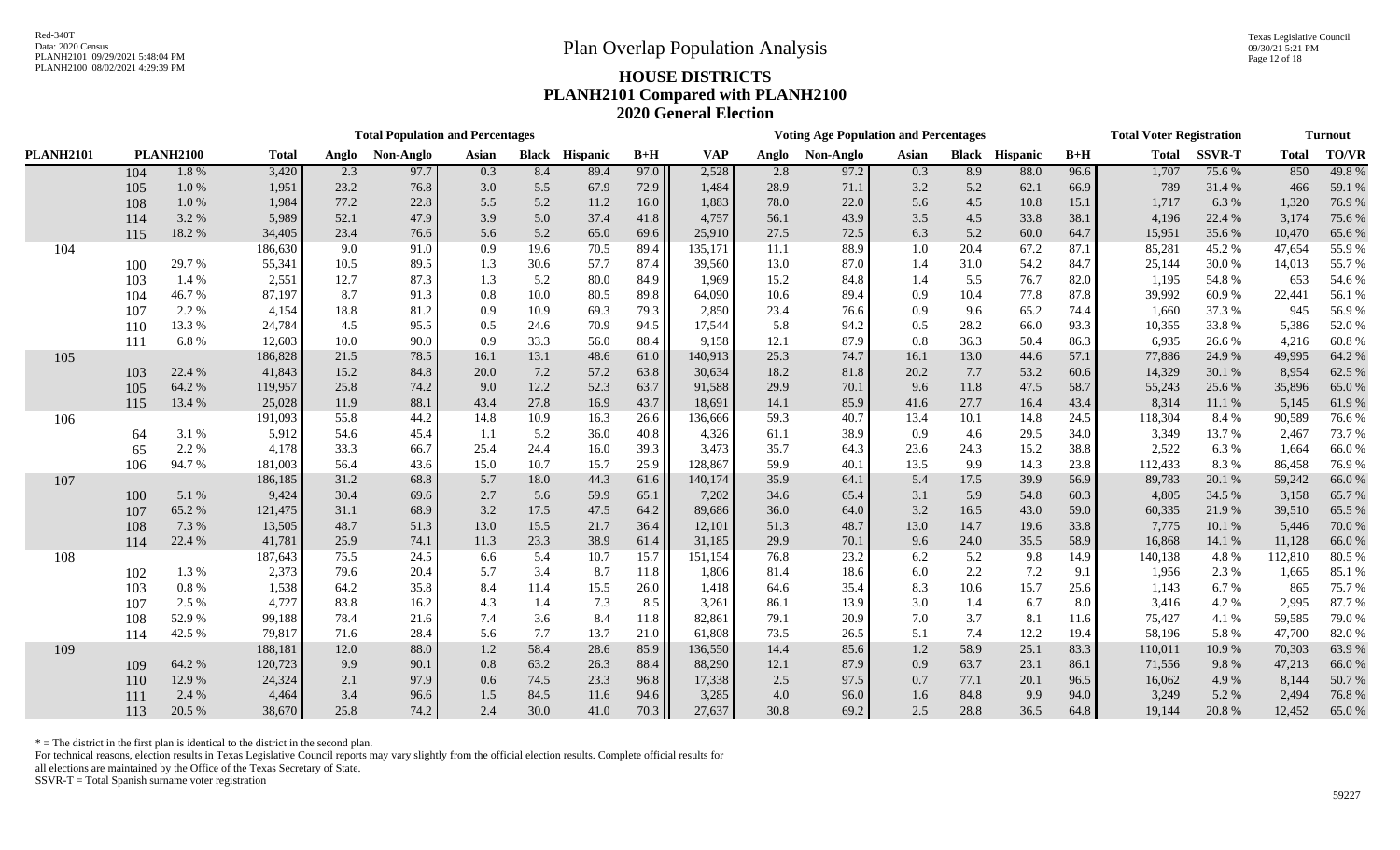|                  |     |                  |              |       | <b>Total Population and Percentages</b> |                  |              |          |       | <b>Voting Age Population and Percentages</b> |       |           |       |      |                       |       | <b>Total Voter Registration</b> | <b>Turnout</b> |              |        |
|------------------|-----|------------------|--------------|-------|-----------------------------------------|------------------|--------------|----------|-------|----------------------------------------------|-------|-----------|-------|------|-----------------------|-------|---------------------------------|----------------|--------------|--------|
| <b>PLANH2101</b> |     | <b>PLANH2100</b> | <b>Total</b> | Anglo | Non-Anglo                               | Asian            | <b>Black</b> | Hispanic | $B+H$ | <b>VAP</b>                                   | Anglo | Non-Anglo | Asian |      | <b>Black Hispanic</b> | $B+H$ | <b>Total</b>                    | <b>SSVR-T</b>  | <b>Total</b> | TO/VR  |
| 110              |     |                  | 185,481      | 8.2   | 91.8                                    | $\overline{0.7}$ | 24.5         | 66.8     | 90.5  | 126,827                                      | 10.1  | 89.9      | 0.7   | 26.0 | 63.0                  | 88.5  | 73,110                          | 34.1 %         | 37,465       | 51.2%  |
|                  | 100 | 0.3%             | 583          | 6.7   | 93.3                                    | 5.0              | 46.1         | 42.0     | 87.8  | 431                                          | 7.0   | 93.0      | 6.5   | 45.5 | 41.3                  | 86.3  | 385                             | 20.5 %         | 237          | 61.6%  |
|                  | 109 | 11.9%            | 22,138       | 7.7   | 92.3                                    | 0.6              | 24.0         | 67.8     | 91.0  | 15,200                                       | 9.4   | 90.6      | 0.5   | 27.6 | 62.4                  | 89.4  | 9,156                           | 31.0%          | 4,754        | 51.9%  |
|                  | 110 | 72.4 %           | 134,300      | 6.7   | 93.3                                    | 0.6              | 26.2         | 66.6     | 92.1  | 92,308                                       | 8.4   | 91.6      | 0.6   | 27.5 | 63.3                  | 90.3  | 54,156                          | 34.9%          | 27,407       | 50.6%  |
|                  | 113 | 15.3 %           | 28,460       | 15.4  | 84.6                                    | 1.0              | 16.3         | 67.1     | 82.7  | 18,888                                       | 18.8  | 81.2      | 1.1   | 16.9 | 62.5                  | 78.9  | 9,413                           | 32.5 %         | 5,067        | 53.8%  |
| 111              |     |                  | 185,801      | 12.8  | 87.2                                    | 2.3              | 54.2         | 30.8     | 83.9  | 137,653                                      | 15.2  | 84.8      | 2.4   | 54.7 | 27.3                  | 81.3  | 115,525                         | 14.5 %         | 76,525       | 66.2%  |
|                  | 109 | 31.2%            | 57,927       | 15.3  | 84.7                                    | 2.3              | 55.5         | 27.1     | 81.4  | 42,935                                       | 18.0  | 82.0      | 2.4   | 55.2 | 24.1                  | 78.5  | 38,455                          | 13.6 %         | 26,340       | 68.5%  |
|                  | 111 | 68.8%            | 127,874      | 11.7  | 88.3                                    | 2.3              | 53.6         | 32.5     | 85.0  | 94,718                                       | 14.0  | 86.0      | 2.4   | 54.5 | 28.8                  | 82.6  | 77,070                          | 15.0%          | 50,185       | 65.1 % |
| 112              |     |                  | 185,204      | 54.7  | 45.3                                    | 12.1             | 13.3         | 18.2     | 30.9  | 144,361                                      | 57.6  | 42.4      | 11.9  | 12.2 | 16.2                  | 28.0  | 122,329                         | 9.2%           | 92,562       | 75.7%  |
|                  | 102 | 29.2 %           | 54,072       | 66.4  | 33.6                                    | 8.1              | 7.9          | 15.7     | 23.2  | 42,484                                       | 68.0  | 32.0      | 8.5   | 7.6  | 14.0                  | 21.4  | 37,523                          | 6.6%           | 29,530       | 78.7%  |
|                  | 112 | 47.0%            | 87,120       | 50.1  | 49.9                                    | 15.3             | 14.3         | 18.5     | 32.2  | 67,690                                       | 53.2  | 46.8      | 15.0  | 13.0 | 16.6                  | 29.3  | 55,276                          | 10.0%          | 41,369       | 74.8%  |
|                  | 113 | 23.8%            | 44,012       | 49.2  | 50.8                                    | 10.4             | 18.1         | 20.5     | 37.9  | 34,187                                       | 53.3  | 46.7      | 10.2  | 16.3 | 18.1                  | 33.9  | 29,530                          | 11.1 %         | 21,663       | 73.4 % |
| 113              |     |                  | 185,073      | 27.0  | 73.0                                    | 9.3              | 21.0         | 41.9     | 62.1  | 137,196                                      | 31.1  | 68.9      | 9.7   | 19.9 | 38.0                  | 57.4  | 98,387                          | 21.6 %         | 63,274       | 64.3%  |
|                  | 107 | 29.6%            | 54,708       | 32.2  | 67.8                                    | 4.9              | 24.2         | 37.7     | 61.1  | 40,563                                       | 37.0  | 63.0      | 5.4   | 22.5 | 33.4                  | 55.4  | 30,763                          | 19.7%          | 19,620       | 63.8%  |
|                  | 112 | 24.7 %           | 45,767       | 21.1  | 78.9                                    | 8.5              | 13.3         | 56.5     | 69.1  | 33,698                                       | 24.5  | 75.5      | 8.9   | 13.2 | 52.2                  | 65.0  | 20,819                          | 29.9%          | 12,703       | 61.0%  |
|                  | 113 | 45.7%            | 84,598       | 26.9  | 73.1                                    | 12.4             | 23.2         | 36.7     | 59.1  | 62,935                                       | 30.8  | 69.2      | 12.8  | 21.7 | 33.3                  | 54.5  | 46,805                          | 19.0%          | 30,951       | 66.1%  |
| 114              |     |                  | 187,670      | 17.1  | 82.9                                    | 6.4              | 20.4         | 55.7     | 75.1  | 136,156                                      | 20.5  | 79.5      | 6.6   | 19.8 | 52.2                  | 71.3  | 87,217                          | 33.9%          | 53,183       | 61.0%  |
|                  | 103 | 1.7%             | 3,211        | 6.1   | 93.9                                    | 0.5              | 2.2          | 90.9     | 92.1  | 2,283                                        | 7.5   | 92.5      | 0.5   | 2.5  | 88.8                  | 90.5  | 1,180                           | 73.9%          | 572          | 48.5 % |
|                  | 104 | 40.8%            | 76,635       | 12.4  | 87.6                                    | 4.4              | 18.8         | 64.4     | 82.3  | 54,424                                       | 15.0  | 85.0      | 4.8   | 18.3 | 61.3                  | 79.0  | 32,925                          | 42.1 %         | 18,547       | 56.3%  |
|                  | 105 | 38.1%            | 71,556       | 22.5  | 77.5                                    | 9.4              | 18.3         | 49.0     | 66.4  | 52,810                                       | 26.5  | 73.5      | 9.3   | 17.7 | 45.2                  | 62.3  | 34,980                          | 27.7 %         | 22,391       | 64.0%  |
|                  | 111 | 19.3%            | 36,268       | 17.4  | 82.6                                    | 5.6              | 29.3         | 47.6     | 75.9  | 26,639                                       | 21.0  | 79.0      | 5.7   | 28.5 | 44.0                  | 72.0  | 18,132                          | 28.3%          | 11,673       | 64.4 % |
| 115              |     |                  | 186,289      | 36.1  | 63.9                                    | 25.8             | 14.1         | 22.9     | 36.3  | 146,507                                      | 40.1  | 59.9      | 23.6  | 13.8 | 21.0                  | 34.3  | 102,788                         | 10.8%          | 74,708       | 72.7 % |
|                  | 102 | 14.3 %           | 26,551       | 43.0  | 57.0                                    | 8.6              | 23.3         | 24.1     | 46.4  | 22,950                                       | 47.2  | 52.8      | 8.7   | 21.1 | 21.4                  | 41.9  | 15,633                          | 10.1 %         | 10,850       | 69.4 % |
|                  | 114 | 11.1 %           | 20,652       | 26.2  | 73.8                                    | 7.1              | 22.9         | 43.2     | 65.2  | 16,642                                       | 30.1  | 69.9      | 7.8   | 22.9 | 38.3                  | 60.5  | 8,788                           | 14.7%          | 5,593        | 63.6%  |
|                  | 115 | 74.7%            | 139,086      | 36.3  | 63.7                                    | 31.8             | 11.1         | 19.6     | 30.1  | 106,915                                      | 40.2  | 59.8      | 29.3  | 10.8 | 18.2                  | 28.6  | 78,367                          | 10.4%          | 58,265       | 74.3 % |
| 116              |     |                  | 200,120      | 23.3  | 76.7                                    | 8.2              | 8.6          | 60.3     | 67.6  | 160,090                                      | 25.8  | 74.2      | 7.6   | 8.0  | 58.3                  | 65.4  | 116,376                         | 48.3%          | 72,190       | 62.0%  |
|                  | 116 | 91.1%            | 182,233      | 21.5  | 78.5                                    | 8.5              | 8.8          | 61.6     | 69.1  | 145,266                                      | 23.9  | 76.1      | 7.9   | 8.2  | 59.8                  | 67.1  | 103,767                         | 50.4%          | 62,985       | 60.7%  |
|                  | 122 | 5.8%             | 11,624       | 45.2  | 54.8                                    | 5.5              | 6.7          | 42.7     | 48.2  | 9,607                                        | 49.0  | 51.0      | 5.1   | 5.6  | 39.8                  | 44.6  | 8,732                           | 27.1 %         | 6,654        | 76.2%  |
|                  | 123 | 3.1 %            | 6,263        | 33.2  | 66.8                                    | 5.2              | 7.7          | 53.6     | 60.0  | 5,217                                        | 36.1  | 63.9      | 5.3   | 7.2  | 51.0                  | 57.1  | 3,877                           | 39.4 %         | 2,551        | 65.8%  |
| 117              |     |                  | 198,399      | 19.0  | 81.0                                    | 3.9              | 9.4          | 68.6     | 76.5  | 139,199                                      | 21.2  | 78.8      | 3.7   | 8.7  | 66.3                  | 74.1  | 105,039                         | 54.2 %         | 65,025       | 61.9%  |
|                  | 117 | 89.9%            | 178,397      | 20.2  | 79.8                                    | 4.1              | $10.0\,$     | 66.6     | 75.0  | 124,469                                      | 22.6  | 77.4      | 3.9   | 9.3  | 64.1                  | 72.4  | 93,667                          | 51.6%          | 59,033       | 63.0%  |
|                  | 118 | 5.8%             | 11,473       | 2.9   | 97.1                                    | 0.5              | 1.3          | 95.5     | 96.1  | 8,547                                        | 3.0   | 97.0      | 0.4   | 0.9  | 95.4                  | 96.0  | 6,584                           | 88.5%          | 3,116        | 47.3 % |
|                  | 124 | 4.3 %            | 8,529        | 16.1  | 83.9                                    | 3.4              | 8.6          | 73.1     | 80.2  | 6,183                                        | 18.3  | 81.7      | $3.5$ | 7.8  | 70.5                  | 77.6  | 4,788                           | 58.9%          | 2,876        | 60.1 % |
| 118              |     |                  | 199,826      | 22.9  | 77.1                                    | 2.3              | 4.9          | 69.9     | 73.8  | 148,024                                      | 25.6  | 74.4      | 2.2   | 4.5  | 67.0                  | 70.8  | 114,076                         | 55.0%          | 69,701       | 61.1%  |
|                  | 117 | 4.6 %            | 9,110        | 19.2  | 80.8                                    | 1.3              | 2.0          | 77.7     | 78.8  | 6,648                                        | 21.9  | 78.1      | 1.1   | 1.6  | 74.9                  | 75.9  | 4,632                           | 63.1 %         | 2,768        | 59.8%  |
|                  | 118 | 81.8%            | 163,484      | 20.5  | 79.5                                    | 1.9              | 4.3          | 73.2     | 76.6  | 120,482                                      | 23.1  | 76.9      | 1.9   | 3.9  | 70.4                  | 73.8  | 91,518                          | 59.1 %         | 54,754       | 59.8%  |

 $*$  = The district in the first plan is identical to the district in the second plan.

For technical reasons, election results in Texas Legislative Council reports may vary slightly from the official election results. Complete official results for

all elections are maintained by the Office of the Texas Secretary of State.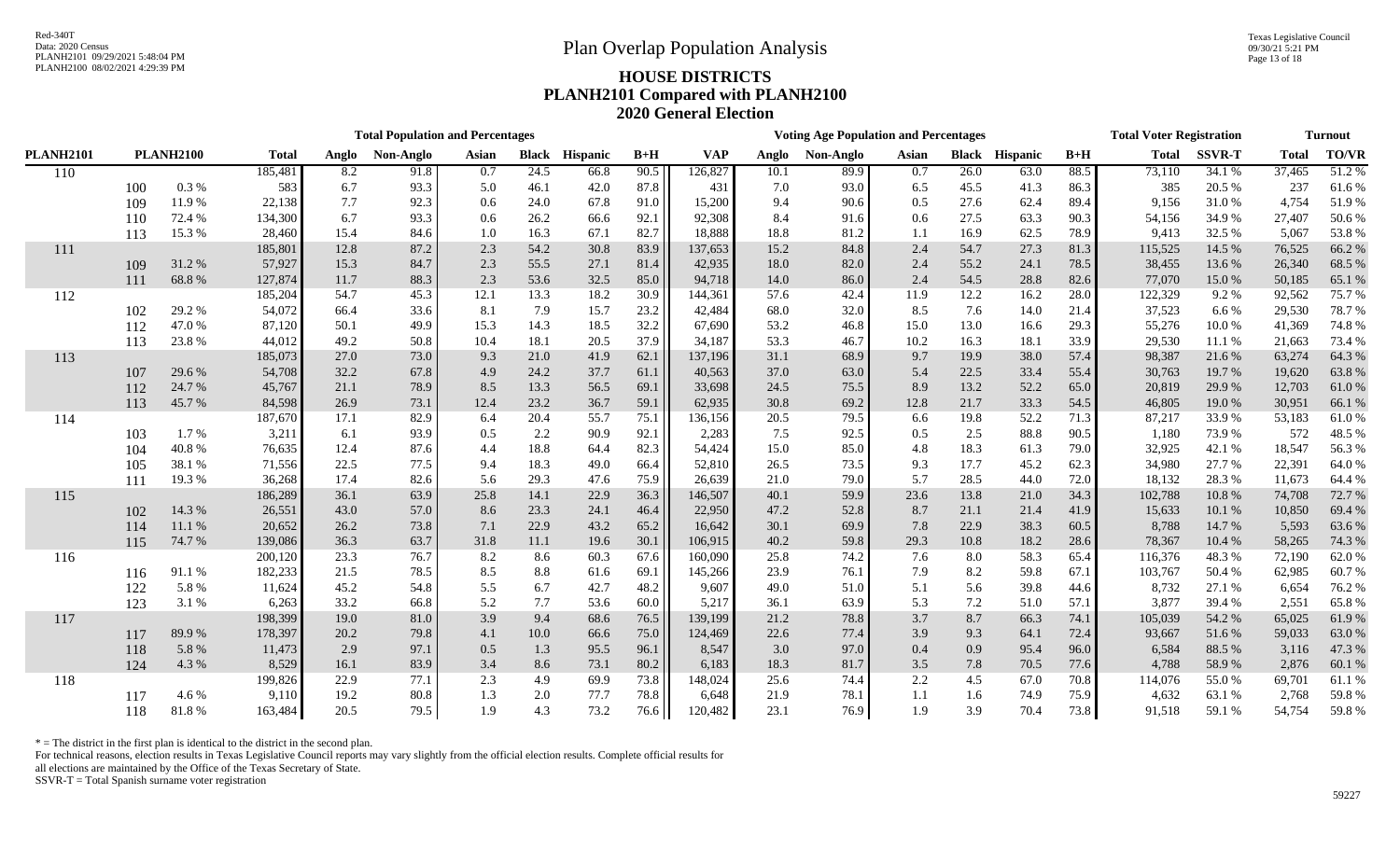Texas Legislative Council 09/30/21 5:21 PM Page 14 of 18

# PLANH2100 08/02/2021 4:29:39 PM **HOUSE DISTRICTS PLANH2101 Compared with PLANH2100 2020 General Election**

|                  | <b>Total Population and Percentages</b> |                  |              |       |           |       |              |                 |         |            |       | <b>Voting Age Population and Percentages</b> |       |         | <b>Total Voter Registration</b> | <b>Turnout</b> |              |               |                |              |
|------------------|-----------------------------------------|------------------|--------------|-------|-----------|-------|--------------|-----------------|---------|------------|-------|----------------------------------------------|-------|---------|---------------------------------|----------------|--------------|---------------|----------------|--------------|
| <b>PLANH2101</b> |                                         | <b>PLANH2100</b> | <b>Total</b> | Anglo | Non-Anglo | Asian | <b>Black</b> | <b>Hispanic</b> | $B+H$   | <b>VAP</b> | Anglo | Non-Anglo                                    | Asian |         | <b>Black Hispanic</b>           | $B+H$          | <b>Total</b> | <b>SSVR-T</b> | <b>Total</b>   | <b>TO/VR</b> |
|                  | 119                                     | 5.0%             | 9,993        | 37.8  | 62.2      | 4.5   | 10.7         | 46.8            | 55.6    | 7,923      | 41.3  | 58.7                                         | 4.5   | 9.7     | 43.2                            | 51.9           | 6,423        | 29.8%         | 4,002          | 62.3%        |
|                  | 121                                     | 8.6%             | 17,239       | 38.3  | 61.7      | 4.9   | 9.0          | 47.5            | 55.2    | 12,971     | 41.0  | 59.0                                         | 4.6   | 8.2     | 45.0                            | 52.4           | 11,503       | 33.6%         | 8,177          | 71.1 %       |
| 119              |                                         |                  | 202,657      | 19.8  | 80.2      | 2.6   | 12.9         | 65.4            | 76.5    | 150,837    | 22.6  | 77.4                                         | 2.5   | 12.0    | 62.6                            | 73.6           | 113,958      | 51.0%         | 69,144         | 60.7%        |
|                  | 118                                     | 5.4 %            | 10,958       | 30.9  | 69.1      | 4.2   | 15.8         | 49.8            | 63.4    | 8,085      | 34.6  | 65.4                                         | 4.2   | 14.2    | 46.6                            | 59.4           | 5,781        | 33.4 %        | 3,489          | 60.4%        |
|                  | 119                                     | 85.8%            | 173,927      | 18.3  | 81.7      | 2.5   | 12.7         | 67.2            | 78.2    | 129,003    | 20.9  | 79.1                                         | 2.4   | 12.0    | 64.6                            | 75.5           | 97,945       | 53.2 %        | 59,560         | 60.8%        |
|                  | 120                                     | $0.0\,\%$        | 78           | 17.9  | 82.1      | 7.7   | 17.9         | 61.5            | 78.2    | 58         | 24.1  | 75.9                                         | 5.2   | 15.5    | 55.2                            | 70.7           | 43           | 37.2 %        | 20             | 46.5 %       |
|                  | 121                                     | 8.7 %            | 17,694       | 27.7  | 72.3      | 2.5   | 12.3         | 58.0            | 68.4    | 13,691     | 31.7  | 68.3                                         | 2.7   | 11.2    | 53.8                            | 63.8           | 10,189       | 40.1%         | 6,075          | 59.6 %       |
| 120              |                                         |                  | 203,115      | 21.0  | 79.0      | 4.0   | 24.7         | 51.7            | 73.9    | 149,887    | 24.2  | 75.8                                         | 4.1   | 23.8    | 48.0                            | 70.3           | 111,604      | 34.0 %        | 65,230         | 58.4%        |
|                  | 120                                     | 97.8%            | 198,724      | 20.4  | 79.6      | 4.0   | 25.1         | 52.0            | 74.6    | 146,353    | 23.5  | 76.5                                         | 4.1   | 24.2    | 48.3                            | 71.1           | 108,495      | 34.3 %        | 62,964         | 58.0%        |
|                  | 121                                     | 2.1 %            | 4,334        | 50.0  | 50.0      | 4.7   | 8.6          | 36.0            | 43.4    | 3,491      | 53.6  | 46.4                                         | 4.4   | 7.5     | 32.7                            | 39.9           | 3,079        | 23.2 %        | 2,248          | 73.0%        |
|                  | 123                                     | 0.0 %            | 57           | 22.8  | 77.2      | 1.8   | 1.8          | 75.4            | 75.4    | 43         | 25.6  | 74.4                                         | 2.3   | $0.0\,$ | 72.1                            | 72.1           | 30           | 66.7%         | 18             | 60.0%        |
| 121              |                                         |                  | 203,209      | 48.3  | 51.7      | 6.8   | 8.1          | 36.4            | 43.3    | 155,904    | 51.4  | 48.6                                         | 6.2   | 7.4     | 33.8                            | 40.4           | 139,399      | 22.5 %        | 104,849        | 75.2 %       |
|                  | 120                                     | 0.5%             | 915          | 73.7  | 26.3      | 2.2   | 5.8          | 17.4            | 22.5    | 850        | 74.8  | 25.2                                         | 1.8   | 5.8     | 16.7                            | 21.9           | 771          | 11.0%         | 624            | 80.9%        |
|                  | 121                                     | 72.8 %           | 147,867      | 49.5  | 50.5      | 5.8   | 8.1          | 36.1            | 43.0    | 115,974    | 52.8  | 47.2                                         | 5.3   | 7.3     | 33.4                            | 40.0           | 103,837      | 22.5 %        | 78,249         | 75.4 %       |
|                  | 122                                     | 26.8%            | 54,427       | 44.5  | 55.5      | 9.8   | 8.2          | 37.5            | 44.5    | 39,080     | 46.9  | 53.1                                         | 9.2   | 7.7     | 35.3                            | 42.2           | 34,791       | 22.8%         | 25,976         | 74.7 %       |
| 122              |                                         |                  | 201,984      | 46.8  | 53.2      | 8.2   | 6.4          | 38.3            | 43.7    | 149,711    | 49.8  | 50.2                                         | 7.5   | 5.8     | 35.8                            | 41.0           | 137,222      | 25.0%         | 107,105        | 78.1 %       |
|                  | 117                                     | 26.1%            | 52,797       | 35.6  | 64.4      | 6.6   | 9.0          | 49.5            | 57.0    | 36,746     | 38.6  | 61.4                                         | 6.1   | 8.0     | 46.7                            | 53.9           | 32,858       | 35.6%         | 25,336         | 77.1 %       |
|                  | 122                                     | 73.9%            | 149,187      | 50.8  | 49.2      | 8.8   | 5.4          | 34.3            | 39.0    | 112,965    | 53.5  | 46.5                                         | 8.0   | 5.0     | 32.3                            | 36.8           | 104,364      | 21.6%         | 81,769         | 78.3 %       |
| 123              |                                         |                  | 200,095      | 26.9  | 73.1      | 2.8   | 5.7          | 64.5            | 69.2    | 160,561    | 30.1  | 69.9                                         | 2.7   | 5.2     | 61.4                            | 65.9           | 123,054      | 48.1 %        | 79,500         | 64.6%        |
|                  | 121                                     | 3.4 %            | 6,854        | 33.2  | 66.8      | 3.4   | 8.9          | 55.1            | 62.6    | 5,464      | 37.8  | 62.2                                         | 3.2   | 7.3     | 51.4                            | 58.0           | 4,128        | 36.0%         | 2,882          | 69.8%        |
|                  | 122                                     | 13.1 %           | 26,254       | 49.4  | 50.6      | 4.7   | 6.1          | 39.4            | 44.5    | 21,428     | 52.4  | 47.6                                         | 4.3   | 5.4     | 36.8                            | 41.6           | 19,224       | 24.7 %        | 14,709         | 76.5 %       |
|                  | 123                                     | 83.5 %           | 166,987      | 23.2  | 76.8      | 2.5   | 5.5          | 68.9            | 73.4    | 133,669    | 26.2  | 73.8                                         | 2.4   | 5.1     | 65.7                            | 70.2           | 99,702       | 53.1 %        | 61,909         | 62.1 %       |
| 124              |                                         |                  | 197,852      | 16.0  | 84.0      | 3.7   | 10.0         | 71.2            | 79.6    | 146,224    | 18.2  | 81.8                                         | 3.7   | 9.9     | 68.3                            | 77.1           | 102,382      | 60.6%         | 59,987         | 58.6%        |
|                  | 117                                     | 5.3 %            | 10,475       | 53.9  | 46.1      | 5.0   | 22.8         | 19.3            | 39.5    | 9,464      | 55.0  | 45.0                                         | 4.7   | 23.3    | 18.2                            | 38.8           | 1,229        | 12.6%         | 517            | 42.1 %       |
|                  | 124                                     | 75.6 %           | 149,548      | 15.5  | 84.5      | 3.9   | 9.7          | 71.8            | 79.9    | 109,764    | 17.5  | 82.5                                         | 3.9   | 9.4     | 69.3                            | 77.6           | 81,962       | 58.6%         | 49,775         | 60.7%        |
|                  | 125                                     | 19.1 %           | 37,829       | 7.3   | 92.7      | 2.8   | 7.5          | 83.1            | 89.5    | 26,996     | 8.4   | 91.6                                         | 2.6   | 7.4     | 81.7                            | 88.4           | 19,191       | 72.3 %        | 9,695          | 50.5 %       |
| 125              |                                         |                  | 202,067      | 22.1  | 77.9      | 4.4   | 6.8          | 67.2            | 72.7    | 151,951    | 24.4  | 75.6                                         | 4.3   | 6.2     | 64.7                            | 70.1           | 124,832      | 53.9%         | 81,069         | 64.9 %       |
|                  | 117                                     | 11.2%            | 22,710       | 24.6  | 75.4      | 6.6   | 11.5         | 59.0            | 68.2    | 15,533     | 26.7  | 73.3                                         | 6.3   | 10.2    | 57.1                            | 66.1           | 11,515       | 45.7%         | 7,765          | 67.4 %       |
|                  | 124                                     | 18.7%            | 37,805       | 24.8  | 75.2      | 3.3   | 7.2          | 65.1            | 71.0    | 28,618     | 27.6  | 72.4                                         | 3.2   | 6.7     | 61.9                            | 68.0           | 24,818       | 50.7%         | 16,749         | 67.5 %       |
|                  | 125                                     | 70.1 %           | 141,552      | 20.9  | 79.1      | 4.4   | 6.0          | 69.1            | 73.9    | 107,800    | 23.3  | 76.7                                         | 4.3   | 5.4     | 66.6                            | 71.3           | 88,499       | 55.8%         | 56,555         | 63.9 %       |
| 126              |                                         |                  | 194,060      | 43.8  | 56.2      | 10.6  | 18.1         | 26.6            | 43.7    | 147,183    | 47.7  | 52.3                                         | 10.5  | 16.5    | 23.9                            | 39.8           | 122,842      | 13.9%         | 87,818         | 71.5 %       |
|                  | 126                                     | 63.8%            | 123,882      | 44.3  | 55.7      | 11.5  | 18.1         | 25.4            | 42.4    | 94,185     | 48.0  | 52.0                                         | 11.3  | 16.4    | 22.9                            | 38.7           | 78,272       | 13.4 %        | 56,243         | 71.9%        |
|                  | 130                                     | 17.2 %           | 33,403       | 45.8  | 54.2      | 9.9   | 14.2         | 28.7            | 42.3    | 24,893     | 50.1  | 49.9                                         | 9.9   | 12.8    | 25.4                            | 37.8           | 21,023       | 14.4 %        | 14,943         | 71.1 %       |
|                  | 135                                     | 0.0 %            |              | 0.0   | $0.0\,$   | 0.0   | $0.0\,$      | 0.0             | 0.0     |            | 0.0   | 0.0                                          | 0.0   | $0.0\,$ | 0.0                             | $0.0\,$        | $\Omega$     | 0.0%          | $\overline{0}$ | 0.0%         |
|                  | 139                                     | 0.0 %            |              | 0.0   | 0.0       | 0.0   | 0.0          | 0.0             | 0.0     |            | 0.0   | 0.0                                          | 0.0   | 0.0     | 0.0                             | $0.0\,$        | $\Omega$     | 0.0%          | $\Omega$       | 0.0%         |
|                  | 141                                     | 0.0 %            |              | 0.0   | 0.0       | 0.0   | 0.0          | 0.0             | $0.0$ I | $\Omega$   | 0.0   | 0.0                                          | 0.0   | 0.0     | 0.0                             | 0.0            | $\Omega$     | 0.0%          | $\Omega$       | 0.0%         |

 $*$  = The district in the first plan is identical to the district in the second plan.

For technical reasons, election results in Texas Legislative Council reports may vary slightly from the official election results. Complete official results for

all elections are maintained by the Office of the Texas Secretary of State.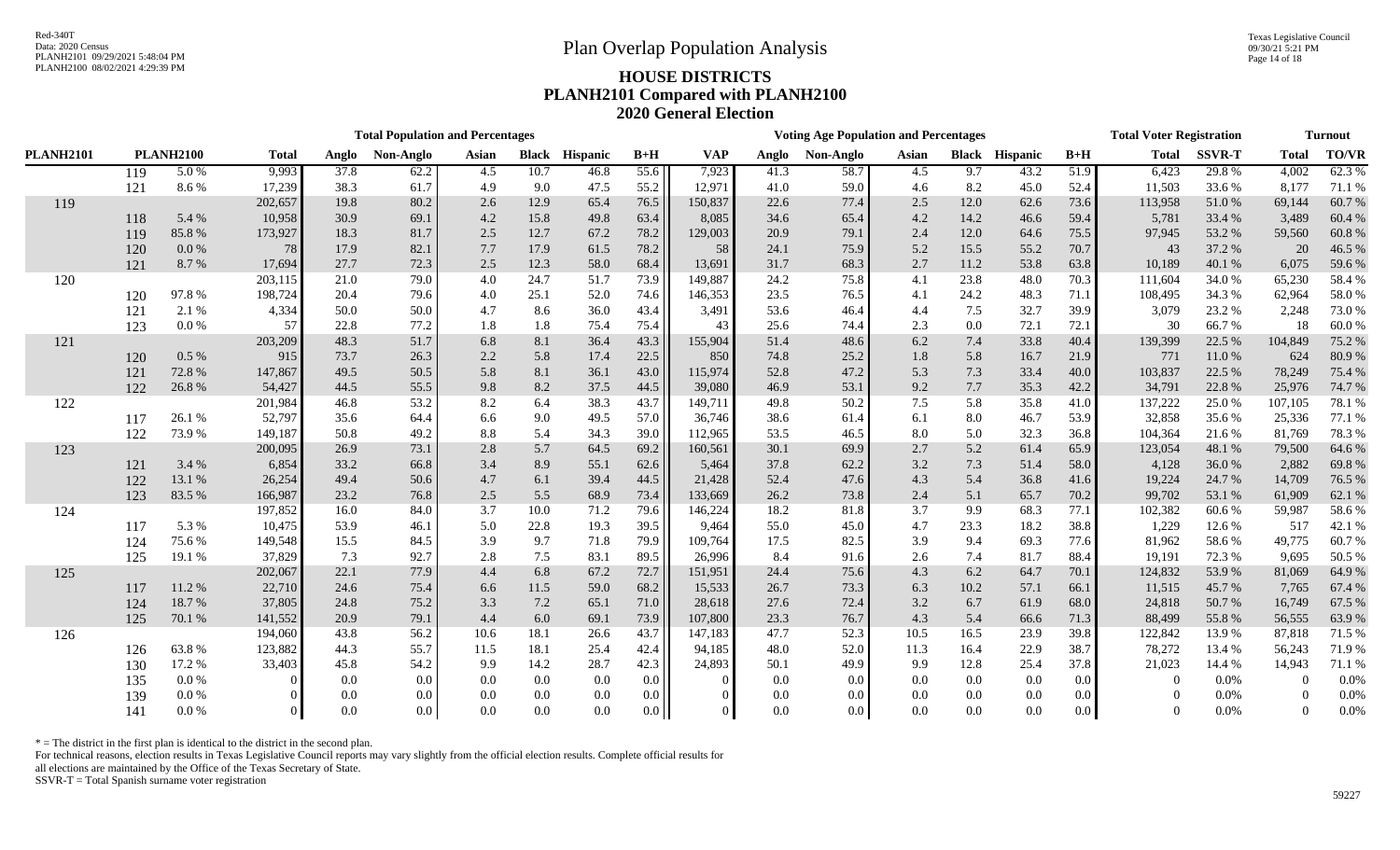Texas Legislative Council 09/30/21 5:21 PM Page 15 of 18

# PLANH2100 08/02/2021 4:29:39 PM **HOUSE DISTRICTS PLANH2101 Compared with PLANH2100 2020 General Election**

|                  | <b>Total Population and Percentages</b> |                  |                    |              |              |             |             |                       |              |                    |              | <b>Voting Age Population and Percentages</b> |             |             | <b>Total Voter Registration</b> | <b>Turnout</b>   |                  |                 |                  |                |
|------------------|-----------------------------------------|------------------|--------------------|--------------|--------------|-------------|-------------|-----------------------|--------------|--------------------|--------------|----------------------------------------------|-------------|-------------|---------------------------------|------------------|------------------|-----------------|------------------|----------------|
| <b>PLANH2101</b> |                                         | <b>PLANH2100</b> | <b>Total</b>       | Anglo        | Non-Anglo    | Asian       |             | <b>Black Hispanic</b> | $B+H$        | <b>VAP</b>         | Anglo        | Non-Anglo                                    | Asian       |             | <b>Black Hispanic</b>           | $B+H$            | <b>Total</b>     | <b>SSVR-T</b>   | <b>Total</b>     | <b>TO/VR</b>   |
|                  | 150                                     | 19.0%            | 36,775             | 40.6         | 59.4         | 8.3         | 21.7        | 28.8                  | 49.6         | 28,105             | 44.2         | 55.8                                         | 8.4         | 20.4        | 25.8                            | 45.6             | 23,547           | 15.1 %          | 16,632           | 70.6%          |
| 127              |                                         |                  | 199,089            | 46.8         | 53.2         | 4.4         | 19.6        | 27.8                  | 46.4         | 144,351            | 50.3         | 49.7                                         | 4.3         | 18.4        | 25.2                            | 42.9             | 126,347          | 15.6 %          | 91,234           | 72.2 %         |
|                  | 127                                     | $100.0~\%$       | 199,089            | 46.8         | 53.2         | 4.4         | 19.6        | 27.8                  | 46.4         | 144,351            | 50.3         | 49.7                                         | 4.3         | 18.4        | 25.2                            | 42.9             | 126,347          | 15.6%           | 91,234           | 72.2 %         |
|                  | 141                                     | 0.0 %            |                    | 0.0          | 0.0          | 0.0         | $0.0\,$     | 0.0                   | 0.0          |                    | 0.0          | 0.0                                          | 0.0         | 0.0         | 0.0                             | 0.0              | $\Omega$         | 0.0%            | $\Omega$         | 0.0%           |
|                  | 142                                     | 0.0 %            |                    | 0.0          | 0.0          | 0.0         | 0.0         | 0.0                   | $0.0\,$      | $\Omega$           | 0.0          | 0.0                                          | 0.0         | 0.0         | 0.0                             | 0.0              | $\Omega$         | 0.0%            | $\Omega$         | 0.0%           |
|                  | 150                                     | 0.0 %            |                    | 0.0          | 0.0          | 0.0         | $0.0\,$     | 0.0                   | 0.0          | $\Omega$           | 0.0          | 0.0                                          | 0.0         | 0.0         | 0.0                             | 0.0 <sub>1</sub> | $\Omega$         | 0.0%            | $\Omega$         | 0.0%           |
| 128              |                                         |                  | 201,183            | 44.9         | 55.1         | 2.5         | 11.8        | 39.4                  | 50.3         | 148,227            | 49.4         | 50.6                                         | 2.6         | 10.9        | 35.2                            | 45.6             | 108,554          | 22.9 %          | 72,086           | 66.4%          |
|                  | 127                                     | 2.5 %            | 4,980              | 71.2         | 28.8         | 1.7         | 6.4         | 17.0                  | 22.8         | 3,610              | 74.6         | 25.4                                         | 1.9         | 5.3         | 14.1                            | 19.1             | 3,036            | 9.3 %           | 2,064            | 68.0%          |
|                  | 128                                     | 91.5%            | 184,104            | 44.8         | 55.2         | 2.6         | 12.3        | 39.0                  | 50.4         | 136,092            | 49.3         | 50.7                                         | 2.6         | 11.4        | 34.8                            | 45.7             | 100,118          | 22.6 %          | 66,823           | 66.7%          |
|                  | 129                                     | 0.0 %            |                    | 0.0          | 0.0          | 0.0         | $0.0\,$     | 0.0                   | 0.0          |                    | 0.0          | 0.0                                          | 0.0         | $0.0\,$     | 0.0                             | $0.0\,$          | $\Omega$         | $0.0\%$         | $\Omega$         | 0.0%           |
|                  | 142                                     | 0.1%             | 252                | 53.6         | 46.4         | 2.4         | 7.5         | 31.3                  | 37.7         | 183                | 61.2         | 38.8                                         | 1.6         | 7.7         | 25.1                            | 31.1             | 122              | 17.2 %          | 84               | 68.9%          |
|                  | 143                                     | 0.0 %            |                    | 0.0          | 0.0          | 0.0         | $0.0\,$     | 0.0                   | 0.0          |                    | 0.0          | 0.0                                          | 0.0         | 0.0         | 0.0                             | $0.0\,$          | $\Omega$         | 0.0%            | $\Omega$         | 0.0%           |
|                  | 144                                     | 5.9%             | 11,847             | 35.4         | 64.6         | 2.0         | 6.3         | 55.3                  | 60.9         | 8,342              | 40.1         | 59.9                                         | 1.9         | 5.1         | 51.0                            | 55.9             | 5,278            | 36.3%           | 3,115            | 59.0%          |
|                  | 145                                     | $0.0\ \%$        |                    | 0.0          | 0.0          | 0.0         | $0.0\,$     | 0.0                   | $0.0\,$      |                    | 0.0          | 0.0                                          | 0.0         | 0.0         | 0.0                             | $0.0\,$          | $\Omega$         | 0.0%            | $\Omega$         | 0.0%           |
| 129              |                                         |                  | 198,661            | 48.9         | 51.1         | 11.6        | 10.2        | 28.1                  | 37.5         | 154,787            | 52.2         | 47.8                                         | 11.4        | 9.4         | 25.2                            | 34.1             | 124,598          | 16.3%           | 89,832           | 72.1 %         |
|                  | 128                                     | 6.4 %            | 12,626             | 54.3         | 45.7         | 5.3         | 4.6         | 34.2                  | 38.4         | 9,747              | 57.2         | 42.8                                         | 5.4         | 4.3         | 31.0                            | 35.0             | 8,108            | 22.7 %          | 5,779            | 71.3%          |
|                  | 129                                     | 89.8%            | 178,363            | 49.1         | 50.9         | 12.4        | 10.7        | 26.6                  | 36.5         | 139,045            | 52.3         | 47.7                                         | 12.1        | 9.9         | 23.8                            | 33.2             | 112,909          | 15.3 %          | 81,794           | 72.4 %         |
|                  | 145                                     | 3.9%             | 7,672              | 35.2         | 64.8         | 3.7         | 7.7         | 52.9                  | 59.5         | 5,995              | 40.2         | 59.8                                         | 3.7         | 7.0         | 47.9                            | 54.2             | 3,581            | 34.1 %          | 2,259            | 63.1 %         |
| 130              |                                         |                  | 194,311            | 55.1         | 44.9         | 9.4         | 10.1        | 23.9                  | 33.4         | 139,508            | 58.1         | 41.9                                         | 8.9         | 9.4         | 21.7                            | 30.7             | 120,754          | 13.3 %          | 91,481           | 75.8%          |
|                  | 130                                     | 95.2%<br>4.8%    | 184,953<br>9,358   | 55.9<br>37.9 | 44.1<br>62.1 | 9.0<br>17.8 | 9.7<br>18.2 | 23.8<br>25.8          | 32.9<br>43.3 | 132,716<br>6,792   | 59.0<br>40.6 | 41.0<br>59.4                                 | 8.5<br>17.4 | 9.0<br>17.3 | 21.5<br>23.9                    | 30.2             | 114,568<br>6,186 | 13.1 %<br>16.9% | 86,843<br>4,638  | 75.8%<br>75.0% |
|                  | 135                                     |                  |                    | 5.9          | 94.1         |             | 31.1        |                       |              |                    | 7.2          | 92.8                                         | 8.7         | 31.7        | 52.8                            | 40.7<br>83.3     |                  | 28.6 %          |                  | 59.4 %         |
| 131              | 131                                     | 75.3 %           | 201,256<br>151,496 | 5.5          | 94.5         | 7.8<br>6.7  | 36.3        | 55.8<br>52.4          | 85.5<br>87.2 | 144,968<br>109,129 | 6.6          | 93.4                                         | 7.5         | 37.2        | 49.3                            | 85.2             | 82,880<br>65,794 | 26.4 %          | 49,252<br>39,686 | 60.3%          |
|                  | 137                                     | 0.0 %            |                    | 0.0          | 0.0          | 0.0         | $0.0\,$     | 0.0                   | $0.0\,$      |                    | 0.0          | 0.0                                          | 0.0         | 0.0         | 0.0                             | $0.0\,$          | $\Omega$         | 0.0%            | $\Omega$         | 0.0%           |
|                  | 146                                     | 14.4 %           | 28,897             | 8.3          | 91.7         | 6.5         | 16.5        | 69.0                  | 83.9         | 20,111             | 10.4         | 89.6                                         | 6.4         | 16.8        | 66.6                            | 82.0             | 6,904            | 33.1 %          | 3,678            | 53.3 %         |
|                  | 149                                     | 10.4 %           | 20,863             | 6.1          | 93.9         | 17.5        | 13.6        | 62.7                  | 75.0         | 15,728             | 7.4          | 92.6                                         | 19.8        | 12.8        | 59.4                            | 71.3             | 10,182           | 40.0%           | 5,888            | 57.8%          |
| 132              |                                         |                  | 195,943            | 41.8         | 58.2         | 12.9        | 14.6        | 29.8                  | 43.5         | 141,733            | 44.6         | 55.4                                         | 12.3        | 13.7        | 28.2                            | 41.1             | 109,648          | 16.6%           | 81,276           | 74.1 %         |
|                  | 130                                     | 1.4 %            | 2,736              | 30.6         | 69.4         | 0.8         | 9.8         | 58.0                  | 67.4         | 1,920              | 34.8         | 65.2                                         | 0.8         | 8.8         | 54.3                            | 63.0             | 1,218            | 29.6 %          | 793              | 65.1%          |
|                  | 132                                     | 84.5 %           | 165,491            | 40.4         | 59.6         | 12.4        | 15.2        | 31.1                  | 45.2         | 119,388            | 43.3         | 56.7                                         | 11.8        | 14.2        | 29.5                            | 42.9             | 89,614           | 17.4 %          | 66,149           | 73.8%          |
|                  | 135                                     | 7.4 %            | 14,450             | 38.4         | 61.6         | 18.1        | 17.8        | 25.2                  | 41.9         | 10,488             | 40.0         | 60.0                                         | 18.4        | 17.1        | 23.5                            | 39.7             | 9,010            | 16.8%           | 6,685            | 74.2 %         |
|                  | 149                                     | 6.8%             | 13,266             | 64.7         | 35.3         | 14.9        | 5.0         | 13.9                  | 18.4         | 9,937              | 66.5         | 33.5                                         | 14.3        | 4.8         | 12.8                            | 17.2             | 9,806            | 7.3 %           | 7,649            | 78.0%          |
| 133              |                                         |                  | 196,966            | 48.9         | 51.1         | 14.1        | 16.6        | 19.6                  | 35.3         | 155,045            | 50.9         | 49.1                                         | 13.5        | 16.0        | 18.6                            | 33.9             | 115,063          | 9.0%            | 86,043           | 74.8%          |
|                  | 133                                     | 93.9%            | 185,033            | 50.4         | 49.6         | 14.5        | 15.2        | 19.0                  | 33.4         | 145,411            | 52.3         | 47.7                                         | 13.9        | 14.7        | 18.1                            | 32.1             | 109,474          | 8.8%            | 82,613           | 75.5 %         |
|                  | 137                                     | 6.0%             | 11,894             | 26.7         | 73.3         | 7.3         | 39.0        | 27.8                  | 64.8         | 9,611              | 30.2         | 69.8                                         | 7.8         | 35.9        | 26.3                            | 60.8             | 5,576            | 12.2 %          | 3,424            | 61.4%          |
|                  | 149                                     | 0.0 %            | 39                 | 15.4         | 84.6         | 28.2        | 33.3        | 23.1                  | $48.7$       | 23                 | 4.3          | 95.7                                         | 34.8        | 26.1        | 30.4                            | 47.8             | 13               | 7.7 %           | 6                | 46.2%          |

 $*$  = The district in the first plan is identical to the district in the second plan.

For technical reasons, election results in Texas Legislative Council reports may vary slightly from the official election results. Complete official results for

all elections are maintained by the Office of the Texas Secretary of State.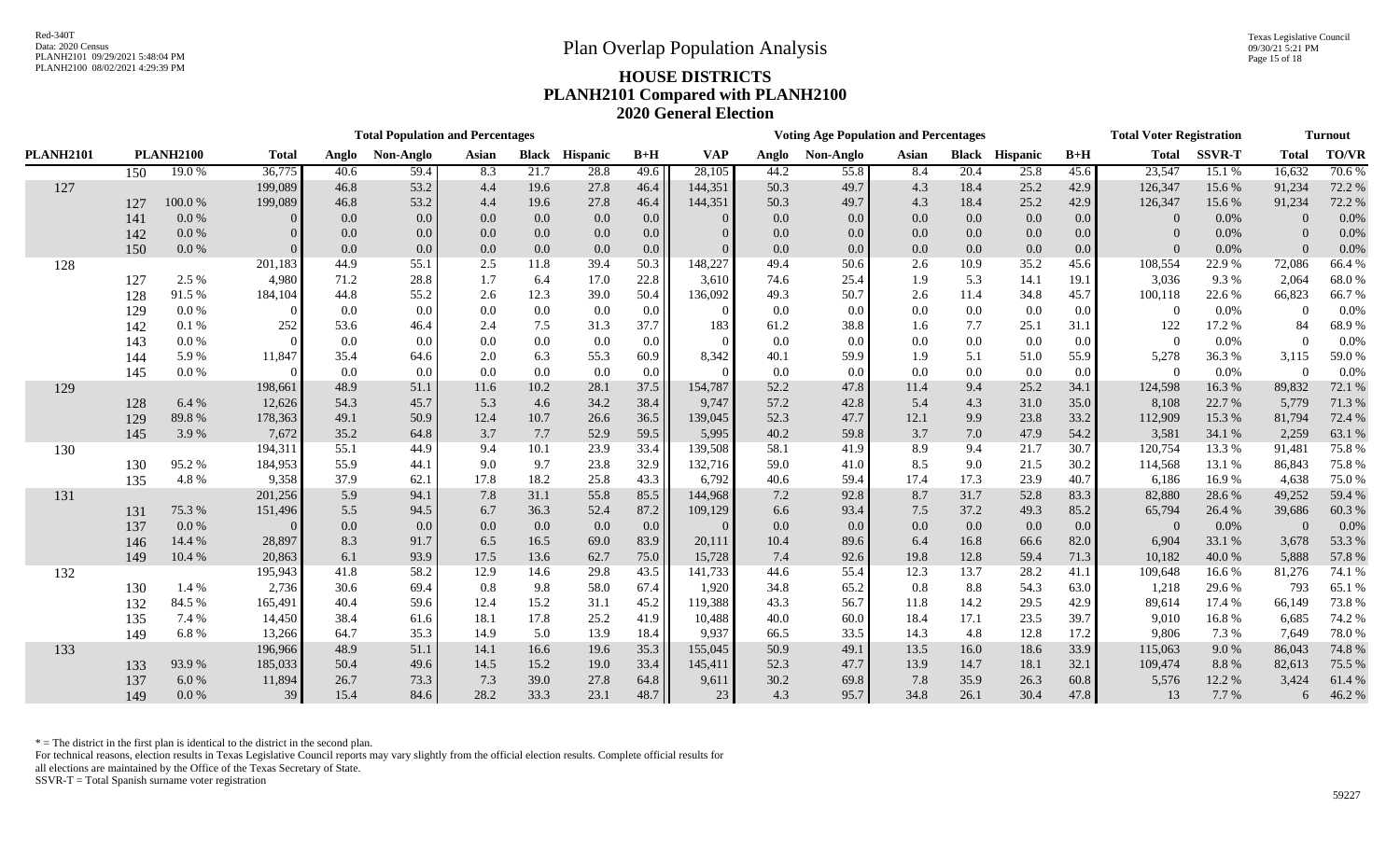|                  |     | <b>Total Population and Percentages</b> |              |       |           |       |              |          |                   | <b>Voting Age Population and Percentages</b> |       |           |       |      |                       |       | <b>Total Voter Registration</b> | <b>Turnout</b> |                |              |
|------------------|-----|-----------------------------------------|--------------|-------|-----------|-------|--------------|----------|-------------------|----------------------------------------------|-------|-----------|-------|------|-----------------------|-------|---------------------------------|----------------|----------------|--------------|
| <b>PLANH2101</b> |     | <b>PLANH2100</b>                        | <b>Total</b> | Anglo | Non-Anglo | Asian | <b>Black</b> | Hispanic | $B+H$             | <b>VAP</b>                                   | Anglo | Non-Anglo | Asian |      | <b>Black Hispanic</b> | $B+H$ | <b>Total</b>                    | <b>SSVR-T</b>  | <b>Total</b>   | <b>TO/VR</b> |
| 134              |     |                                         | 202,847      | 58.8  | 41.2      | 16.8  | 7.6          | 15.6     | $\overline{22.6}$ | 168,828                                      | 60.6  | 39.4      | 15.6  | 7.4  | 14.9                  | 22.0  | 142,872                         | 8.3%           | 110,718        | 77.5 %       |
|                  | 134 | 92.3%                                   | 187,277      | 58.6  | 41.4      | 17.2  | 7.7          | 15.2     | 22.4              | 155,236                                      | 60.4  | 39.6      | 16.0  | 7.5  | 14.6                  | 21.8  | 130,999                         | 8.0%           | 101,812        | 77.7 %       |
|                  | 137 | 0.0 %                                   |              | 0.0   | 0.0       | 0.0   | 0.0          | 0.0      | 0.0               |                                              | 0.0   | 0.0       | 0.0   | 0.0  | 0.0                   | 0.0   | $\theta$                        | $0.0\%$        | $\Omega$       | 0.0%         |
|                  | 146 | 0.0 %                                   |              | 0.0   | 0.0       | 0.0   | 0.0          | 0.0      | 0.0               |                                              | 0.0   | 0.0       | 0.0   | 0.0  | 0.0                   | 0.0   | $\overline{0}$                  | 0.0%           | $\Omega$       | 0.0%         |
|                  | 147 | 4.8%                                    | 9,736        | 63.0  | 37.0      | 12.3  | 6.0          | 17.7     | 23.2              | 8,564                                        | 65.1  | 34.9      | 11.4  | 5.6  | 16.5                  | 21.8  | 7,587                           | 9.1 %          | 5,536          | 73.0%        |
|                  | 148 | 2.9%                                    | 5,834        | 58.5  | 41.5      | 10.8  | 6.5          | 22.6     | 28.4              | 5,028                                        | 60.6  | 39.4      | 10.0  | 6.2  | 21.1                  | 26.8  | 4,286                           | 14.4 %         | 3,370          | 78.6%        |
| 135              |     |                                         | 197,186      | 21.3  | 78.7      | 10.0  | 23.9         | 45.2     | 67.6              | 140,362                                      | 23.9  | 76.1      | 10.5  | 22.2 | 43.1                  | 64.2  | 100,889                         | 27.1 %         | 67,882         | 67.3%        |
|                  | 132 | 45.6%                                   | 89,920       | 18.7  | 81.3      | 8.7   | 24.6         | 48.5     | 71.5              | 62,667                                       | 20.7  | 79.3      | 9.2   | 22.8 | 47.1                  | 68.8  | 44,061                          | 30.2 %         | 29,247         | 66.4 %       |
|                  | 135 | 46.0%                                   | 90,609       | 24.9  | 75.1      | 9.0   | 23.1         | 43.3     | 64.9              | 65,451                                       | 28.1  | 71.9      | 9.4   | 21.3 | 40.8                  | 61.1  | 47,895                          | 25.1 %         | 32,545         | 68.0%        |
|                  | 138 | 8.4 %                                   | 16,657       | 16.5  | 83.5      | 22.1  | 24.3         | 37.7     | 60.6              | 12,244                                       | 18.1  | 81.9      | 23.4  | 23.1 | 35.7                  | 57.7  | 8,933                           | 23.0%          | 6,090          | 68.2%        |
| 136              |     |                                         | 203,904      | 46.9  | 53.1      | 17.1  | 10.1         | 24.6     | 33.8              | 153,117                                      | 50.4  | 49.6      | 15.6  | 9.4  | 22.8                  | 31.6  | 120,101                         | 14.8%          | 85,472         | 71.2%        |
|                  | 52  | 41.9%                                   | 85,486       | 42.3  | 57.7      | 8.3   | 14.0         | 34.6     | 47.3              | 64,838                                       | 46.2  | 53.8      | 7.9   | 12.7 | 31.6                  | 43.5  | 49,296                          | 20.3%          | 33,584         | 68.1 %       |
|                  | 136 | 58.1 %                                  | 118,418      | 50.1  | 49.9      | 23.5  | 7.3          | 17.5     | 24.1              | 88,279                                       | 53.5  | 46.5      | 21.2  | 7.0  | 16.4                  | 22.9  | 70,805                          | 11.0%          | 51,888         | 73.3 %       |
| 137              |     |                                         | 187,800      | 13.9  | 86.1      | 12.6  | 20.2         | 53.9     | 72.7              | 140,396                                      | 15.8  | 84.2      | 12.9  | 20.4 | 51.2                  | 70.4  | 60,260                          | 22.4 %         | 35,607         | 59.1 %       |
|                  | 134 | 1.8%                                    | 3,359        | 53.2  | 46.8      | 18.5  | 5.3          | 21.6     | 26.3              | 2,650                                        | 55.8  | 44.2      | 17.8  | 4.9  | 19.9                  | 24.4  | 2,374                           | 9.9%           | 1,858          | 78.3%        |
|                  | 137 | 90.4%                                   | 169,857      | 12.8  | 87.2      | 11.8  | 21.4         | 54.6     | 74.6              | 126,575                                      | 14.6  | 85.4      | 11.9  | 21.7 | 52.2                  | 72.6  | 51,719                          | 22.9%          | 29,922         | 57.9%        |
|                  | 146 | 7.8 %                                   | 14,584       | 17.4  | 82.6      | 20.6  | 9.2          | 52.8     | 61.1              | 11,171                                       | 19.7  | 80.3      | 23.0  | 9.4  | 47.8                  | 56.3  | 6,167                           | 23.7 %         | 3,827          | 62.1 %       |
| 138              |     |                                         | 201,745      | 35.5  | 64.5      | 11.5  | 10.2         | 42.4     | 51.7              | 154,239                                      | 39.3  | 60.7      | 11.9  | 9.5  | 38.6                  | 47.4  | 112,793                         | 20.5 %         | 80,826         | 71.7%        |
|                  | 133 | 7.3 %                                   | 14,650       | 70.7  | 29.3      | 10.1  | 4.8          | 13.2     | 17.5              | 11,904                                       | 71.8  | 28.2      | 9.4   | 4.9  | 12.7                  | 17.1  | 10,962                          | 6.6 %          | 8,887          | 81.1%        |
|                  | 134 | 3.3 %                                   | 6,738        | 67.8  | 32.2      | 8.8   | 6.6          | 16.1     | 22.0              | 5,873                                        | 69.9  | 30.1      | 8.1   | 6.3  | 14.7                  | 20.4  | 5,004                           | 6.9%           | 4,054          | 81.0%        |
|                  | 135 | 17.3 %                                  | 34,927       | 36.5  | 63.5      | 15.8  | 13.8         | 33.4     | 46.3              | 27,099                                       | 40.1  | 59.9      | 16.0  | 12.9 | 29.9                  | 42.2  | 21,455                          | 17.5 %         | 15,662         | 73.0%        |
|                  | 138 | 72.1 %                                  | 145,430      | 30.3  | 69.7      | 10.7  | 10.0         | 48.7     | 57.8              | 109,363                                      | 33.9  | 66.1      | 11.4  | 9.3  | 44.8                  | 53.4  | 75,372                          | 24.3 %         | 52,223         | 69.3%        |
|                  | 148 | 0.0 %                                   |              | 0.0   | 0.0       | 0.0   | 0.0          | $0.0\,$  | 0.0               |                                              | 0.0   | 0.0       | 0.0   | 0.0  | 0.0                   | 0.0   | $\Omega$                        | 0.0%           | $\Omega$       | 0.0%         |
| 139              |     |                                         | 194,020      | 13.4  | 86.6      | 6.2   | 35.2         | 45.4     | 79.5              | 141,640                                      | 15.0  | 85.0      | 6.8   | 35.8 | 42.2                  | 77.2  | 101,152                         | 21.5 %         | 63,144         | 62.4 %       |
|                  | 126 | 15.0%                                   | 29,022       | 10.5  | 89.5      | 13.9  | 24.0         | 51.8     | 74.9              | 21,383                                       | 12.3  | 87.7      | 15.2  | 23.8 | 48.6                  | 71.7  | 14,002                          | 29.5 %         | 8,751          | 62.5 %       |
|                  | 139 | 78.0%                                   | 151,267      | 11.7  | 88.3      | 5.0   | 39.4         | 44.2     | 82.5              | 109,707                                      | 13.1  | 86.9      | 5.5   | 40.4 | 40.9                  | 80.5  | 79,619                          | 19.9%          | 49,123         | 61.7 %       |
|                  | 140 | 0.0 %                                   |              | 0.0   | 0.0       | 0.0   | 0.0          | 0.0      | 0.0               | $\vert 0 \vert$                              | 0.0   | 0.0       | 0.0   | 0.0  | 0.0                   | 0.0   | $\Omega$                        | 0.0%           |                | 0.0%         |
|                  | 141 | 0.0 %                                   | 15           | 0.0   | 100.0     | 26.7  | 60.0         | 46.7     | 80.0              |                                              | 0.0   | 100.0     | 12.5  | 75.0 | 25.0                  | 75.0  |                                 | 0.0 %          | $\mathcal{D}$  | 50.0 %       |
|                  | 148 | 7.1 %                                   | 13,716       | 37.2  | 62.8      | 3.8   | 13.2         | 44.7     | 57.2              | 10,542                                       | 40.5  | 59.5      | 3.6   | 12.5 | 41.8                  | 53.8  | 7,527                           | 23.6%          | 5,268          | 70.0 %       |
| 140              |     |                                         | 192,459      | 5.7   | 94.3      | 2.1   | 10.7         | 81.8     | 91.8              | 134,445                                      | 7.0   | 93.0      | 2.4   | 11.1 | 79.6                  | 90.1  | 72,397                          | 61.8%          | 36,540         | 50.5 %       |
|                  | 140 | 92.3%                                   | 177,698      | 5.8   | 94.2      | 2.3   | 10.5         | 81.9     | 91.6              | 123,992                                      | 7.1   | 92.9      | 2.5   | 10.8 | 79.6                  | 89.9  | 66,250                          | 61.9%          | 33,456         | 50.5 %       |
|                  | 141 | $0.0\ \%$                               |              | 0.0   | 0.0       | 0.0   | 0.0          | 0.0      | $0.0\,$           |                                              | 0.0   | 0.0       | 0.0   | 0.0  | 0.0                   | 0.0   | $\overline{0}$                  | 0.0%           | $\overline{0}$ | 0.0%         |
|                  | 142 | 2.8%                                    | 5,386        | 2.1   | 97.9      | 1.1   | 34.8         | 62.3     | 96.6              | 3,688                                        | 2.6   | 97.4      | 1.1   | 36.7 | 59.5                  | 96.0  | 2,216                           | 30.5 %         | 1,068          | 48.2%        |
|                  | 148 | 4.9%                                    | 9,375        | 5.6   | 94.4      | 0.6   | 2.4          | 91.4     | 93.3              | 6.765                                        | 6.8   | 93.2      | 0.6   | 2.4  | 90.2                  | 92.2  | 3,931                           | 78.6%          | 2,016          | 51.3%        |
| 141              |     |                                         | 201,495      | 6.1   | 93.9      | 2.0   | 46.3         | 46.1     | 91.1              | 141,906                                      | 7.4   | 92.6      | 2.2   | 47.2 | 43.4                  | 89.6  | 87,422                          | 21.2%          | 47,004         | 53.8%        |
|                  | 141 | 96.3%                                   | 194,041      | 5.7   | 94.3      | 2.0   | 46.3         | 46.6     | 91.6              | 136,361                                      | 6.9   | 93.1      | 2.2   | 47.4 | 43.8                  | 90.2  | 84,006                          | 21.3%          | 45,134         | 53.7%        |

 $*$  = The district in the first plan is identical to the district in the second plan.

For technical reasons, election results in Texas Legislative Council reports may vary slightly from the official election results. Complete official results for

all elections are maintained by the Office of the Texas Secretary of State.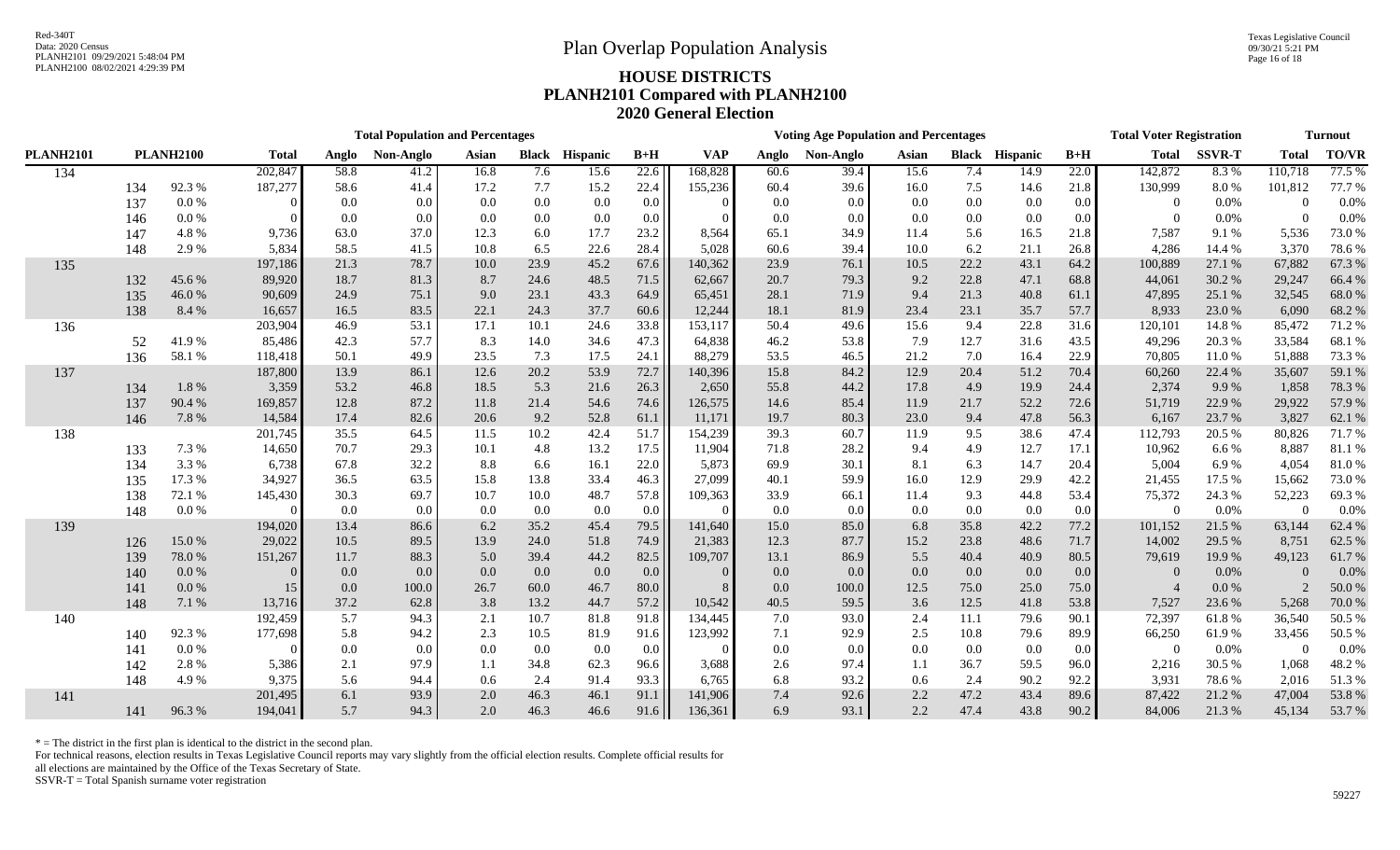Texas Legislative Council 09/30/21 5:21 PM Page 17 of 18

# PLANH2100 08/02/2021 4:29:39 PM **HOUSE DISTRICTS PLANH2101 Compared with PLANH2100 2020 General Election**

|                  | <b>Total Population and Percentages</b> |                  |              |       |           |       |              |          |       |            |         | <b>Voting Age Population and Percentages</b> |         |         |                       | <b>Total Voter Registration</b> | <b>Turnout</b> |               |               |        |
|------------------|-----------------------------------------|------------------|--------------|-------|-----------|-------|--------------|----------|-------|------------|---------|----------------------------------------------|---------|---------|-----------------------|---------------------------------|----------------|---------------|---------------|--------|
| <b>PLANH2101</b> |                                         | <b>PLANH2100</b> | <b>Total</b> | Anglo | Non-Anglo | Asian | <b>Black</b> | Hispanic | $B+H$ | <b>VAP</b> | Anglo   | Non-Anglo                                    | Asian   |         | <b>Black Hispanic</b> | $B+H$                           | <b>Total</b>   | <b>SSVR-T</b> | <b>Total</b>  | TO/VR  |
|                  | 142                                     | 0.0 %            | 11           | 0.0   | 100.0     | 9.1   | 72.7         | 27.3     | 90.9  |            | $0.0\,$ | 100.0                                        | $0.0\,$ | 100.0   | 0.0                   | 100.0                           | $\overline{5}$ | 0.0 %         | $\mathcal{D}$ | 40.0%  |
|                  | 150                                     | 3.7%             | 7,443        | 17.8  | 82.2      | 2.7   | 45.9         | 34.2     | 78.3  | 5,538      | 21.5    | 78.5                                         | 3.0     | 43.5    | 31.9                  | 74.1                            | 3,411          | 18.2%         | 1,868         | 54.8%  |
| 142              |                                         |                  | 193,612      | 12.6  | 87.4      | 2.8   | 38.4         | 46.7     | 83.8  | 138,996    | 14.3    | 85.7                                         | 2.8     | 39.7    | 43.2                  | 81.9                            | 90,617         | 25.4 %        | 55,807        | 61.6%  |
|                  | 142                                     | $100.0~\%$       | 193,593      | 12.6  | 87.4      | 2.8   | 38.4         | 46.7     | 83.8  | 138,987    | 14.3    | 85.7                                         | 2.8     | 39.7    | 43.2                  | 81.9                            | 90,614         | 25.4 %        | 55,806        | 61.6%  |
|                  | 143                                     | $0.0\ \%$        | 19           | 26.3  | 73.7      | 0.0   | 0.0          | 63.2     | 63.2  |            | 0.0     | 100.0                                        | $0.0\,$ | 0.0     | 77.8                  | 77.8                            | $\mathcal{R}$  | 66.7%         |               | 33.3 % |
| 143              |                                         |                  | 201,644      | 10.0  | 90.0      | 1.2   | 13.1         | 76.0     | 88.1  | 144,434    | 11.9    | 88.1                                         | 1.3     | 13.4    | 73.3                  | 86.0                            | 83,310         | 57.3 %        | 44,199        | 53.1 % |
|                  | 128                                     | 2.3 %            | 4,688        | 23.2  | 76.8      | 1.5   | 17.0         | 57.3     | 73.6  | 3,341      | 26.3    | 73.7                                         | 1.7     | 15.6    | 54.7                  | 69.9                            | 2,060          | 38.3 %        | 1,033         | 50.1 % |
|                  | 143                                     | 83.1 %           | 167,509      | 9.2   | 90.8      | 1.3   | 13.4         | 76.5     | 88.9  | 119,810    | 11.0    | 89.0                                         | 1.4     | 13.8    | 73.9                  | 86.9                            | 69,477         | 57.8%         | 37,989        | 54.7 % |
|                  | 144                                     | 14.6 %           | 29,447       | 12.4  | 87.6      | 0.8   | 10.7         | $76.0\,$ | 85.7  | 21,283     | 14.6    | 85.4                                         | 0.7     | 10.8    | 73.2                  | 83.4                            | 11,773         | 57.7 %        | 5,177         | 44.0 % |
| 144              |                                         |                  | 201,228      | 13.5  | 86.5      | 3.2   | 7.3          | 76.2     | 82.6  | 144,105    | 16.2    | 83.8                                         | 3.4     | 6.8     | 73.3                  | 79.6                            | 83,837         | 58.1%         | 45,895        | 54.7 % |
|                  | 129                                     | 8.3%             | 16,757       | 18.6  | 81.4      | 12.3  | 15.1         | 54.2     | 68.0  | 12,292     | 21.5    | 78.5                                         | 12.9    | 14.3    | 51.1                  | 64.5                            | 9,270          | 38.9%         | 5,913         | 63.8%  |
|                  | 144                                     | 58.0%            | 116,705      | 13.4  | 86.6      | 0.9   | 4.0          | 81.7     | 85.0  | 83,006     | 16.2    | 83.8                                         | 0.9     | 3.5     | 78.9                  | 82.0                            | 45,811         | 64.1 %        | 23,823        | 52.0%  |
|                  | 145                                     | 33.7%            | 67,766       | 12.4  | 87.6      | 4.9   | 11.0         | 72.2     | 82.1  | 48,807     | 14.9    | 85.1                                         | 5.2     | 10.6    | 69.4                  | 79.1                            | 28,756         | 54.8%         | 16,159        | 56.2 % |
| 145              |                                         |                  | 191,918      | 22.3  | 77.7      | 3.4   | 10.6         | 63.5     | 73.3  | 148,962    | 24.9    | 75.1                                         | 3.4     | 10.5    | 60.6                  | 70.6                            | 105,017        | 44.8%         | 66,118        | 63.0%  |
|                  | 139                                     | 8.3%             | 15,985       | 17.2  | 82.8      | 2.3   | 33.6         | 47.1     | 79.8  | 12,421     | 19.0    | 81.0                                         | 2.4     | 35.6    | 43.0                  | 77.9                            | 9,754          | 21.2%         | 6,010         | 61.6%  |
|                  | 142                                     | 2.3 %            | 4,326        | 5.1   | 94.9      | 0.8   | 36.2         | 58.7     | 93.6  | 3,204      | 5.8     | 94.2                                         | 0.8     | 39.7    | 53.9                  | 92.9                            | 2,344          | 28.5 %        | 1,223         | 52.2 % |
|                  | 143                                     | 1.7 %            | 3,316        | 10.4  | 89.6      | 1.8   | 4.0          | 83.8     | 87.3  | 2,690      | 11.0    | 89.0                                         | 1.8     | 4.4     | 82.5                  | 86.6                            | 1,833          | 76.7%         | 983           | 53.6%  |
|                  | 144                                     | 1.0%             | 1,978        | 3.7   | 96.3      | 4.3   | 2.5          | 88.7     | 91.0  | 1,358      | 5.2     | 94.8                                         | 4.8     | 2.9     | 86.4                  | 89.0                            | 615            | 76.9%         | 307           | 49.9%  |
|                  | 145                                     | 46.9%            | 90,049       | 14.1  | 85.9      | 3.3   | 8.8          | 73.9     | 81.8  | 69,037     | 16.4    | 83.6                                         | 3.4     | $8.8\,$ | 71.0                  | 79.2                            | 41,809         | 56.6%         | 24,442        | 58.5 % |
|                  | 148                                     | 39.7%            | 76,264       | 35.1  | 64.9      | 3.9   | 6.9          | 53.4     | 59.7  | 60,252     | 38.0    | 62.0                                         | 3.6     | 6.1     | 51.2                  | 56.9                            | 48,662         | 38.5 %        | 33,153        | 68.1 % |
| 146              |                                         |                  | 198,728      | 15.4  | 84.6      | 8.4   | 47.8         | 28.8     | 75.3  | 151,548    | 17.2    | 82.8                                         | 9.4     | 47.7    | 25.9                  | 72.6                            | 111,704        | 12.4 %        | 71,485        | 64.0%  |
|                  | 131                                     | 24.7%            | 48,989       | 9.4   | 90.6      | 6.4   | 46.4         | 38.5     | 83.5  | 35,941     | 10.1    | 89.9                                         | 7.1     | 47.2    | 35.8                  | 82.0                            | 26,116         | 18.8%         | 17,253        | 66.1%  |
|                  | 134                                     | 3.6 %            | 7,214        | 66.0  | 34.0      | 8.8   | 7.0          | 17.1     | 23.3  | 5,532      | 68.8    | 31.2                                         | 8.4     | 6.5     | 14.9                  | 20.9                            | 5,415          | 7.9%          | 4,356         | 80.4%  |
|                  | 146                                     | 71.7%            | 142,516      | 15.0  | 85.0      | 9.0   | 50.4         | 26.1     | 75.2  | 110,070    | 16.9    | 83.1                                         | 10.1    | 49.9    | 23.2                  | 72.1                            | 80,172         | 10.7%         | 49,876        | 62.2 % |
|                  | 147                                     | 0.0 %            |              | 0.0   | 100.0     | 0.0   | 11.1         | 88.9     | 100.0 |            | 0.0     | 100.0                                        | 0.0     | $0.0\,$ | 100.0                 | 100.0                           |                | 100.0%        | $\Omega$      | 0.0 %  |
| 147              |                                         |                  | 201,033      | 21.3  | 78.7      | 9.0   | 32.9         | 37.0     | 68.8  | 162,711    | 24.8    | 75.2                                         | 9.8     | 32.2    | 33.1                  | 64.4                            | 116,426        | 19.8%         | 71,638        | 61.5 % |
|                  | 145                                     | 1.3%             | 2,642        | 51.0  | 49.0      | 11.2  | 9.0          | 28.6     | 36.8  | 2,358      | 53.3    | 46.7                                         | 11.2    | 8.6     | 26.5                  | 34.7                            | 2,112          | 21.6%         | 1,753         | 83.0%  |
|                  | 147                                     | 95.5%            | 191,945      | 19.7  | 80.3      | 8.8   | 34.1         | 37.7     | 70.6  | 154,546    | 23.1    | 76.9                                         | 9.7     | 33.5    | 33.7                  | 66.3                            | 109,511        | 20.0%         | 66,203        | 60.5 % |
|                  | 148                                     | 3.2%             | 6,446        | 56.6  | 43.4      | 13.6  | 8.0          | 20.7     | 28.3  | 5,807      | 58.3    | 41.7                                         | 12.9    | 7.7     | 19.8                  | 27.3                            | 4,803          | 13.3 %        | 3,682         | 76.7 % |
| 148              |                                         |                  | 194,470      | 19.7  | 80.3      | 8.8   | 16.0         | 55.3     | 70.3  | 144,597    | 23.0    | 77.0                                         | 9.5     | 15.4    | 51.6                  | 66.3                            | 90,747         | 31.9%         | 57,445        | 63.3%  |
|                  | 126                                     | 19.2%            | 37,403       | 11.0  | 89.0      | 12.7  | 22.0         | 54.6     | 75.5  | 27,383     | 13.3    | 86.7                                         | 13.8    | 21.1    | 51.6                  | 72.0                            | 17,722         | 34.0%         | 10,712        | 60.4%  |
|                  | 130                                     | 6.0%             | 11,676       | 30.4  | 69.6      | 11.4  | 22.6         | 34.7     | 56.2  | 8,578      | 33.9    | 66.1                                         | 11.7    | 20.2    | 32.7                  | 52.3                            | 6,465          | 22.0%         | 4,271         | 66.1%  |
|                  | 135                                     | 23.5 %           | 45,682       | 29.0  | 71.0      | 13.5  | 22.8         | 34.4     | 56.0  | 35,427     | 32.2    | 67.8                                         | 13.9    | 21.3    | 31.9                  | 52.3                            | 25,925         | 21.5%         | 17,351        | 66.9%  |
|                  | 138                                     | 3.6 %            | 7,019        | 22.1  | 77.9      | 4.1   | 3.1          | 70.1     | 72.8  | 5,302      | 26.0    | 74.0                                         | 4.0     | 2.9     | 66.0                  | 68.5                            | 2,824          | 34.6 %        | 1,734         | 61.4%  |
|                  | 139                                     | 14.6 %           | 28,387       | 13.4  | 86.6      | 7.9   | 12.9         | 65.8     | 77.8  | 20,946     | 16.0    | 84.0                                         | 8.5     | 12.7    | 62.4                  | 74.4                            | 13,506         | 44.7%         | 8,231         | 60.9%  |
|                  | 148                                     | 33.1 %           | 64,303       | 18.8  | 81.2      | 3.8   | 9.3          | 68.0     | 76.4  | 46,961     | 22.5    | 77.5                                         | 4.2     | 9.4     | 63.5                  | 72.3                            | 24,305         | 36.7%         | 15,146        | 62.3%  |

 $*$  = The district in the first plan is identical to the district in the second plan.

For technical reasons, election results in Texas Legislative Council reports may vary slightly from the official election results. Complete official results for

all elections are maintained by the Office of the Texas Secretary of State.